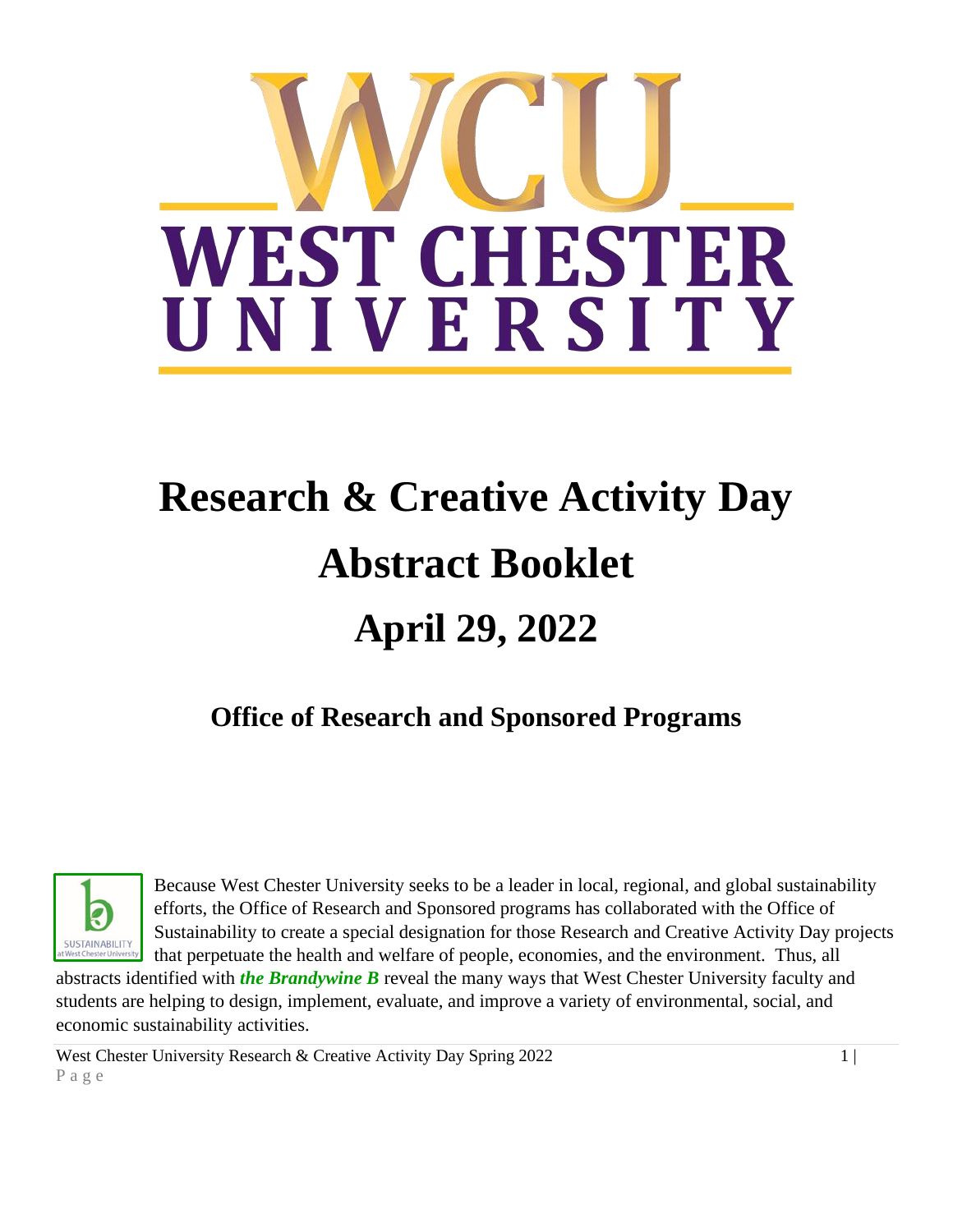### **ORAL PRESENTATION ABSTRACTS**

#### **Presentation #1 Using a Community-Based Participatory Research Approach to Evaluate the Impacts of Clean Slate PA Presenter: Tekia Huger-Burton Faculty Mentor: Dr. Mia Ocean Department: Graduate Social Work**

In Pennsylvania (PA), an average of 200,000 criminal cases are initiated each year, and 91% of those released each year return to low-income neighborhoods. Unfortunately, criminal records can create and perpetuate poverty by creating barriers to gainful employment. PA was the first state to pass an automated record clearing law, Act 56 of 2018. PA has sealed more than 47.3 million offenses and 34.8 million cases to date. Although evaluation of PA's Clean Slate law is in its infancy, it is imperative to evaluate the legislation from the perspective of those directly and indirectly impacted to inform future iterations and amendments. Community-based participatory research is a type of research approach that engages the community members as partners in the research process; it helps to add balance to the power relationship that occurs with the interviewer/interviewee. This approach also adds depth to the knowledge pool by adding people with lived experience to the research process. Therefore, we are conducting community-engaged, participatory policy analysis. Within this brief presentation, we will detail our research method including the formation of our research alliance, who serves on the alliance, and their role in approving and providing guidance for our methods. Additionally, we will share preliminary findings from our data that is derived from paid surveys and interviews using a purposeful sample.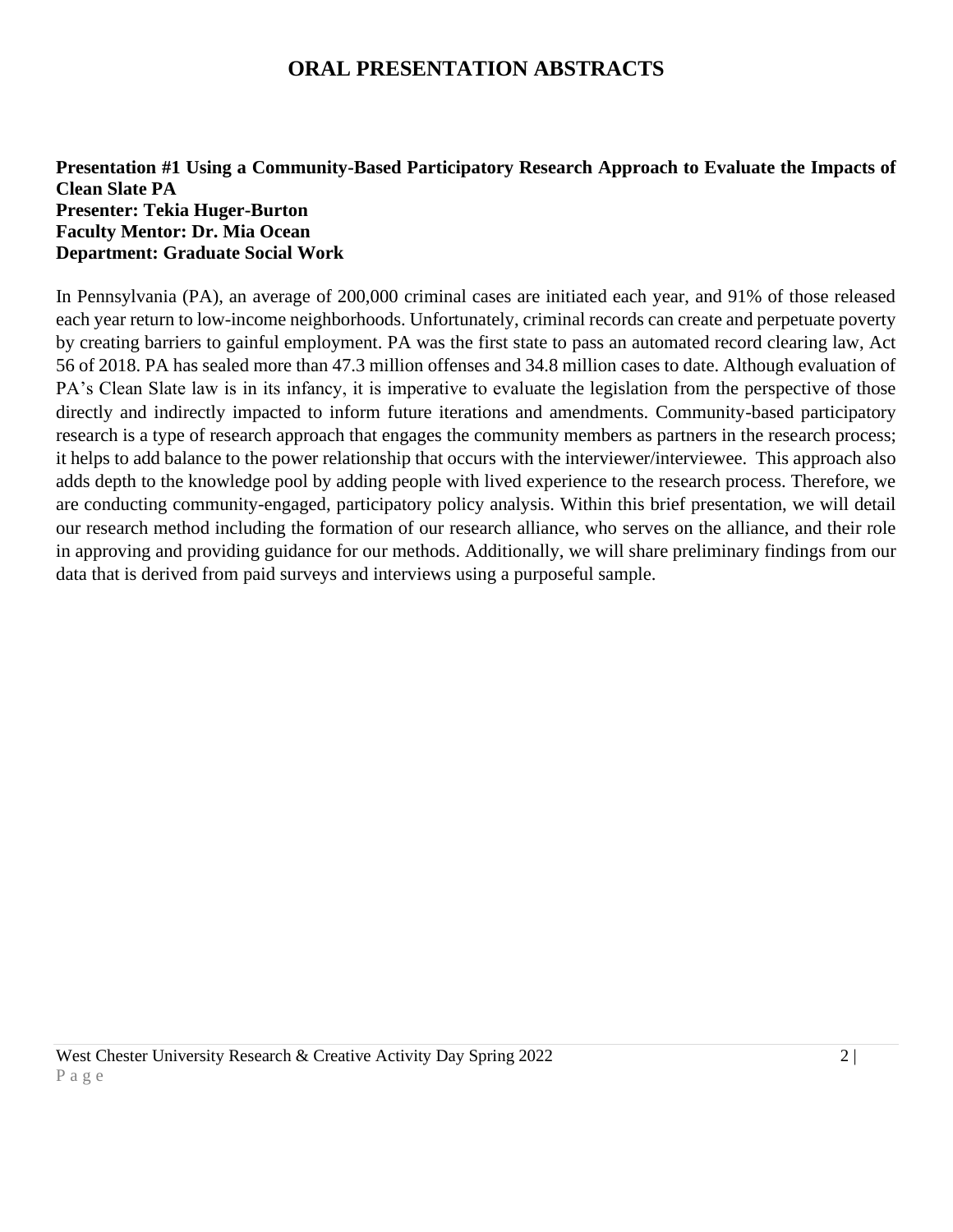#### **Presentation #2 Comprehension of Indirect Answers: For Preschoolers and Early Elementary Students Presenter: Brigit Corej Faculty Mentor: Dr. Timothy Huang Department: Communication Sciences and Disorders**

Research in speech-language pathology attributes the core deficit in communication among children with autism spectrum disorder (ASD) to their comprehension of nonliteral language, such as sarcasm and metaphors. However, little is known about this population's development and ability to interpret indirect answers as another form of nonliteral language (e.g., interpreting "I have a test tomorrow" as a rejection to the invitation "Do you want to come hangout?"). This research was a pilot study to examine the ability of typically developing children to comprehend indirect answers. Fifty-two children with typical cognitive and language functioning between the ages of five and ten completed two experimental tasks designed to access their comprehension and explanation of indirect answers. Their responses were scored based on accuracy and analyzed using a coding scheme adapted from Nippold and Martin's (1989) method for idiom interpretation. The study provided empirical evidence to the developmental trajectory of nonliteral language. Specifically, at the age of seven, children become more proficient in interpreting indirect answers. In addition, the results indicate a significant increase in metalinguistic growth between 6-7 years of age. Future studies may consider comparing performance across different neurodevelopmental conditions, such as developmental language disorder and ASD, with varying cognitive and language profiles, to determine if comprehension of indirect answers is more susceptible to a specific diagnosis, language profile, or cognitive functioning.

#### **Presentation #3 Goats Die, Butterflies Fly: Portrayals of Dominican Dictator Rafael Trujillo (1891-1961) in Historical Fiction and Non-Fiction Presenter: Jocelyn Brown Faculty Mentor: Dr. Jason Bartles Department: Spanish**

The dictator novel has become a staple of Latin American literature in the 20th century, known for its ability to portray the intimate lives of dictators and the effects of their regimes on the people. In particular, this project focuses on analyzing the rise and fall of Dominican dictator Rafael Leónidas Trujillo (1891–1961) as portrayed through literature. This project aims to compare the ways in which Trujillo and his regime (El Trujillato) are portrayed not only in historical fiction, but also in non-fiction. Trujillo was known for his cult of personality and rewriting the Dominican Republic's history to revolve around him. This project's corpus includes the novels The Feast of the Goat (2000) by Mario Vargas Llosa and In the Time of Butterflies (1994) by Julia Alvarez. Finally, the comparative non-fiction source is the biography Trujillo: The Death of the Dictator (1978) by Bernard Diederich. Comparing the nuances of how the three authors approach narratives in literature and history paints a more comprehensive picture of Trujillo's character. It also helps deconstruct Trujillo's "official historical narrative."

Keywords: Trujillo, Dominican Republic, authoritarianism, dictator novel, historical fiction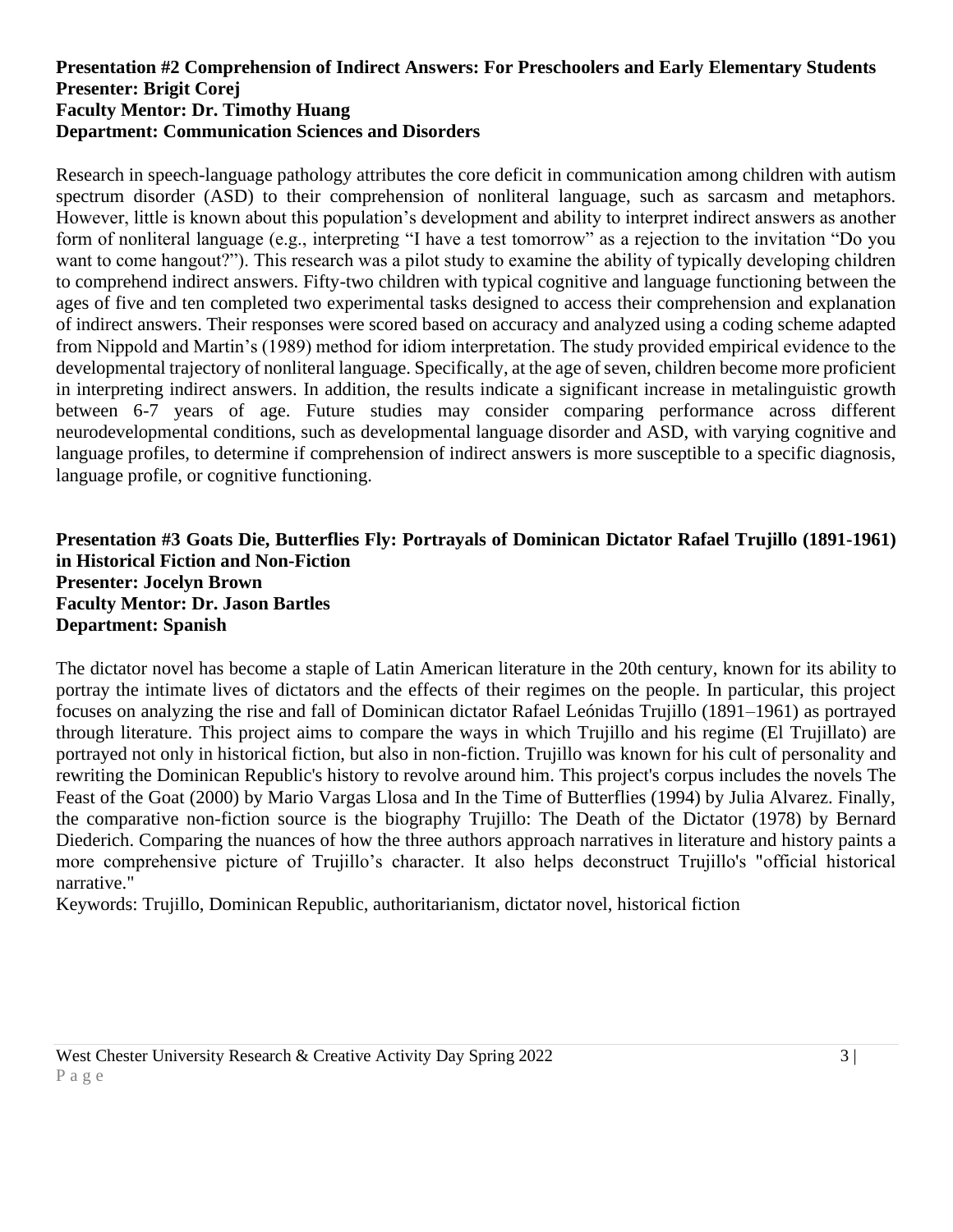#### **Presentation #4 Communicating Effectively: An Exploration of Communication Methods between Parents and Teachers with Mixed Methods Presenter: Melanie Solano Faculty Mentor: Dr. Heather Schugar Department: Literacy**

This explanatory sequential mixed-methods study explored the communication preferences of parents and teachers through both traditional and new technology-based communication modes. Participating parents ( $n = 34$ ) and teachers  $(n = 6)$  were selected from a public elementary school in the northeastern United States. Both parties were administered Likert-type scales on the perceived connectedness of communication modes, as well as the Parental Academic Support Scale (PASS), the Importance of Supportive Behaviors scale, and the Satisfaction of Communication Tools Scale. The survey concluded with three open-ended questions on home-school communication preferences. Survey results indicated that parents ( $M = 17.61$ ,  $SD = 4.14$ ) and teachers ( $M =$ 18.33, SD = 2.25) perceived a higher rating of connectedness with traditional communication modes, as opposed to parents' ( $M = 13.38$ ,  $SD = 5.19$ ) and teachers' ( $M = 13.17$ ,  $SD = 2.48$ ) perceptions of newer communication modes. Additionally, results revealed that parents ( $M = 13.79$ ,  $SD = 3.66$ ) and teachers ( $M = 15.50$ ,  $SD = 1.22$ ) perceived stronger connections to warmer and richer modes, as opposed to parents' ( $M = 17.21$ , SD = 5.66) and teachers' ( $M = 16.00$ ,  $SD = 2.28$ ) perceptions of colder and leaner modes when analyzing the data through the lenses of Social Presence Theory and Media Richness Theory. However, the survey also indicated that parents and teachers have a strong preference for using e-mail, a cold and lean mode, to communicate all concern types. Subsequent interviews and artifact reviews determined that this preference was driven by the convenience that email affords. Qualitative data provided additional insight into the benefits and drawbacks of each mode, as well as strategies for use. This research will contribute to the literature surrounding parent-teacher communication modes and strategies.

#### **Presentation #5 Community Based Music Therapy for Medically Complex Pediatric Patients and Their Families Presenter: Hannah Stevens Faculty Mentor: Dr. Angela Guerriero Department: Music Education and Music Therapy**

Music therapists working with families with young children who have experienced complex medical diagnoses and hospitalizations have addressed many areas in their treatment. These areas include positive parent-child interaction through developmentally appropriate practices and supporting childhood development (cognitive, sensorimotor, expressive, emotional) as it relates to varying diagnoses.

Few family music therapy studies exist in the literature (Nicholson, et al 2008, Pasiali, 2012), and a fraction of those studies address families involving children who have been hospitalized (Baron, 2017; Loewy, 2011). There is a need for additional research to determine the ongoing benefits of music therapy with the development of family disposition to engage in appropriate social settings once discharged from the hospital setting. This study will contribute to the literature by documenting how family music therapy supports positive parent-child interactions and overall child development.

West Chester University Research & Creative Activity Day Spring 2022 4 | 4 P a g e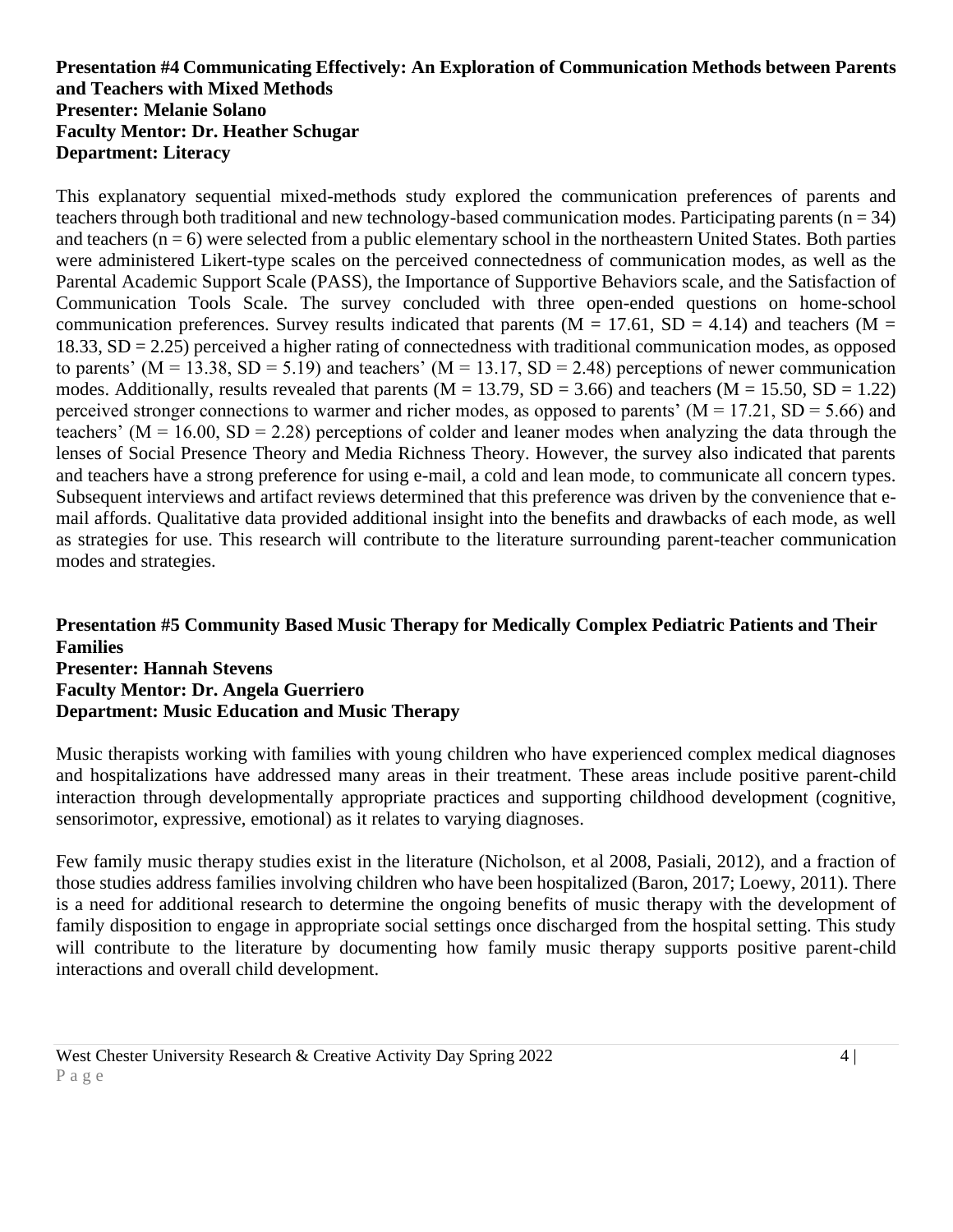#### **Presentation #6 A Study of Sparse Modeling Method for High-Temperature Superconductors Presenter: Matthew Toole Faculty Mentor: Dr. Tianran Chen Department: Physics**

Superconductors are a unique class of solids that conduct electricity perfectly given the proper conditions. To study them near these conditions, experiments have been conducted and calculations have been made using Quantum Monte Carlo Simulations. The experimental results are in real space while the calculations from the QMC Simulations are in imaginary space. The comparison between the two requires the conversion of the imaginary calculations into real space which is a process known as Analytic Continuation. This project involved the testing of Sparse Modelling (SpM), which is a numerical algorithm developed with the goal to conduct Analytic Continuation. The tests will be carried out using known data that is converted into imaginary space, then fed into SpM to convert it back into real space. Using this procedure SpM has proven to be able to recreate the data well.

#### **Presentation #10 Factors Influencing Treatment Outcomes of Individuals with Total Laryngectomies: Provider Identified Facilitators and Barriers Presenter: Gretchen Frank Faculty Mentor: Dr. Elizabeth Grillo Department: Communication Science Disorders**

Laryngectomies are the standard of care for various forms of advanced laryngeal cancer (Galli et al., 2019). Literature has consistently reported reduced quality of life (QoL) in individuals with laryngectomies (IWLs) with regard to several aspects including voice handicap and various psychosocial factors (Evitts et al., 2011). Effective voice rehabilitation is one critical component to improving QoL for patients who have undergone laryngectomies. Various means of alaryngeal speech (esophageal speech [ES], electrolaryngeal speech [ELS], and tracheoesophageal speech [TES]) exist with the aim of restoring speech in patients who have undergone laryngectomies (van Sluis et al., 2017). Existing literature on the topic of post-laryngectomy outcomes focuses primarily on subjective patient outcomes. Limited information is available on provider perspectives regarding what factors providers identify as contributing to successful treatment outcomes. Obtaining provider perspectives on which factors contribute to successful outcomes in IWLs can provide a more holistic understanding of what factors influence treatment recommendations for IWLs. The purpose of this project is to obtain provider-identified facilitators and limitations of patient outcomes in IWLs. To achieve the aim of this study, speech-language pathologists who treat individuals with laryngectomies completed a short Qualtrics survey and participated in an interview via Zoom video conferencing. Results indicated various factors are important for patients and providers to take into consideration when selecting a mode of alaryngeal speech. Distribution of provider responses on the survey are discussed in comparison with the themes identified from the interview transcripts.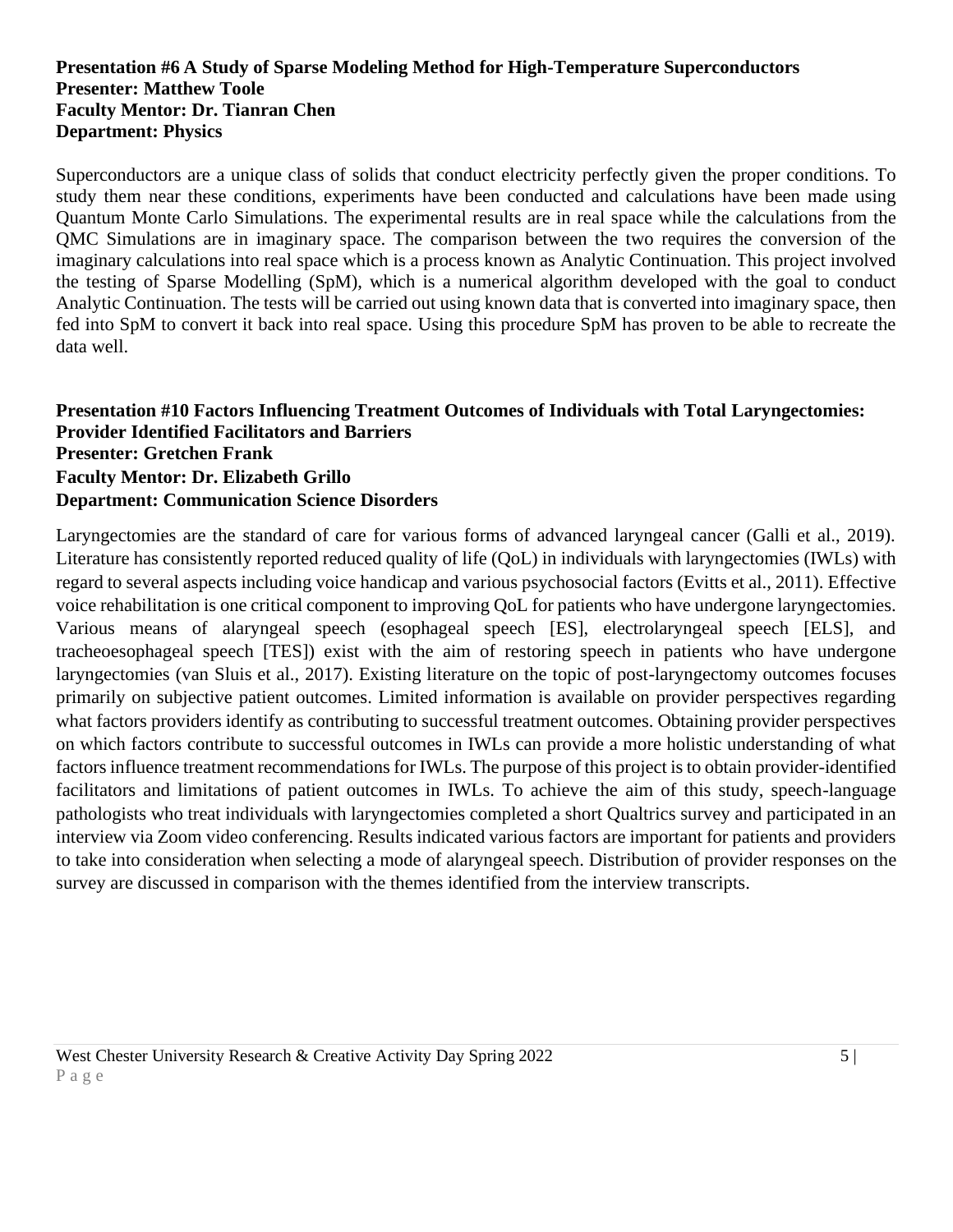#### **Presentation #11 It Gives Them a Voice the Way They Want the Voice: A Qualitative Exploration of Clinicians Use of Storiez with Urban Youth Presenter: Dr. Meagan Corrado Department: Master of Social Work**

Trauma results in loss of control over one's safety and wellbeing, impacting how people view themselves, others, and the world around them. Urban youth are exposed to high levels of trauma. Trauma narrative creation is a part of trauma treatment best practices, however, there are conflicting perspectives about the process by which trauma narratives should be created. The Storiez intervention divides the trauma narrative process into nine steps with the goal of helping youth reflect on past experiences, organize memories, creatively express themselves, and develop a future vision. Master's level therapists (n=15) received Storiez training and supplemental materials for use with youth. Six to eight weeks after training, 12 of the 15 therapists (n=12) participated in qualitative interviews, responding to the study's main research question: Is Storiez a meaningful tool in helping urban youth talk about their experiences? Interviews were analyzed using grounded theory. Three final themes emerged: (1) It gives them a voice the way they want the voice, (2) It doesn't require a lot of fancy gadgets and gizmos, and (3) Trauma doesn't define them. The study's findings were corroborated by best practices of trauma treatment. Participant responses about the portability of Storiez, the inclusion of strengths in the trauma narrative, the simplicity of the intervention, and cultural competence highlighted a paucity in the literature. The study's findings preliminarily speak to the success of Storiez and point to the need for future research.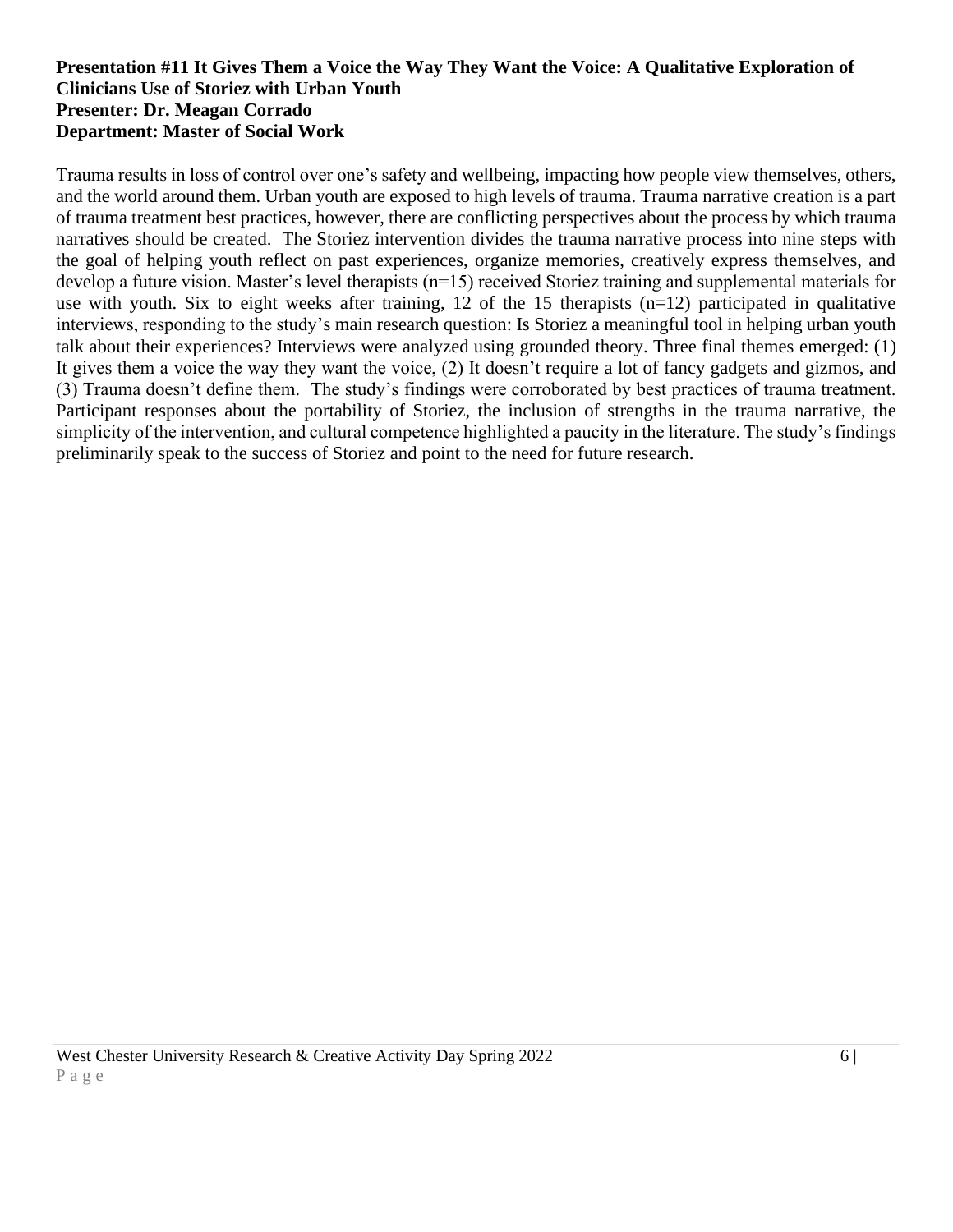#### **Presentation #13 App Design for Bilingual COVID-19 Vaccination Resource Accessibility Presenter: Michaela Gormish Faculty Mentor: Dr. Liz Wang Department: Marketing**

The global need for vaccination against COVID-19 has led to an influx of information regarding vaccination throughout the internet, presenting those who wish to get vaccinated with the challenge of finding reliable, accessible information about vaccination information and available appointments to get vaccinated, should they wish to do so. This project focuses on an app design to alleviate the stress of information overload and appointment accessibility for COVID-19 vaccines, specifically for those who speak English and/or Spanish. The project has been completed with insights from Community Volunteers in Medicine (CVIM), a local healthcare clinic which specializes in free bilingual care, to learn how to develop the best bilingual design. The study employs user-experience (ux) design-based research within the creation of a Spanish/English bilingual app to efficiently show users CDC vaccine guidelines and to schedule vaccine appointments. The app is designed to empower users with the tools they need to make informed decisions about vaccination and to schedule and manage vaccination appointments for themselves and those who are important to them, all in one place.

#### **Presentation #14 Rituals, Traditions and the Contemporary Experiences of Greek Life Members here at West Chester University. Presenter: Chelsey Moore Faculty Mentor: Dr. Michael Di Giovine Department: Anthropology and Sociology**

Based on ethnographic interviews with representatives from Greek Fraternities, Sororities and Honor Societies, this presentation analyzes the social transformations that have occurred in Greek Life, especially during the COVID-19 pandemic. It focuses on the contemporary experiences and motivations for joining Greek Life here at West Chester University. This is especially important given that Greek life is undergone significant transformations and has been criticized for enabling negative practices such as hazing, sexual abuse, drinking, and segregation.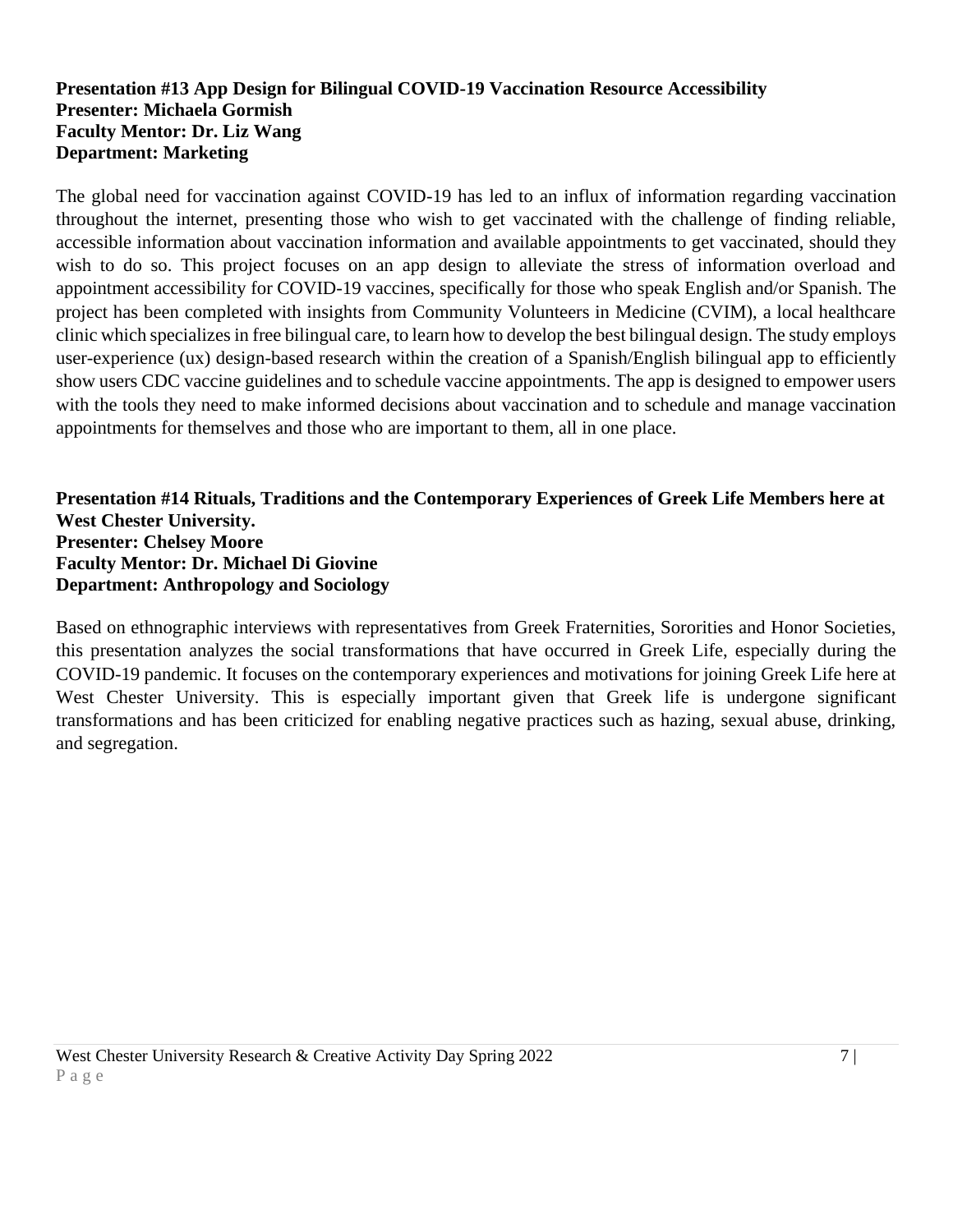#### **Presentation #15 COVID -19 Impacts on College Students' Basic Needs Insecurity Presenters: Dr. Megan Schraedley, Dr. Ashlie Delshad, Dr. Seth Jacobson Department: Communication and Media, Political Science, Director of the Center for Civic Engagement & Social Impact**



Research over the past decade has found that college students are at a substantially higher risk of lacking access to basic needs, including food and shelter, than the overall population. In recent years, colleges and universities have provided their students with basic needs resources, such as campus food pantries, free access to meals on campus, free or subsidized on-campus housing, and social workers to assist with applying for government programs. The spread of the COVID-19 pandemic meant that virtually all college campuses closed for significant lengths of time. For college students already experiencing basic needs insecurity, and many others on the fringe, this meant unemployment, an emergent need for new housing off-campus, and a lack of access to basic needs resources previously available on shuttered college campuses. In this study, we examined these effects more closely through a qualitative photovoice study with students at West Chester University.

Our specific research questions were: How are students managing basic needs during a national crisis (COVID-19)? What material challenges and emotions are students experiencing during the coronavirus pandemic? Our analysis of the data suggests students managed their basic needs during COVID-19 by changing their behavior to adapt to school, business, and other organizational closures, adapting new communication patterns and strategies, and leveraging creative methods to access new and existing resources. The data also indicate that students had high levels of basic needs insecurity, and heightened levels of emotions including stress, isolation, and feeling that meeting their basic needs was impossible.

#### **Presentation #16 The Importance of Early Childhood Development Programs for the Growth of Refugee Children Presenter: Sara Hassan Faculty Mentor: Dr. Zeinab Baba Department: Health**

This study was conducted to illustrate the benefits of early childhood development (ECD) programs for refugee children and how the implementation of these programs can support their socio-emotional growth. This study is critical because although research evidence has been presented to visualize the value in affective interventions and ECD programming, the humanitarian system has failed to include them as a core component in their response strategy. There is a need to examine implementation quality and the why and how specific aspects of interventions work. By delving into more context-specific research, ECD programs will have a higher implementation rate and provide more benefits to children. A systematic literature review was performed to identify conceptual frameworks of early childhood development programs for refugee children. A content analysis was carried out to identify the structure of ECD programs, what the outcomes are for refugee children, and how effective models can be replicated in the United States. The search results were narrowed down to select articles published between 2018-2022 focusing on programs targeting refugee children ages 2-18 in refugee-hosting countries. The results demonstrated the benefits of ECD programs and why they are crucial for the growth and development of refugee children. These programs must become widely available in all refugee-hosting countries to provide support to the positive wellbeing and development of refugee children.

West Chester University Research & Creative Activity Day Spring 2022 8 | Separate Base of the Second Law of the Second Second Second Second Second Second Second Second Second Second Second Second Second Second Second Secon P a g e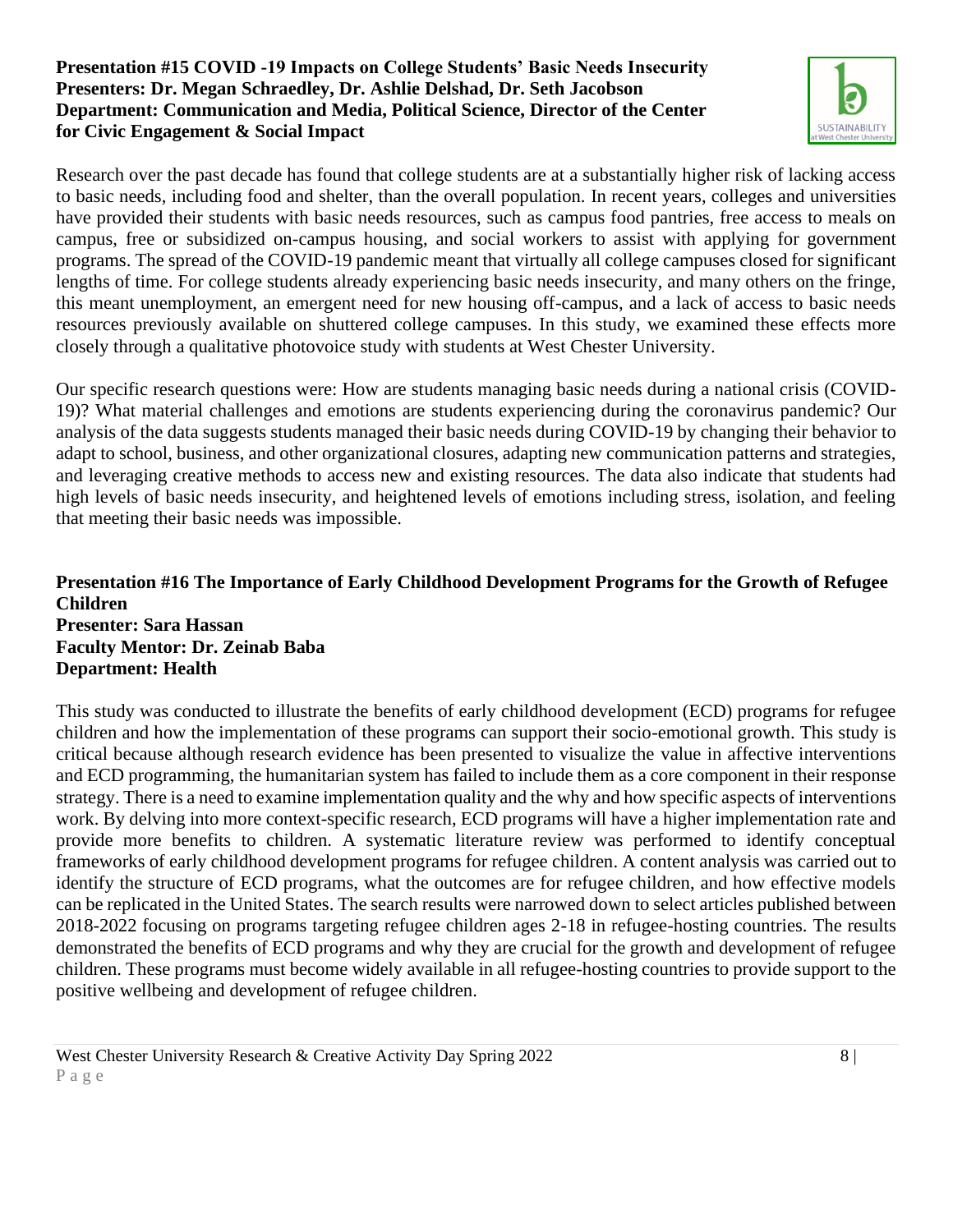#### **Presentation #17 Integrating Computational Thinking Skills into Teacher Preparation Presenters: Dr. Jacqueline Van Schooneveld, Dr. Jade Burris Department: Early and Middle Grades Education**

Our West Chester University (WCU) graduates are required to solve increasingly complex problems when they enter the workforce. Now more than ever, the skills, knowledge, and competencies that beginning teachers need to be successful in their classrooms is evolving. For pre- and in-service teachers who work with young children (e.g., those in our Early Grades Preparation (EGP) and Early Childhood Education (ECE) programs), research suggests that exploration, exposure to basic skills, skill rehearsal, and practice with rich communication are critical to supporting learning and development (Ramey & Ramey, 1999). This project is an opportunity to invest in and integrate these competencies into two of our teacher preparation programs through faculty collaboration and targeted professional development. Using revised online learning modules candidates engage in the exploration and application of CT. This project shares the initial outcomes and next steps of integrating CT into teacher preparation.

#### **Presentation #18 Yoga Stress in College Students During the COVID-19 Pandemic: A Mixed Methods Study Presenter: Lori Klein Faculty Mentor: Dr. Heather Schugar Department: Literacy**

College students have experienced exponential increases in stress and mental health concerns that continued to rise during the global coronavirus pandemic. Given that yoga is well regarded for improving psychological wellbeing and is popular among students, universities may want to expand these supportive programs. This mixed methods study examined how a three-credit introductory yoga course impacted college students' stress management and wellbeing when returning to in-person instruction after a period of remote learning as a result of coronavirus restrictions. This study used an explanatory sequential mixed method design to first assess stress levels quantitatively with the Perceived Stress Scale (PSS), and then qualitatively explain changes in stress with students' experiences in the semester-long yoga course. College students (n = 121) enrolled in 8 sections of Yoga 1 completed the PSS during weeks 3, 7, and 11, and reported statistically significant decreases in stress between weeks 3 and 11 according to repeated measures ANOVA analysis. A stratified random sample ( $n = 27$ ) of student cases were selected for qualitative analysis of reflective assignments. Qualitative data were analyzed in Dedoose using a constant comparative method. The main themes of students' experiences were finding a sense of ease, supercharging, holding opposing forces, and preparing to tackle the day. Results from data convergence indicated that the yoga classes supported psychological wellness among college students, while divergent findings demonstrated that self-report surveys may not accurately measure the interaction of stress and coping skills. Future research is recommended to expand approaches that improve college students' wellbeing.

**SUSTAINABILITY**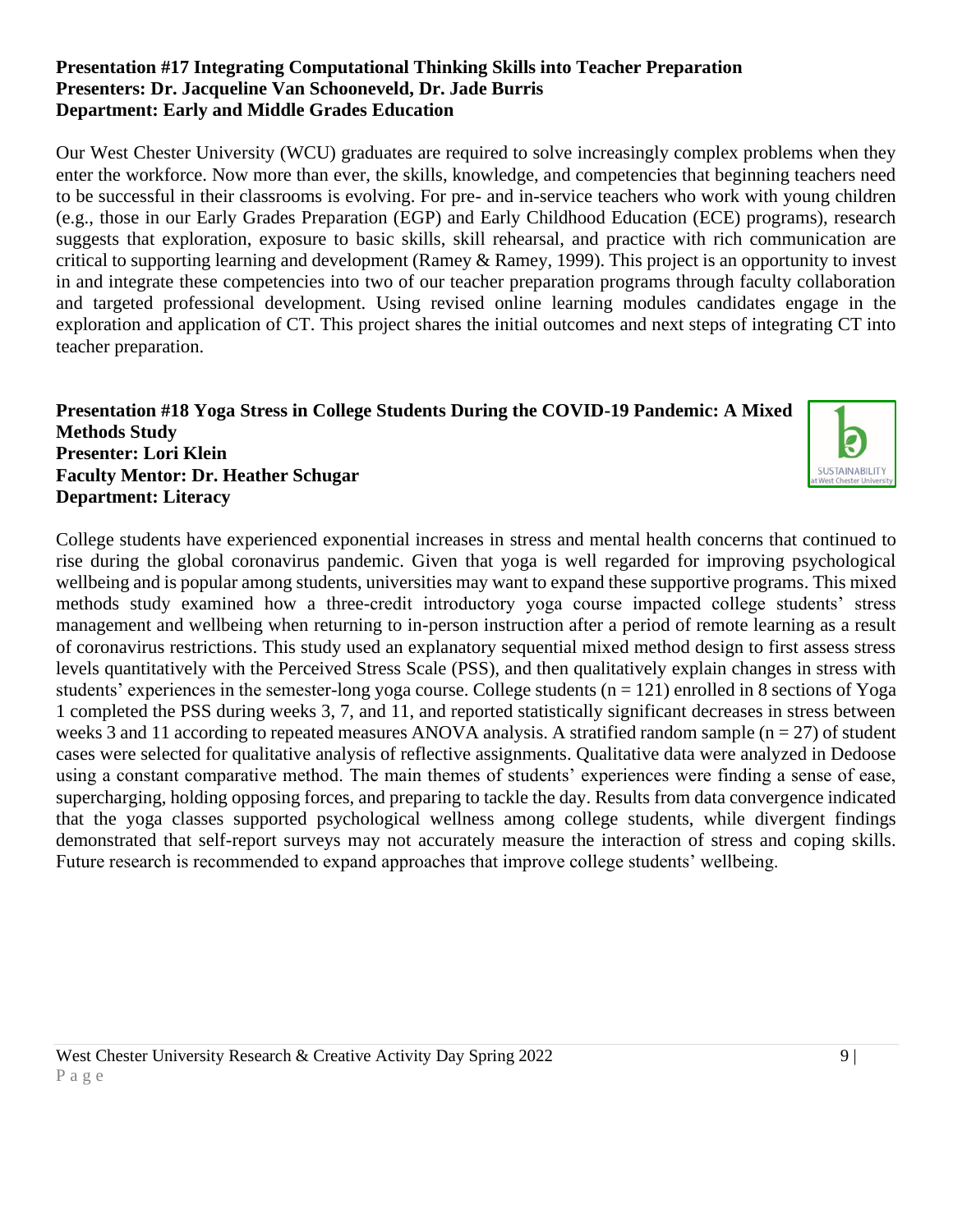#### **Presentation #19 Understand Statistical Concepts Using Visualization and Interactive Learning Presenter: Heena Begum Faculty Mentors: Dr. Md Amiruzzaman & Dr. Stefanie Amiruzzaman Department: Computer Science, Languages & Cultures**

Visualization is an important factor in learning as it enhances attention and keeps the audience focused on the subject. Interactive learning or, in simpler terms, 'hands-on-approach' helps learners engage in the topic and provides an opportunity to better understand the concepts. Combining these two techniques (i.e., visualization and interactive learning), we present an Interactive Number Line (INL) tool to help students understand mathematical concepts like mean, median, mode, range. This tool could prove useful for visual or new learners as it provides an activity-based learning environment and feedback. We have developed a web-based tool that will be available for learners to track their learning process based on accuracy and time taken to predict the correct answer. For future work, we would incorporate new features to learn other mathematical concepts.

#### **Presentation #20 Developing an FFT-Accelerated High-Order Solver for Heat Equations in Irregular Domains Presenter: Eric Boerman Faculty Mentor: Dr. Chuan Li Department: Mathematics**

In order to study how heat flows through the irregular shapes and materials of the human body, it's necessary to be able to solve bioheat equations on irregular domains and interfaces. To that end, our group has worked to develop a numerical solver capable of accounting for these jump conditions and modelling how heat flows over time via approximation through a series of jump-corrected Taylor expansions. This solver has successfully displayed fourth order spatial convergence which enables us to perform numerical experiments to a high degree of accuracy, and this process is accelerated through the use of the Fast Fourier Transform (FFT) algorithm. FFT inversion allows us to transform a time-consuming series of matrix operations into a form that can be solved with a single multiplication; afterward, transformation back gives us the desired result. The high accuracy and fast operation of this solver can enable more precise calculations than were previously possible, expanding the degree to which mathematical modelling can be used in understanding real-world applications of bioheat flow in the irregular domains of the human body.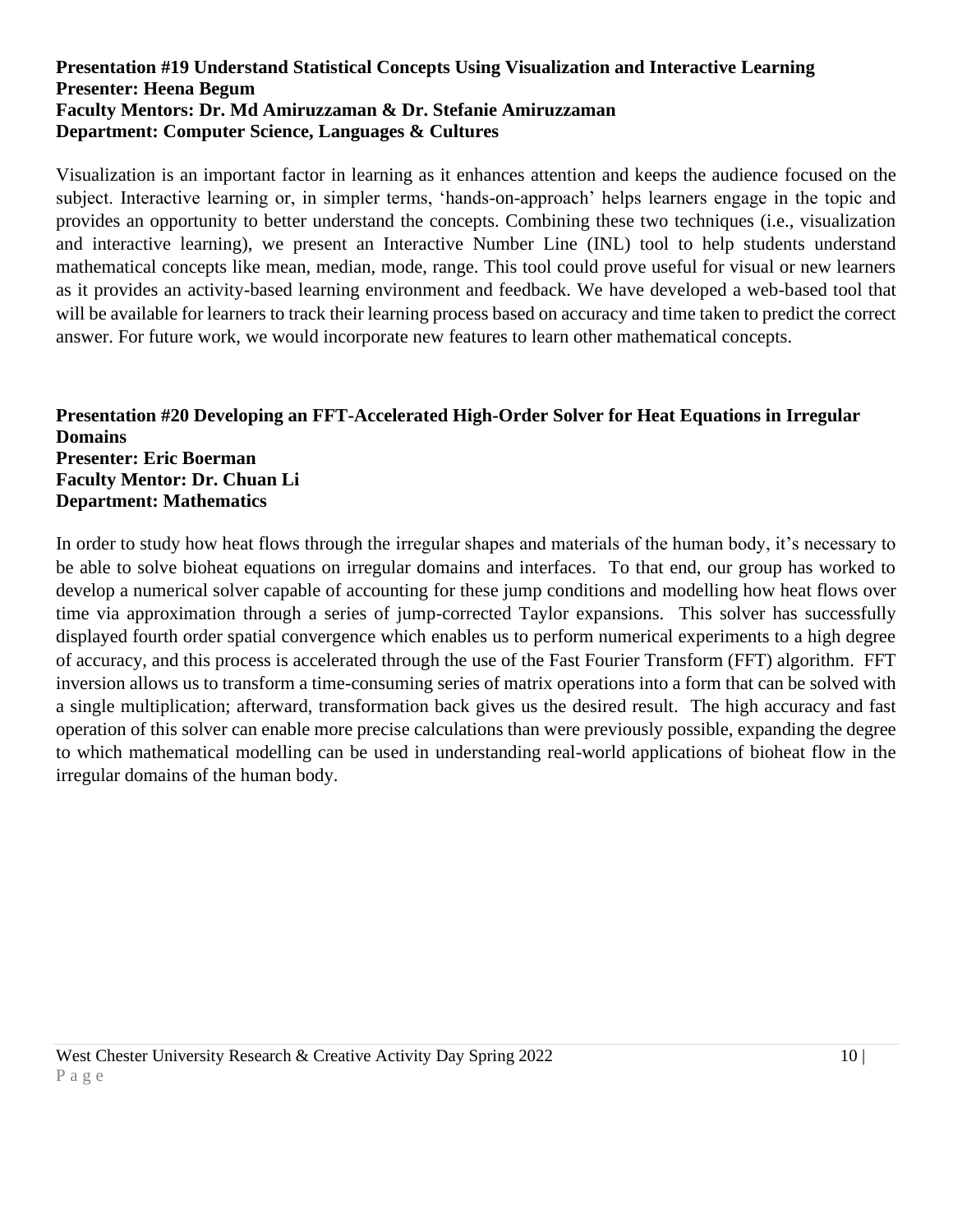#### **Presentation #21 Cardiac Action Potential – the Luo-Rudy Model Presenter: Scott Moon Faculty Mentor: Dr. Chuan Li Department: Mathematics**

Action Potential is a brief reversal of polarity of cell membrane produced by voltage gated ion channels (Sodium, Potassium, and Calcium), which play a central role in cell-to-cell communication. In the Luo-Rudy 1991 model, action potential propagation in excitable tissue is modeled by a system of differential equations which can only be solved numerically due to the complexity of the model itself. To this end, a finite difference method is developed and implemented in MATLAB to solve the Luo-Rudy model. Numerical results will be presented as well to demonstrate the accuracy of the obtained results.

#### **Presentation #22 Building an Urban Teacher Track with Supports for Graduates in their Early Years: A Review of the Literature Presenters: Dr. Paul Sylvester, Emily Goldberg Department: Early and Middle Grades Education**



In the Fall of 2022, the College of Education and Social Work will begin its Urban Teacher Track. The Urban Teacher Track (UTT) is a series of courses for Early Grades, Middle Grades and Special Education students who have an openness to teaching in urban, racially, economically, linguistically, culturally marginalized communities and for engaging with issues of equity, social justice, and racial justice in education. Teaching in urban high poverty schools presents special challenges—low funding, high rates of trauma among students due to toxic stress, environmental dangers of working in aging facilities and so on. With these challenges often come high teacher turn-over rates. This session is a literature review of the research on the factors that support retention of urban teachers, with a particular focus on the supports that other urban focused teacher education programs have for alumni in their early years of teaching.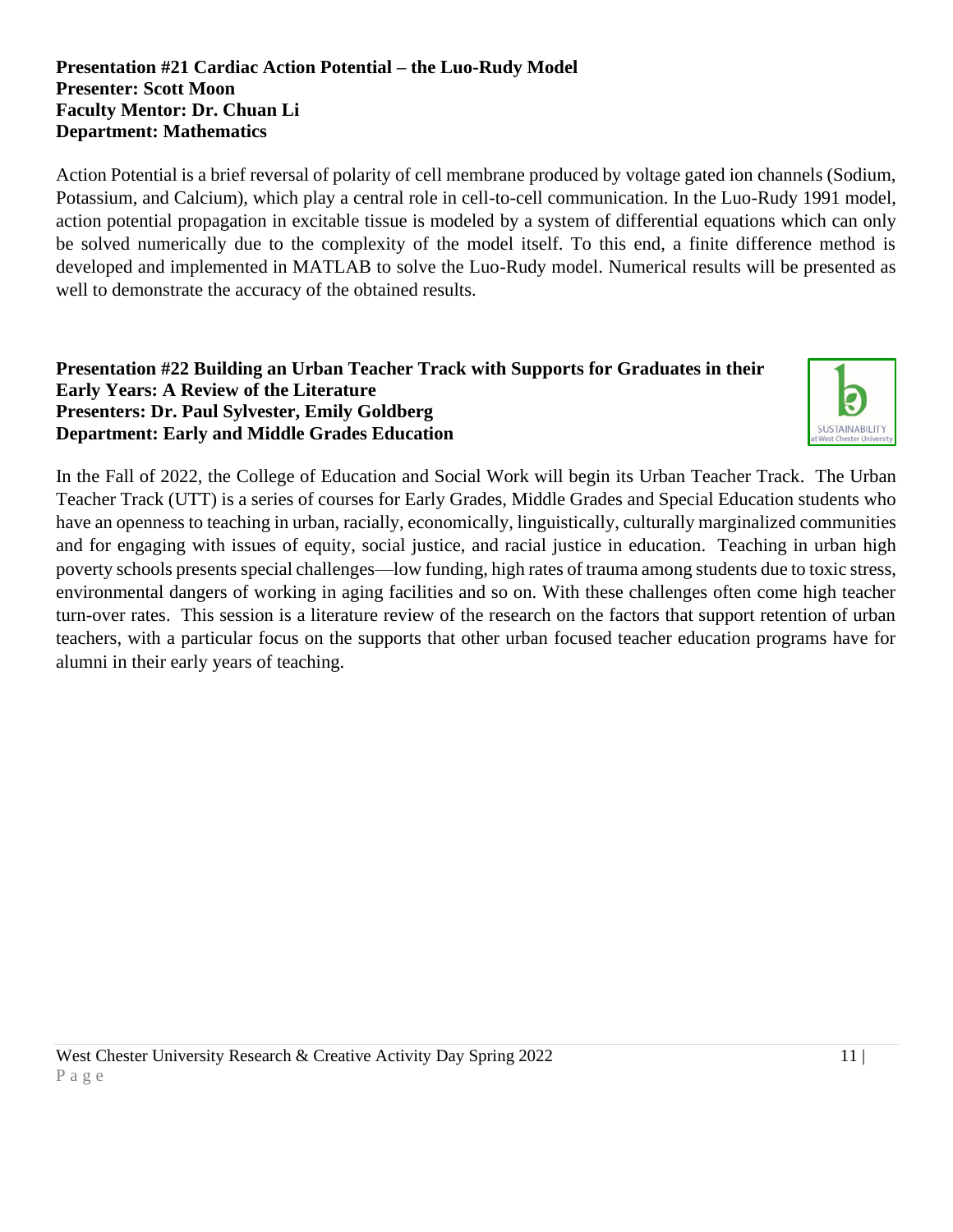#### **Presentation #23 From the Shadows to the Spotlight: Centering the Experiences of Faculty with Invisible Disabilities Presenter: Tiffany Gray Faculty Mentor: Dr. Heather Schugar Department: Literacy**

Centering and elevating the experiences of people with disabilities continues to be an under discussed and researched area. My research inquiry aimed to add to the literature and explored the experiences of faculty with invisible disabilities. More specifically, what factors contribute to disclosure and/or non-disclosure of an invisible disability? The layers are multifaceted for disabled faculty around institutional process, navigation, and range of decisions related to disclosure.

Within society, being able-bodied and able-minded is often the default and assumed identity. Often the construction of visible or invisible disability reinforces a binary that does not leave space for the complexity, nuance, and range of disability identities and experiences. For people with disabilities and other intersecting social identities movement through the world may be across, within and/or outside of those constructs.

This social justice explanatory sequential mixed methods inquiry aimed to explore factors that contribute to faculty with invisible disability decisions around disclosure and/or non-disclosure in the workplace. A qualitative survey was introduced in phase one followed by follow-up semi-structured interviews with post survey participants in phase two. The third data point was the completion of a document analysis. The purpose of the document analysis was to review randomly selected college and university websites to gain a broader perspective of information communicated (or not communicated) as it relates to invisible disabilities and accommodation processes. After data collection and analysis, significant themes emerged from the survey, interviews, and document analysis.

\*Note: This study was not intended to reinforce a binary of disclosure or non-disclosure. The researcher understands and acknowledges the complexity of disclosure. Additionally, for some people disclosure is not always a "choice" because of access needs and/or because of lack of autonomy around their own agency.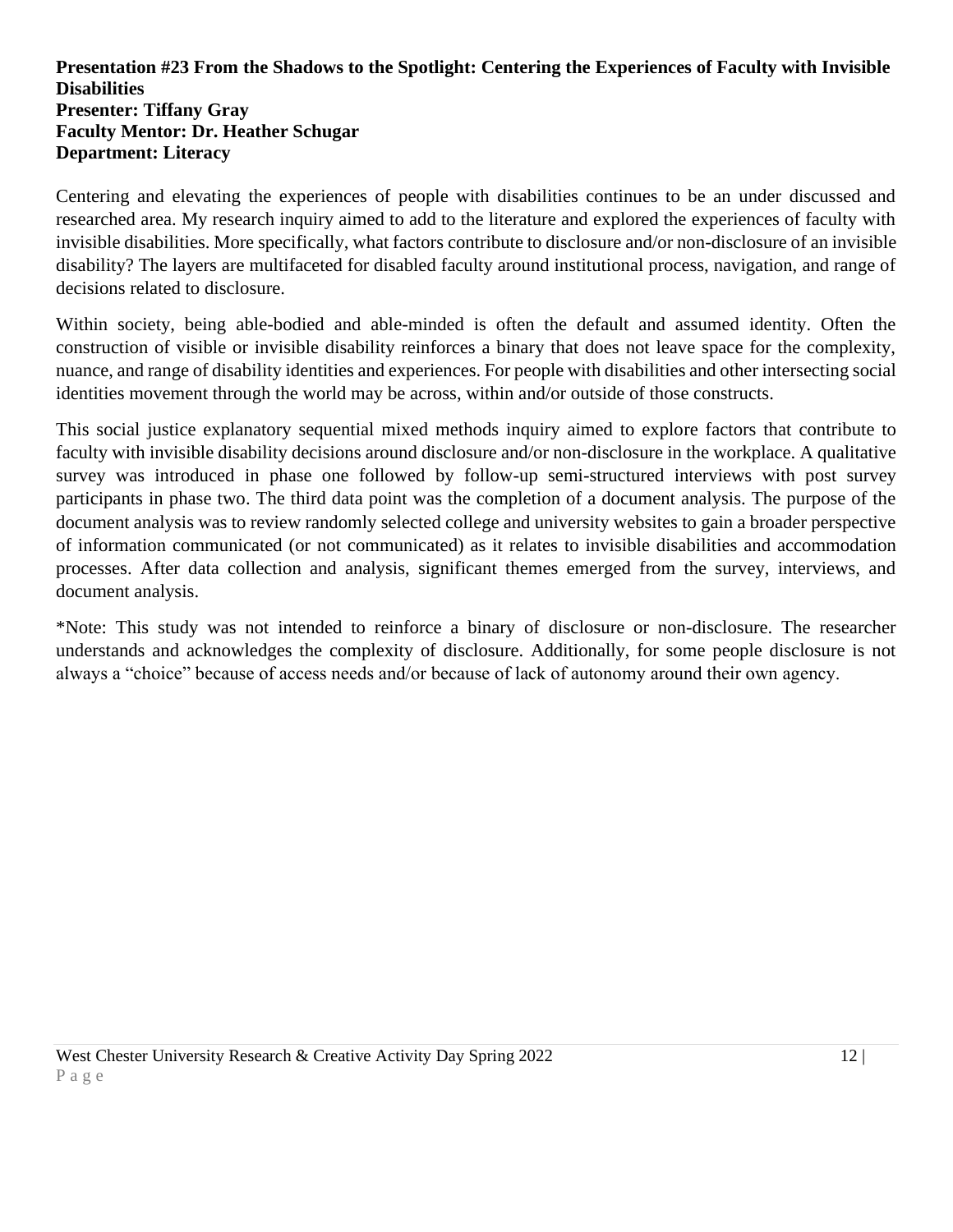#### **Presentation #24 Mindfulness Services' Utilization on Post-Traumatic Growth Presenters: Emma Harris, Carolyn Cusmano, Patricia Anderson Faculty Mentor: Dr. Stevie Grassetti Department: Psychology**

**Background:** Twenty-five to thirty percent of women who are diagnosed with breast cancer develop mentalhealth concerns (CDC, 2018; Fujimoto & Okamura, 2021). More information is needed about strategies to promote mental health, including posttraumatic growth (PTG), and mindfulness training may be a helpful approach (Fujimoto & Okamura, 2021; Ludolph et al., 2019; Hamidian et al., 2019; Stafford et al., 2013).

**Hypothesis:** This study examines the link between mindfulness and PTG among women with breast cancer. We hypothesize 1) a positive relationship between the number of mindfulness sessions attended and PTG and 2) group differences in PTG between women who participated or did not participate in mindfulness training.

#### **Method**

*Participants:* Twenty-eight women with breast cancer completed electronic surveys in June and December 2021 to report on their service utilization, coping, and functioning.

*Measures:* PTG was measured via the 21-item self-report Post Traumatic Growth Inventory (PTGI) Scale (Tedeschi, 2020). The PTGI Scale measures positive responses to stressful events and has a good reliability with a range of .81 to .92 for negative subscales and a range of .75 to .86 for positive subscales (Park & Sinnott, 2018). An 11-item Service Utilization Questionnaire assessed which services were used and the frequency they were used.

*Planned Analyses:* A person's bivariate correlation will test the strength of the relationship between the number of mindfulness services used and PTG. An independent samples t-test will test previously hypothesized group differences in PTG between women who participated in mindfulness-based programs and those who did not.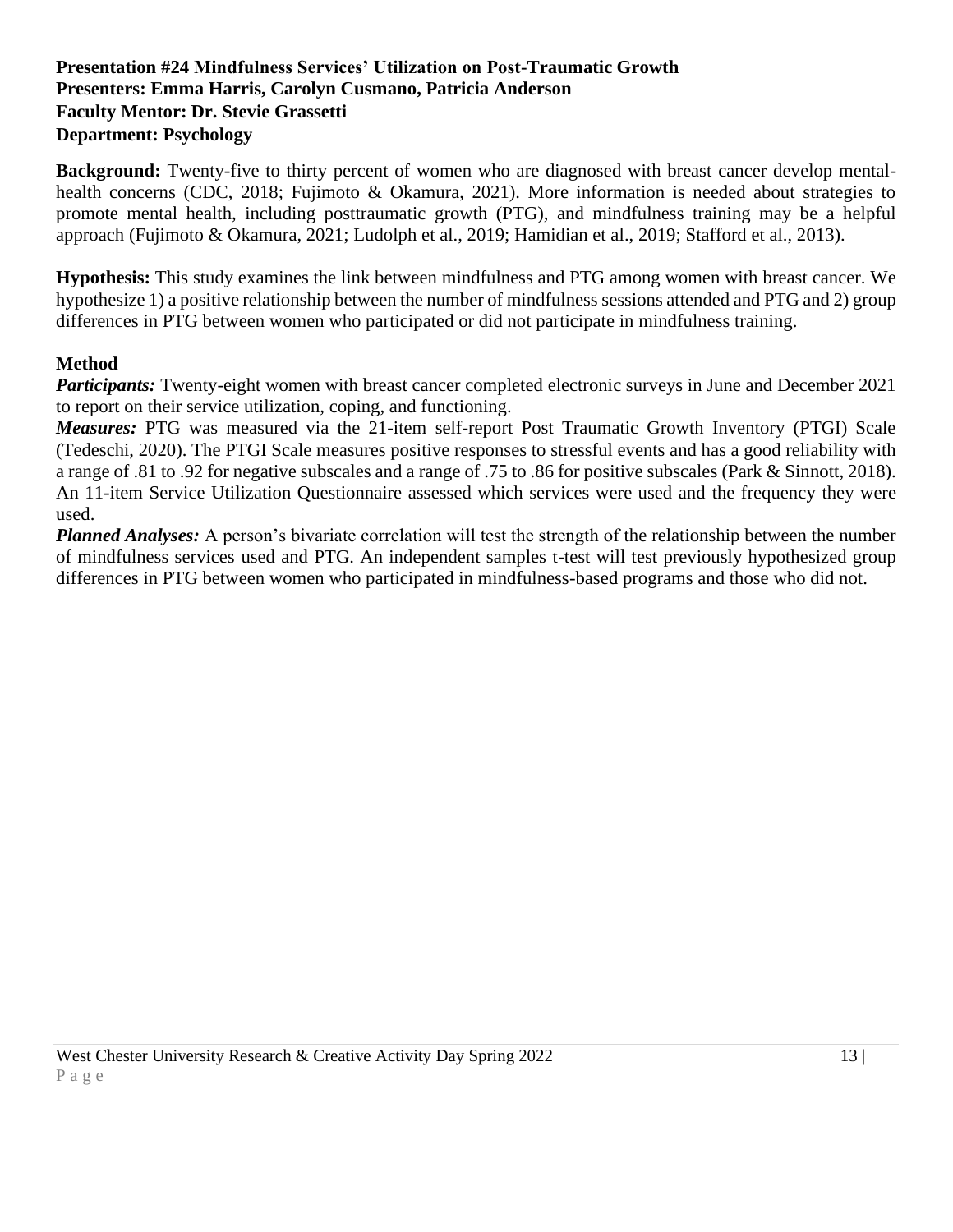#### **Presentation #25 Utilization of Video Education to Improve Self-Care in Heart Failure Patients Presenter: Dr. Adrienne Wharry Department: Nursing**

**Background:** Heart Failure (HF) is a chronic and progressive disease that affects almost 6 million Americans. Currently, heart failure is one of the leading causes of hospital readmissions with 1 in every 4 patients being readmitted within 30 days of a previous hospital discharge. Patient self-care has proven to be essential to successful disease management. For the heart failure patient self-care includes: lifestyle modifications to prevent symptoms, strict adherence of medication regimens, recognition of symptoms, and early intervention for disease exacerbations. Heart failure patients have shown increased self-care with continued disease education after hospital discharge. This quality improvement project examined if heart failure patients in the Penn Medicine Home Health program who received weekly video education via Bluetooth tablet for period of thirty days after hospital discharge had increased self-care scores.

**Methods**: Data was collected using the Self-Care for Heart Failure Index (SCHFI), a validated tool used to measure 29 areas of care by the heart failure patient. The SCHFI was administered pre-and post-intervention in this pilot project. Data was examined using a Wilcoxon matched pairs test.

**Results and Conclusions**: A statistically favorable increase in self-care scores was found in 8 of the 29 items on the SCHFI (2 items in self-care maintenance, 4 items in self-care management, and 2 items in self-care confidence). Use of video education at home has shown to increase self-care knowledge of the heart failure patient.

#### **Presentation #26 Oral Histories on Diversity at West Chester University Presenter: Aaron Stoyack Faculty Mentor: Dr. Michael Di Giovine Department: Anthropology and Sociology**



As part of SURI grant-funded research I completed 27 oral history interviews with minority members of the campus community. I reached out to, elicited, edited, and displayed their stories on an interactive touchscreen in the WCU 150: History and Heritage Exhibition. Narrators were current and former students and faculty, each interview consisting of approximately one hour. The end product of my research, other than what was displayed in the exhibition, was an anthropological research paper titled Addressing Discrimination in Universities from all Institutional Levels. It uses WCU and these narrator's stories to highlight what they found the most beneficial to creating a more inclusive atmosphere. This was divided into actions from the administration, educators, and student groups. Outside research on enrollment, retention, and the effects of discrimination on academic success was consulted and incorporated as well.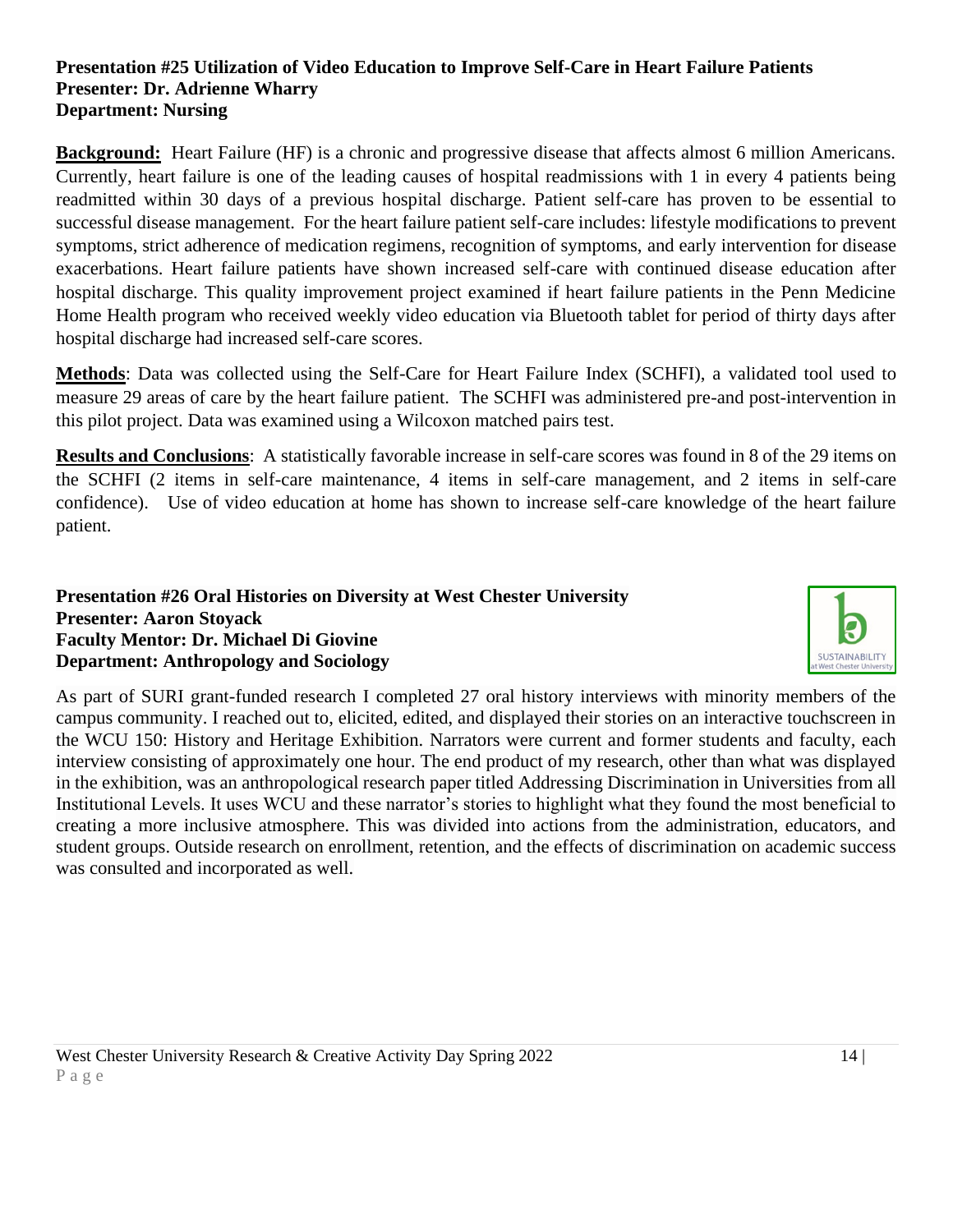#### **Presentation #27 Identifying essential behavioral changes for improving the mental and physical health of people through a thematic analysis Presenter: Paul Yu Faculty Mentor: Dr. Amir Golmohamadi Department: Nutrition**

Based on the current literature from nutrition culture and anthropological studies, there is a potential relationship between behavioral change intervention programs and improvement of quality of life. The purpose of this qualitative research project is to systematically obtain the preliminary data, required for developing a survey that aims to reduce stress, anxiety, and depression levels in people and/or improve their quality of life. A thematic analysis of online forums, discussion boards, news, and social media will be used to determine common themes in these resources with NVivo, a qualitative data analysis software. This research project is the first step towards designing a nutrition/ behavioral change intervention, for the prevention of social, physical, and mental illnesses. Completing this project will develop my basic skills for conducting research and project development. It will also promote my critical and analytical skills for graduate-level studies, and a career in research.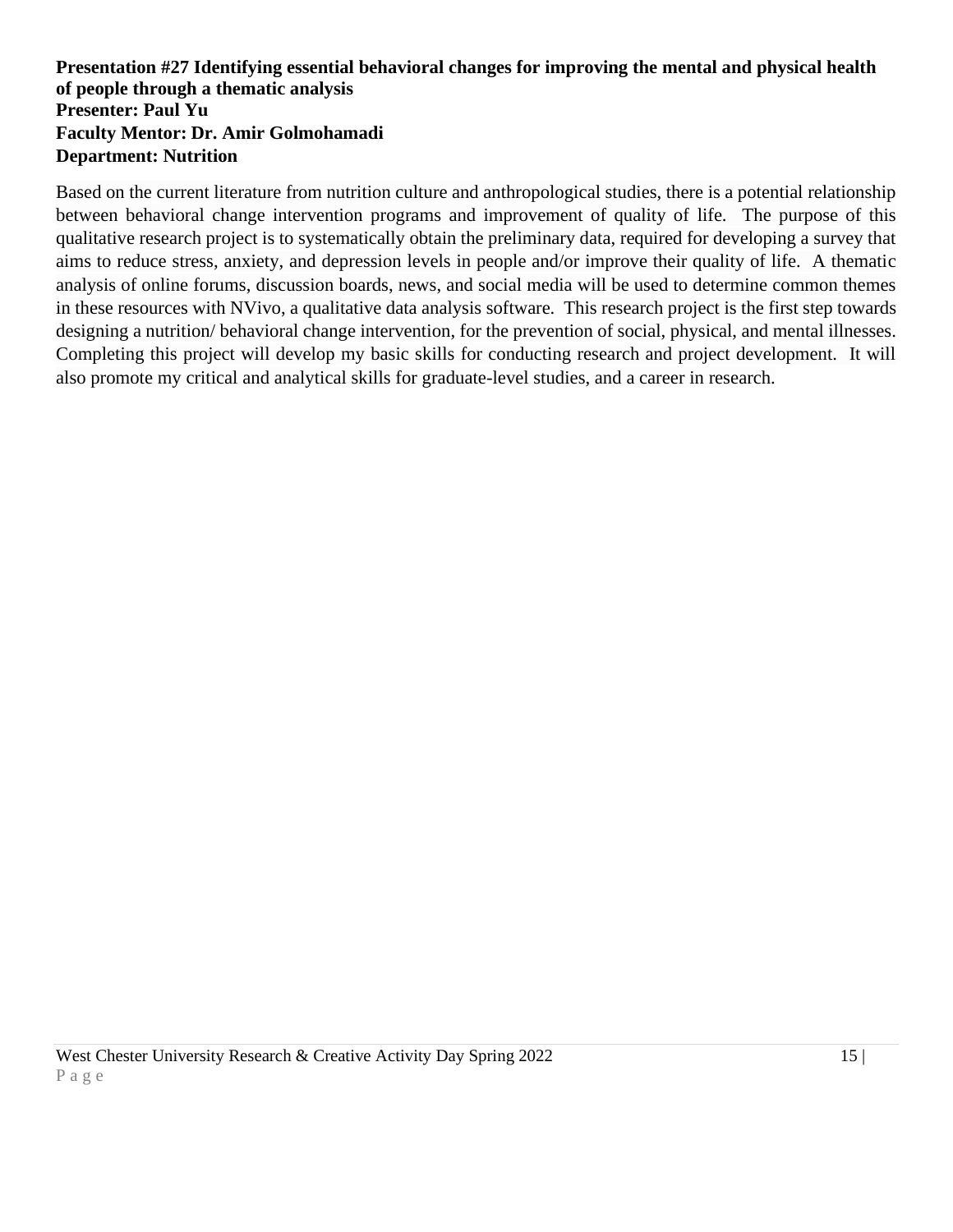#### **POSTER PRESENTATION ABSTRACTS**

#### **Poster #1 Child Stress Levels Help to Explain Change in Cognitive Functioning in Head Start Preschool Presenter: Fola Shokunbi Faculty Mentor: Dr. Eleanor Brown Department: Psychology**

Stress levels help to explain the negative impact of poverty circumstances on children's educational outcomes. Chronic stressors associated with poverty can result in chronically elevated levels of stress hormones like cortisol, posing problems for brain areas like the prefrontal cortex, which is responsible for aspects of cognitive functioning thought to undergird school success. The present study examines aspects of cognitive or executive functioning across a year of Head Start preschool attendance and considers whether child cortisol levels predict change.

Participants were 310 children who attended a Head Start preschool. Mean age was 4 years, 1 month  $SD = 6.71$ months), and 52% were identified as female, with 55% Black, 15% Hispanic, 10% Asian, 20% White, and 100% from households classified as poor or low-income.

Ethical standards were followed, and all procedures were approved by the WCU IRB. Caregivers provided informed consent and completed demographic interviews in September of the preschool year. Trained research assistants administered four standardized assessments of child executive functioning in October and May and collected samples of child saliva to measure stress levels at four times across the preschool day on two days in February.

Results of a MANCOVA showed that cortisol levels helped to explain change in executive functioning from startto-end of the Head Start year. Implications concern the impact of poverty-related stress on child cognitive functioning, including within preschool intervention programs.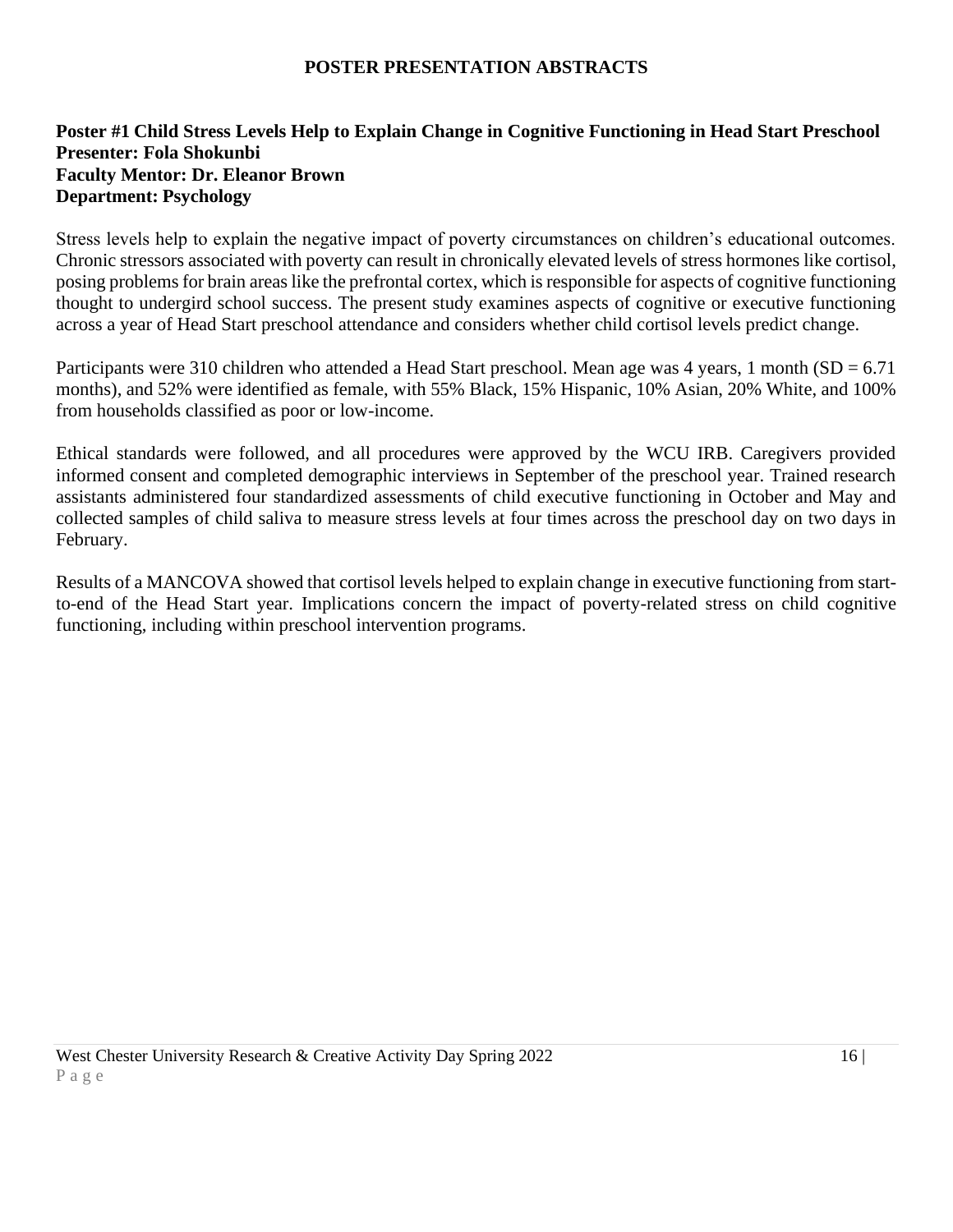#### **Poster #2 Cortisol Relates to Emotion Expression for Young Children Facing Economic Hardship Presenter: Keara Hennessey Faculty Mentor: Dr. Eleanor Brown Department: Psychology**

Poverty-related stressors can overtax children's physiological stress-response systems, leading to dysregulated levels of stress hormones such as cortisol. Yet because cortisol responses to current stressors are imposed on baseline levels, the meaning of cortisol as measured on a particular occasion often is unclear: both elevated and depressed cortisol levels have been demonstrated to predict emotional difficulties for young children. The present study aims to elucidate how cortisol levels relate to expressed emotion for children attending Head Start preschool.

Participants included 74 children ages 3 to 5 years ( $M = 4$  years,  $SD = 6$  months) who attended a creative-artsbased U.S. Head Start preschool. By parent report, 41% were female, 59%, male, 36% Black or African American, 19% Hispanic or Latinx American, 14% Asian American and 31% White or European American. All faced economic hardship.

Ethical procedures were used in the conduct of this study, and all were approved by the WCU IRB. Parents or caregivers provided informed consent at the time of preschool enrollment.

Child salivary cortisol was measured in duplicate at 4 time points across the day on 6 different preschool days. Trained Research Assistants coded videos for children's expression of emotion using a standardized measure.

Results of hierarchical linear modeling indicated that higher cortisol levels related to children's expression of anger. Zero-order analyses also suggested links between cortisol, crying, and defiance. Results suggest that for young children facing economic hardship, higher stress levels might relate to greater expression of negative emotion in preschool context.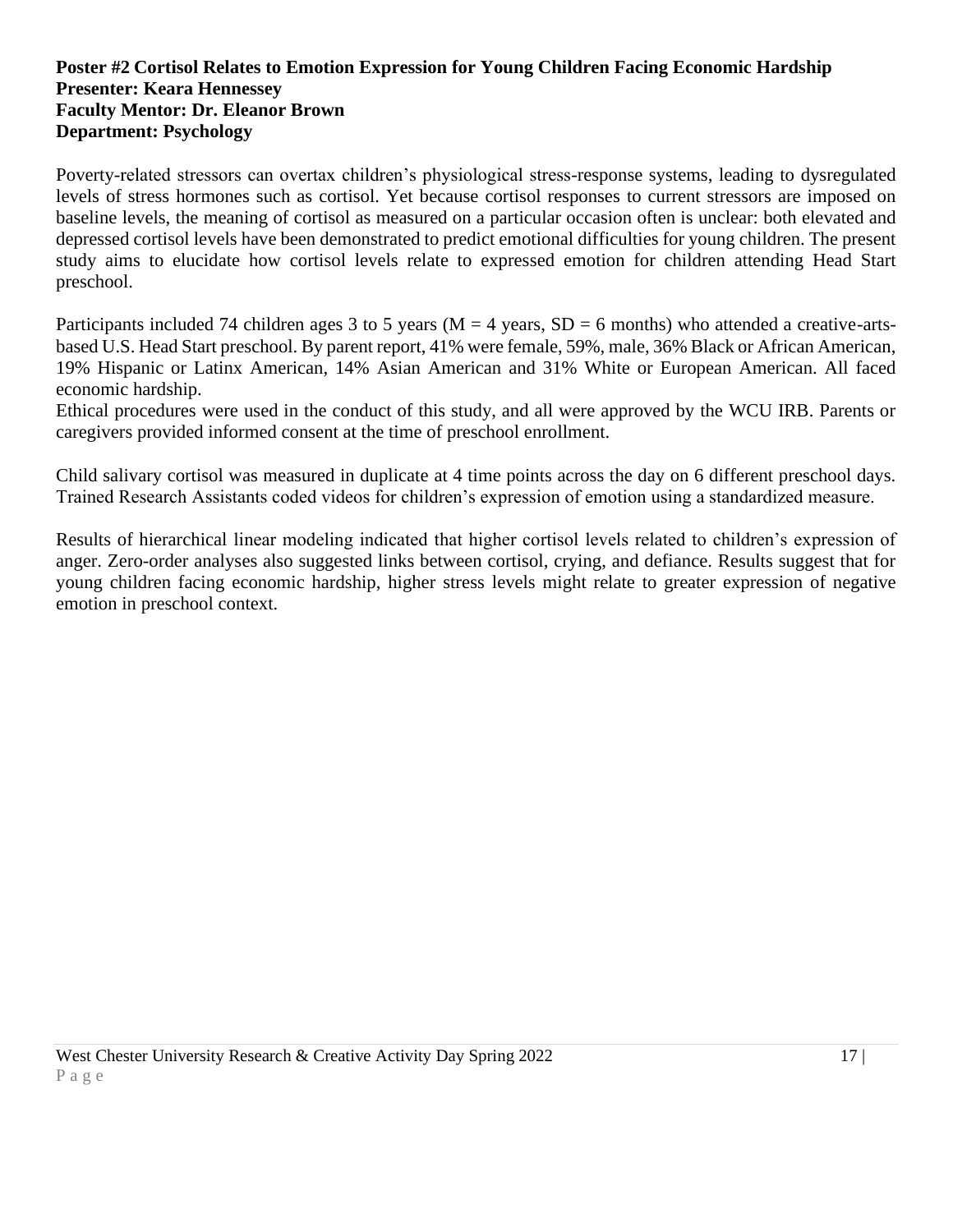#### **Poster #3 Creative Arts and Child Stress Regulation: Should Teachers Guide or Get Out of the Way? Presenter: Edith Tettey Faculty Mentor: Dr. Eleanor Brown Department: Psychology**

Early childhood music, dance, and visual arts classes have been linked to reductions in levels of the stress hormone cortisol. Such stress reduction benefits may matter particularly for children facing poverty, racism, and other adversity. Yet questions remain about the types of creative arts experiences that support stress regulation, and the role of adults. The present study explored how variation in teacher involvement related to stress levels for children in a creative-arts-based Head Start preschool.

Participants were 74 children ages 3 to 5 years ( $M = 4$  years,  $SD = 6$  months) who attended a creative-arts-based U.S. Head Start preschool. By parent report, 41% were female, 36% Black, 19% Hispanic, 14% Asian Heritage, and 31% White.

Ethical procedures were used, and all procedures were approved by the WCU IRB. Parents or caregivers provided informed consent at the time of preschool enrollment.

Child salivary cortisol was measured at 4 time points across the day on 6 different preschool days. Research Assistants coded videos of teacher involvement in creative arts activities using a standardized measure.

Results of Hierarchical Linear Modeling suggested that child cortisol levels were lower during teacher-directed creative arts activities than during child-directed activities ( $p = .027$ ). Teacher-child interaction was linked to lower cortisol at a level of  $p = .050$ . Results suggest that teacher guidance and engagement may facilitate the short-term stress reduction benefits of creative arts for preschool children.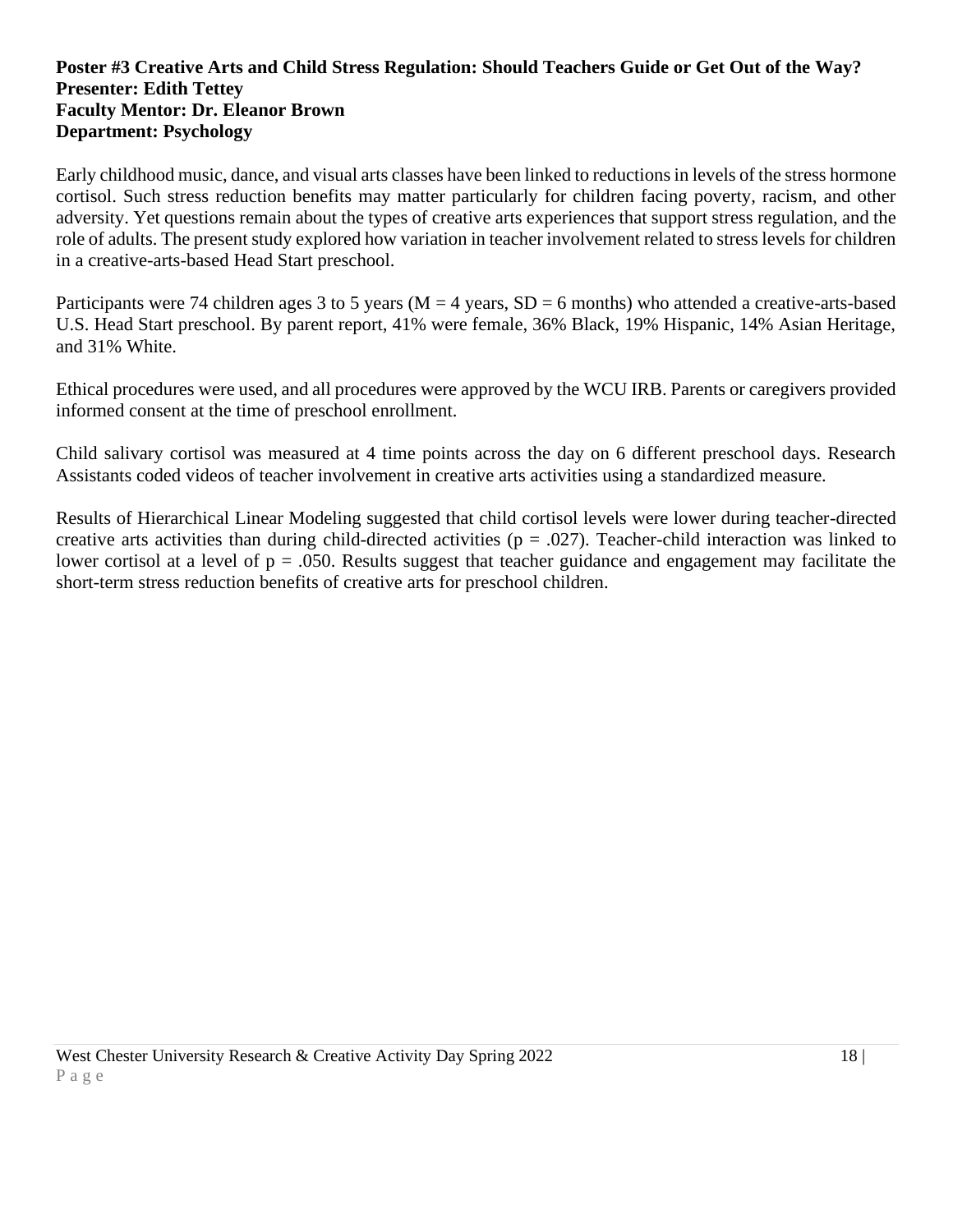#### **Poster #4 Preschool Visual Arts Class Components Relate to Child Stress Levels Presenter: Suzanne Varnell Faculty Mentor: Dr. Eleanor Brown Department: Psychology**

Visual arts classes have been linked to reductions in levels of the stress hormone cortisol. Such stress reduction benefits may matter particularly for children facing poverty, racism, and other adversity. Yet questions remain about what aspects of visual arts classes support stress regulation. The present study examines components of preschool visual arts classes that relate to reductions of the stress hormone cortisol.

Participants included 74 children ages 3 to 5 years ( $M = 4$  years,  $SD = 6$  months) who attended a creative-artsbased U.S. Head Start preschool. By parent report, 41% were female, 59%, male, 36% Black or African American, 19% Hispanic or Latinx American, 14% Asian American and 31% White or European American.

Ethical procedures were used in the conduct of this study, and all were approved by the WCU IRB. Parents or caregivers provided informed consent at the time of preschool enrollment.

Child salivary cortisol was measured in duplicate at 4 time points across the day on 6 different preschool days. Trained Research Assistants coded videos of visual arts classes, scoring child participation, activity types, and classroom quality using a standardized measure.

Results of hierarchical linear modeling indicated that children's active participation in a visual arts activity (as contrasted with passive observation) as well as overall ratings of classroom quality related to lower cortisol levels. Results suggest that for visual arts classes to maximize their impact, teachers might maximize children's active involvement as well as attend to aspects of classroom quality that matter for regular homeroom classes.

#### **Poster #5 Flood Impact Analysis of Low-Income and Minority Communities in Philadelphia Presenter: Amanda Bristowe Faculty Mentor: Dr. Jongwoong Kim Department: Geography and Planning**

This project will create a Flood Impact Analysis (FIA) model of Philadelphia and discuss its results using 2D and 3D Geographic Information Systems (GIS) methods. The discussion will focus on the disproportionate effects of flash floods on low-income and racial/ethnic minority populations who lack resources to recover from disasters such as Hurricane Ida. While flood management literature has focused on themes of vulnerability, it was not until Hurricane Katrina in 2005 that flooding was recognized from the standpoint of environmental justice. Flooding can be framed in terms of environmental justice, which recognizes people and communities as citizens with the right to be protected from flooding rather than potential victims. The impact of each flooding scenario (0.2 %, 1%, and 2% yearly likelihood of flooding) on roads and buildings will be studied on 2D maps, and each scenario will be displayed in 3D to better represent the impact of flooding on vulnerable urban populations. In fact, flood mitigation, management, and recovery strategies based on the FIA model can benefit vulnerable urban populations. The project will produce web-based interactive 2D maps of various flooding scenarios, as well as a GIS-based 3D model that can simulate and depict the various flooding scenarios in order to evaluate and discuss the disproportionate impacts on these communities.

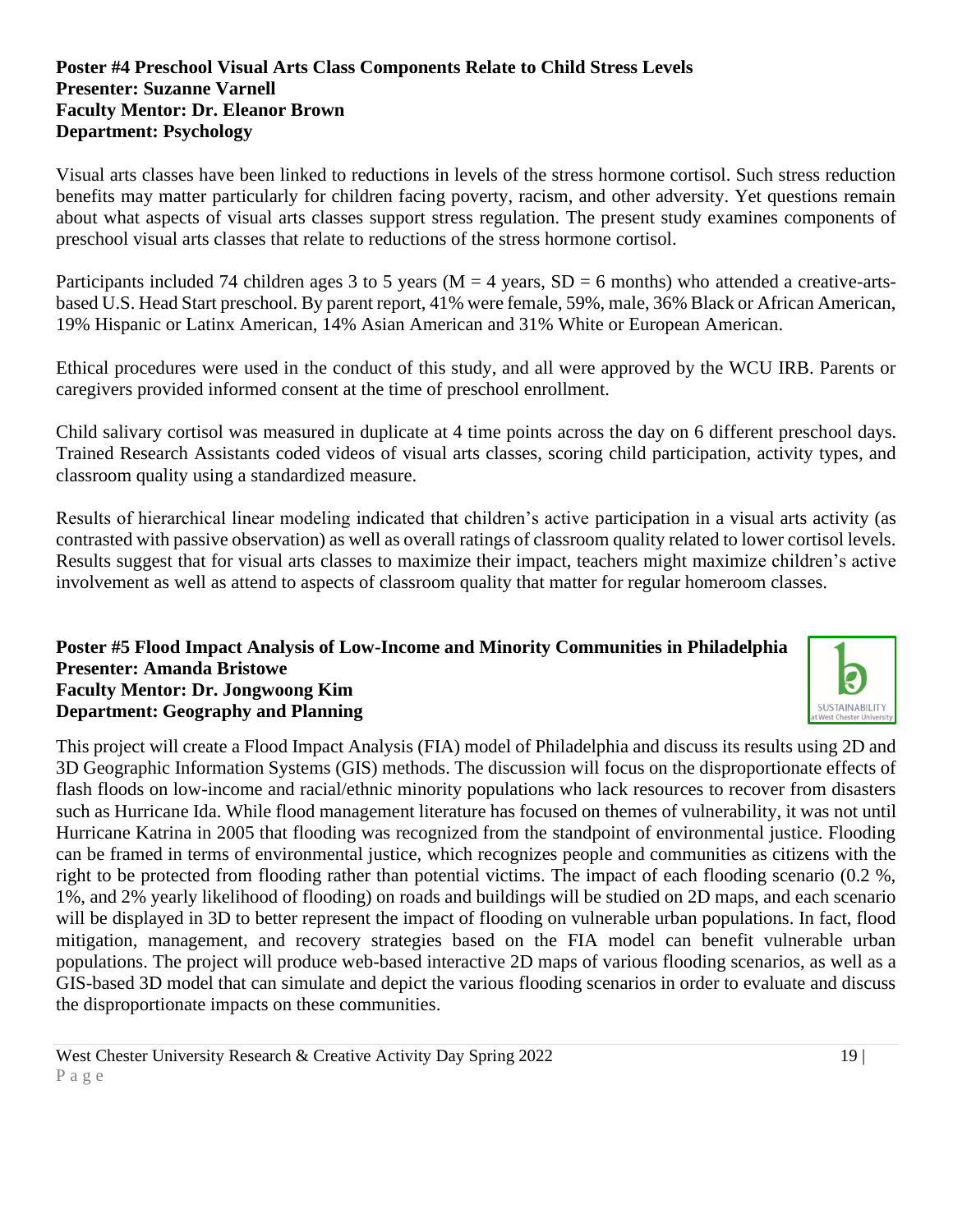#### **Poster #6 Cultural Values in Institutional Messaging: A Qualitative Analysis of Higher Education Mission Statements Presenter: Rineath Taing Faculty Mentor: Dr. Janet Chang Department: Psychology**

There have been some prior studies on mission statements in higher education, but there is a dearth of research on the cultural values they convey. This qualitative study analyzed mission statements from the top 50 liberal arts colleges, top 30 public universities, and top 30 private universities (institutions ranked by the 2021 U.S. News and World Report) to explore prevailing cultural values, including soft independence (e.g., personal achievement), hard independence (e.g., self-reliance), and interdependence (e.g., group harmony).

Two coding teams, each consisting of three research assistants and one internal auditor, created a codebook based on preliminary data and previous research. The data were coded by each team member, with triangulation used to ensure intercoder reliability.

Thematic analysis revealed four major themes: (1) universities and colleges emphasized collaboration and community to encourage soft independence, promote campus and global citizenship, advance knowledge, and foster belonging; (2) institutions encouraged students to become active members of the campus community; (3) there was a greater emphasis on personal achievement than group achievement; and (4) institutions relatively underemphasized hard independence values.

Our study contributes to extant research findings on the heavy emphasis of soft independence values in higher education. Lower emphasis on hard independence values also suggests institutional tendencies to focus on personal achievement and interests, which are in line with middle- and upper-class norms. Institutions may need to consider how cultural values impact different individuals, as students may struggle in institutions where their values are not fostered.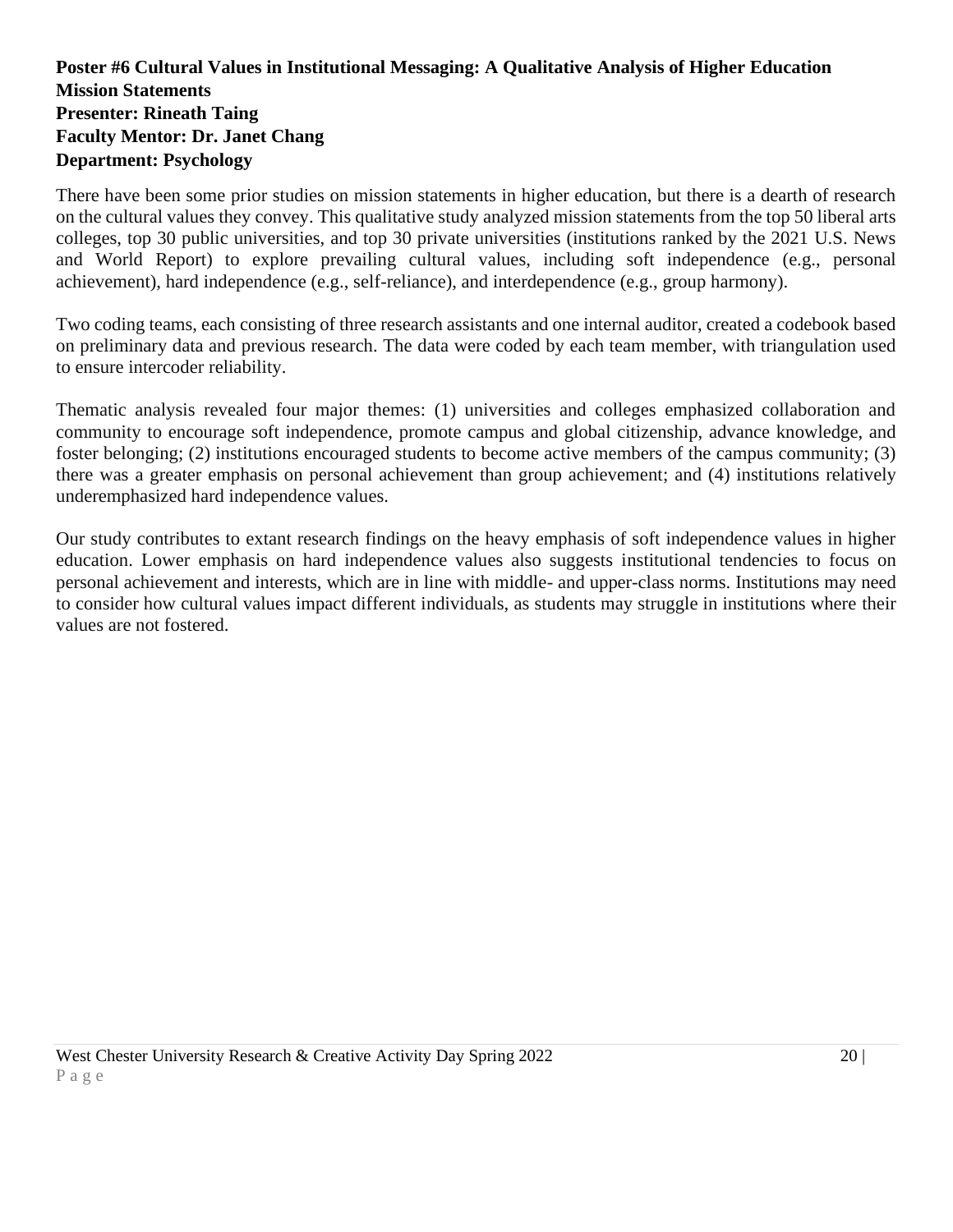#### **Poster #7 Improving a Mixed-Criticality Platform's Utilization by Co-scheduling Real and Non-Real-Time Tasks Presenter: Harshavardhi Valmiki Faculty Mentor: Dr. Ashik Ahmed Bhuiyan Department: Computer Science**

Scheduling of Mixed-Criticality (MC) tasks for the sequential and parallel task model has been well explained, especially how a task will be scheduled and executed based on criticality levels. However, while analyzing the real-time MC scheduling of parallel tasks combined with the non-real-time tasks, many limitations exist. One challenge among that is the under-utilization of computing Power, i.e., idle cores. In an MC platform, real-time tasks with different criticality levels share a common computing platform. In an MC platform, a mode switch is not predictable, and after a mode-switch, some/all high-criticality tasks may need extra execution requirements. Such a mode change makes the scheduling decision challenging and makes the available idle time unpredictable. In this work, we will maximize the processor core utilization by considering both real-time and non-real-time tasks in the MC mode. To schedule non real time tasks, we calculate hyper period and available idle time after mode switch. We propose to mitigate the processor under-utilization by executing non-real-time tasks in the background while guaranteeing that overall system performance is not degraded.

#### **Poster #8 Gender Differences in Past Experiences and Future Plans with Gendered Play Presenter: Emma Harris Faculty Mentor: Dr. Stevie Grassetti Department: Psychology**

**Background:** Through play, parents socialize children into gender roles early in life. Research shows that parents play differently with boys and girls (Weisgram & Bruun, 2018; Caldera & Sciaraffa, 1998; Cunningham, 2001). For example, studies suggest that men hold more rigid gender stereotypes for children's play while women endorse higher egalitarian views and gendered play (Weisgram & Bruun, 2018; Caldera & Sciaraffa, 1998; Halpern & Perry-Jenkins, 2016; Bryant, 2003; Frieze et al., 2003; Loscocco & Spitze, 2007). Understanding these dynamics is important due to the impacts gender attitudes have on careers, relationships, marriages, and family planning (Askari et al., 2010; Fan & Marini, 2000; Kaufman, 2000; Kaufman, 2005).

**Purpose/Hypothesis**: The purpose of the current study is to examine potential differences between how young men and young women report 1) their experiences of childhood play with their parents and 2) their plans for play in the future with their own children. We expect men will report more experiences of past gendered play and more rigid stereotypes for play with future children.

**Methods:** Participants are 1,500 college students who completed the 88-item Child-Gender-Socialization Scale (CGSS) twice to report on their past experiences and future plans with gendered play. We will test our hypotheses with multivariate analysis of variance (MANOVA) that compare men and women on two outcome measures past gendered play and current views of gendered play.

**Implications:** The study will update outdated literature on gendered play and enhance understanding of gender socialization.

West Chester University Research & Creative Activity Day Spring 2022 21 | 21 | P a g e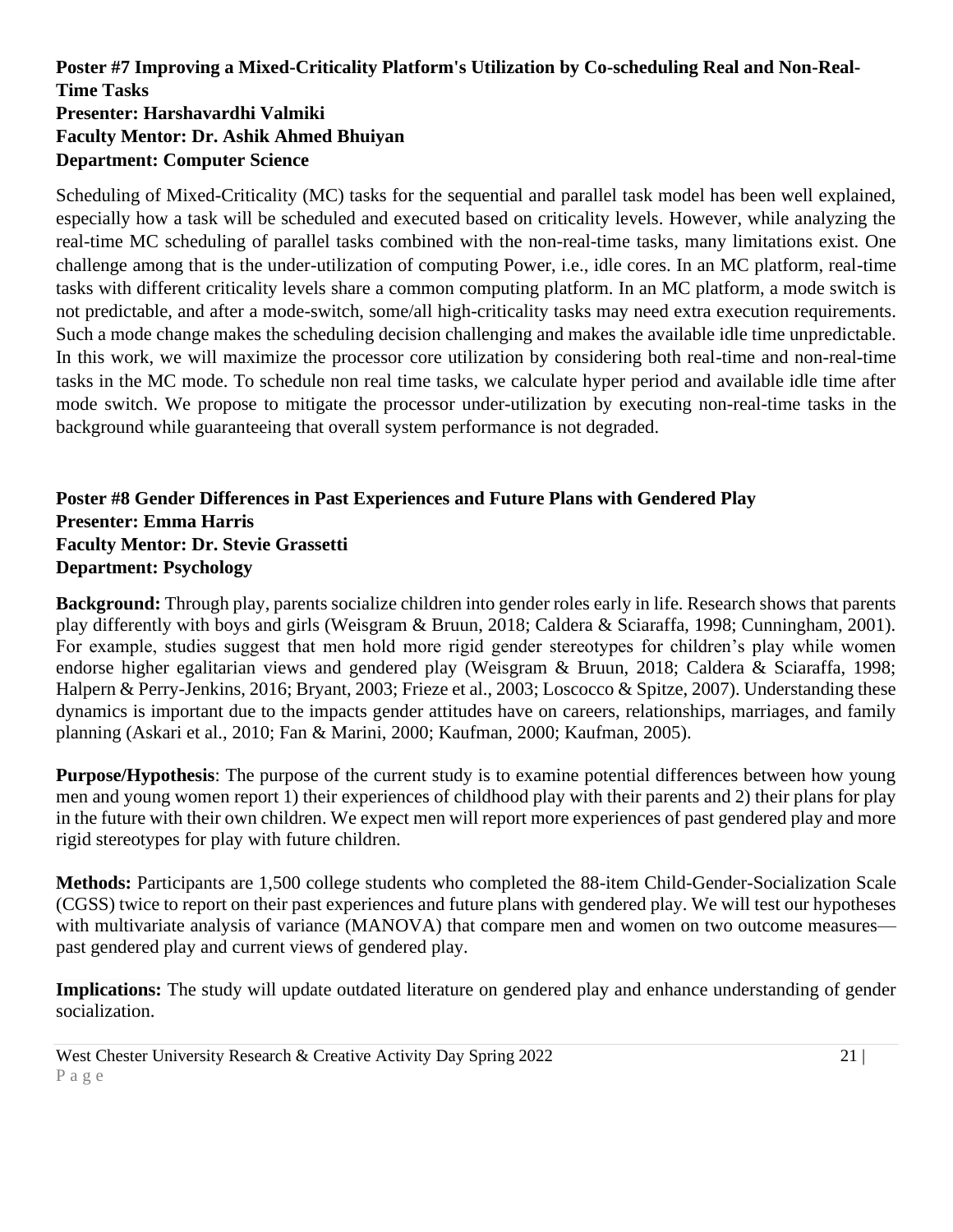#### **Poster #9 Contractor/consultant Onboarding into Client Organizations: A Qualitative Study Presenters**: **Arielle Smith, Caylee Thomas Faculty Mentors: Dr. Jacqueline Zalewski, Dr. Johnna Capitano Department: Sociology, Management**

The research poster co-authors are assisting faculty mentors in their analysis of the broad research question: How are non-standard employees—i.e., contractors and consultants—socialized into client organizations? Faculty mentors used a snowball sampling method to interview two types of subjects: 1. Contractors/consultants and 2. Managers of contractors at client organizations. The student researchers have analyzed interviews with 10 professionals: 5 contractors/consultants and 5 managers in client organizations. The industries that employ nonstandard, contingent workers in this sample include: health and healthcare, pharmaceuticals, oil and gas, media, manufacturing, and management development. If accepted to the WCU Research and Creative Activity Day, in a research poster the student co-authors will report on: who is represented as part of the non-standard, contingent workforce; the demographics of those workers; and how those workers are prepared and socialized for their roles on their first day at client organizations. Specifically, what information do client organizations provide to nonstandard employees to prepare them for their role and tasks on the first day of work; and what information do non-standard employees proactively seek?

#### **Poster #11 How Influential Were U.S Political Parties on Voters in The Most Recent Presidential Elections? Presenter**: **Elizabeth Seravello Faculty Mentor: Dr. Ashlie Delshad Department: Political Science**

Party identification has been a part of how we run our elections for more than 100 years, and it has been a steady solid influence on who voters decide to elect in U.S presidential elections for just as long. My research specifically examines how party identification affected vote choice in the most recent presidential elections and how that relationship either changed or did not change in the last four presidential election cycles, with the recent polarization of the parties. I compared what party voters were registered under in that election to who voters voted for in each election, with the Democratic candidate, the Republican candidate, and third-party candidates for the full picture. Using cross tabulations analysis, I tested the hypotheses that whichever party voters are registered for, the votes for the candidate in that party will increase. Which would help to show the polarization. My findings indicate that party identification has remained an influence that has not had any major change happen in connection with the vote choice for president, so the influence between party identification and vote choice in the most recent presidential elections stayed steady as compared to past elections.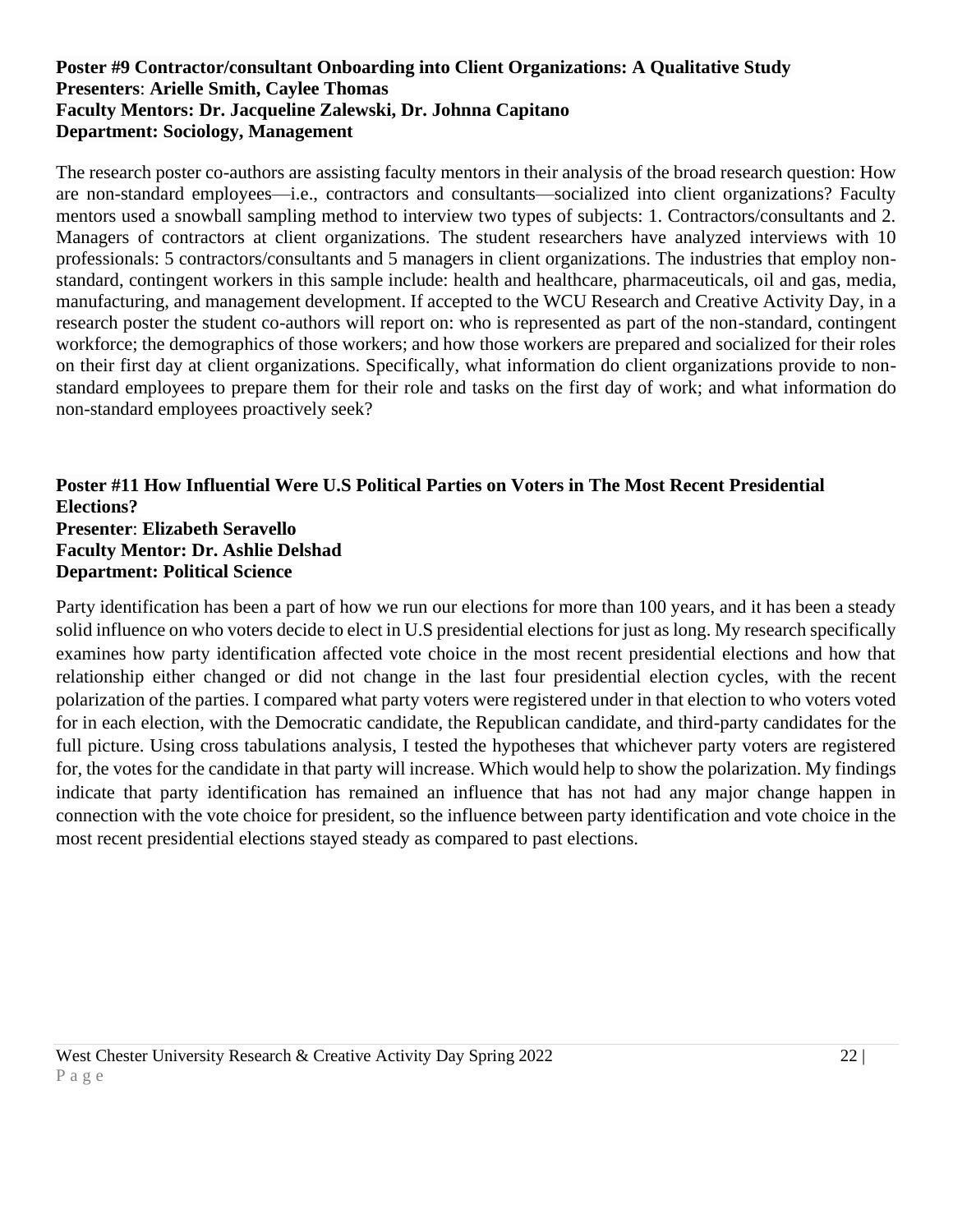#### **Poster #12 Study Design: Exploring the Effects of a Spanish-Delivered Stress Reduction Mindfulness Program Among Latina Immigrants Presenter**: **Sarah Ramirez Faculty Mentor: Dr. Michael Gawrysiak Department: Psychology**

This presentation will summarize the protocol development and research methodology for an ongoing research study intended to reduce distress among Latina immigrant women.

Latinos face many struggles in response to immigrating which can vary from physical/sexual assault to adjusting to a new culture. As a result, Latino immigrants may face numerous mental health struggles that are unrecognized and largely untreated. However, there is very little clinical research investigating the effectiveness of programmatic support efforts delivered to Latino populations facing immigration stressors.

Prior research has demonstrated the utility of MBSR in reducing anxiety, stress, depression, and PTSD symptoms. However, this approach has only been minimally adapted and disseminated to Latino populations. The present presentation summarizes a recently developed adaptation of a Mindfulness-Based Stress Reduction (MBSR) program delivered in Spanish to Latina immigrant women to support their mental health. In the present study, MBSR has been adapted and integrated with Amigas Latinas Motivando el Alma (ALMA). The overarching aim for the MBSR-ALMA program is to increase stress management through systematic training in awareness, mindful movement, self-compassion, and compassion for others. Through a series of one hour long, eight weekly group sessions via Zoom, participants will receive guidance in the practice of meditation skills that foster greater awareness in the present moment while also providing a safe space to discuss culturally specific topics.

The present proposal will outline the rationale for the development of MBSR-ALMA program and will detail the research methodology currently employed to evaluate its effectiveness.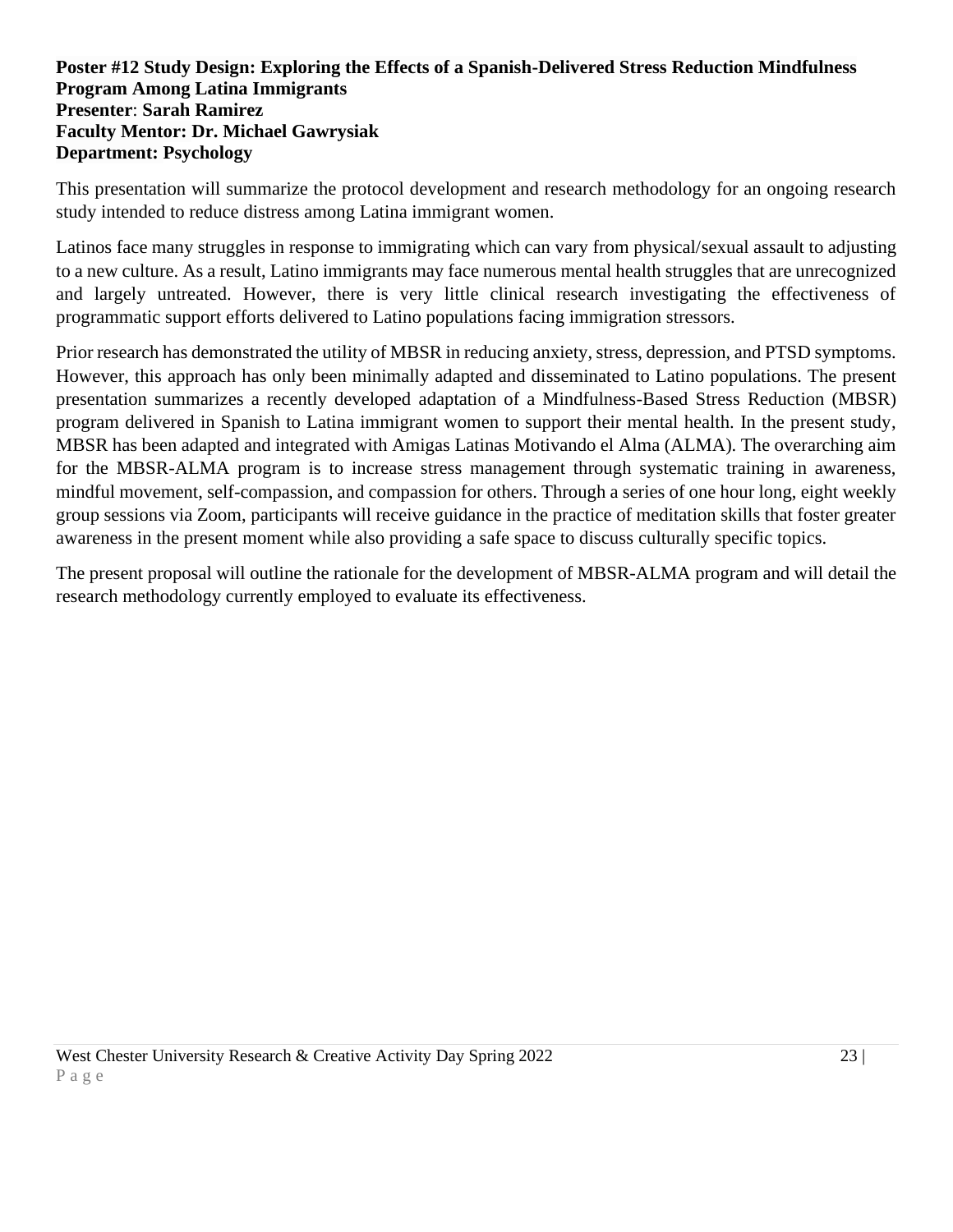#### **Poster #13 Reading Disabilities and Anxiety, Stress, Depression, and Stigma among College-age Adults Presenter: Hannah Crespy Faculty Mentor: Dr. Michael Gawrysiak Department: Psychology**

**Introduction:** Prior research indicates that children who struggle with a learning disability are at increased risk for comorbid anxiety and other mental health issues (Undheim & Sund, 2008). However, there is limited research examining adults with reading disorders, and their relationship with anxiety, chronic stress, depression, and stigma. This study examined college students with reading disorders (n=115) in comparison to those without reading disorders (n=77). This study aims to determine the extent to which reading disorders (RD) and anxiety, chronic stress, depression, and stigma continue into adulthood.

**Methodology:** All participants completed a demographic questionnaire, Depression Anxiety Stress Scales (DASS-21; Lovibond & Lovibond, 1995), Learning and Study Strategies Inventory (LASSI; Weinsteen et al., 1988), PROMIS Mental Health (PMH; Lapin, Thompson, Schuster, & Katzan, 2019), and the NSASA Task Load InteX (TLX; Windell, 2006). Both groups also completed the Stigma Consciousness Questionnaire–Learning Disabilities (SCQ-LD; Daley, Rappolt-Schlichtmann, 2018) and Stigma of Support Systems Questionnaire (SSSQ; Self-Generated). Both the SCQ-LD and SSSQ were adapted for the control group, who do not have a learning disability.

**Research:** Study hypotheses are that adults with reading disabilities will score higher across all measure, with exception for the PMH. All data has been collected  $(N=192)$  and statistical tests will compare between-group differences (i.e., RD vs No-RD) through independent T-Tests.

**Discussion:** Results will help to clarify the impact of RD in early adulthood and stands to inform supplemental treatment developments for this population.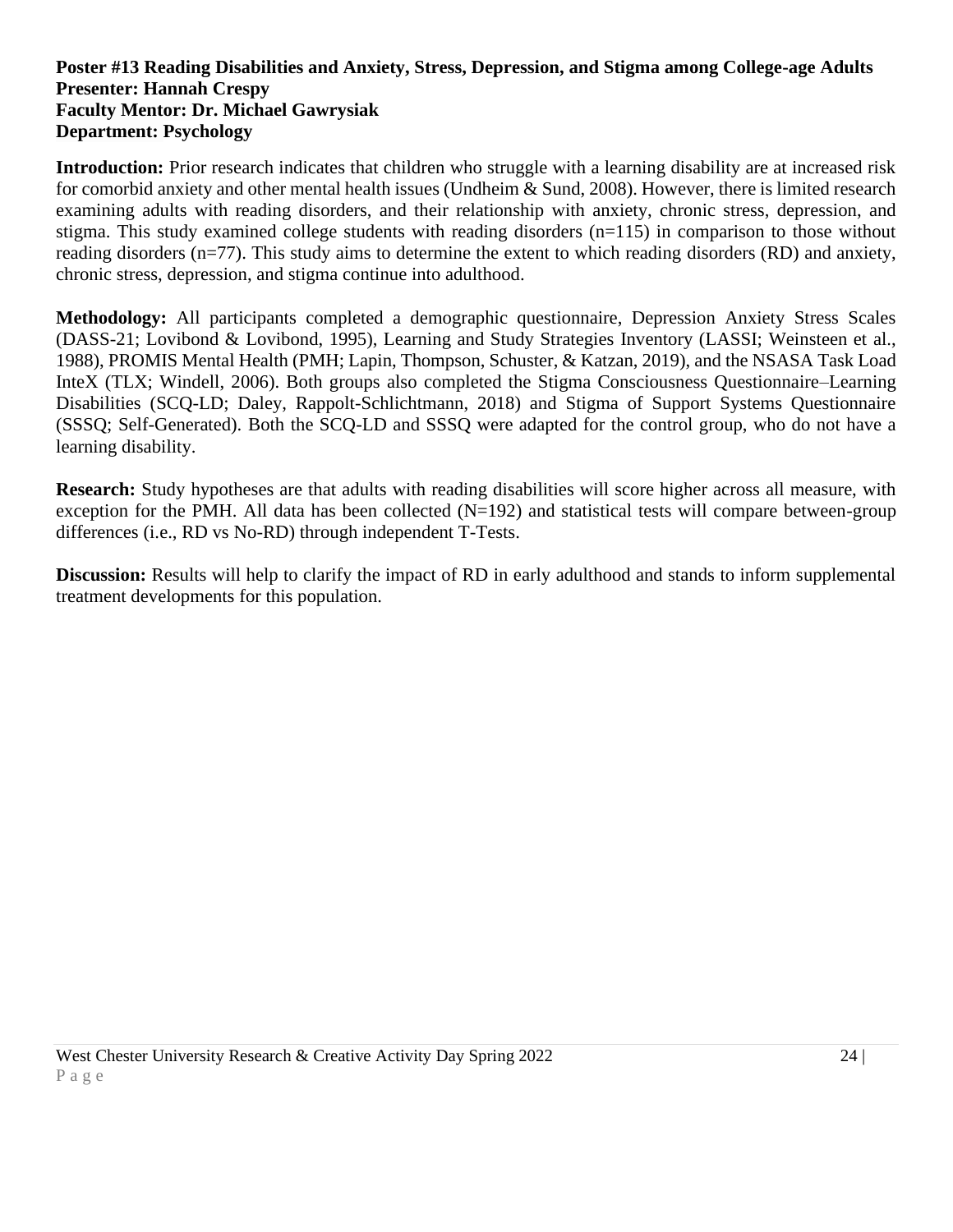#### **Poster #14 The Role of Dispositional Mindfulness Against Craving in Trauma Recovery for OUD Presenters: Sarah Mathewson, Melanie Somppi Faculty Mentor: Dr. Michael Gawrysiak Department: Psychology**

**BACKGROUND:** In 2020, it was estimated that 2.7 million people suffered with an opioid use disorder (OUD). Prior research suggests that dispositional mindfulness can buffer substance use severity and posttraumatic stress. However, further research is needed to clarify the relationships between dispositional mindfulness and craving specifically for those suffering from OUD. Dispositional mindfulness greater awareness and non-reactivity to emotions and internal thought patterns are features relevant to both OUD and posttraumatic stress. Therefore, we hypothesized that dispositional mindfulness would inversely relate to opioid craving and posttraumatic stress symptom severity.

**METHODS:** This study utilized archival data that collected from an ongoing randomized clinical trial investigating mindfulness among OUD patients. The current study tested the hypotheses that mindfulness (Cognitive & Affective Mindfulness Scale Revised, CAMS-R) would inversely relate to opioid craving (Opioid Craving Scale, OCS), and posttraumatic stress severity (Posttraumatic Stress Disorder Checklist, PCL-5). Statistical analyses used to test the study hypotheses entailed Pearson bivariate correlations.

**RESULTS:** Statistically significant correlations were observed between CAMS-R and OCS (r = -.356, p = .039), CAMS-R and PCL-5 ( $r = -.585$ ,  $p = .001$ ).

**DISCUSSION:** Results indicated that higher mindfulness scores were associated with reduced drug craving and posttraumatic stress symptom severity. It is essential that clinical research further investigates the relationships between mindfulness and other disorders such as OUD. Further research into the efficacy of mindfulness-based treatments could unravel the internal negative thought patterns and cycles of many psychological disorders.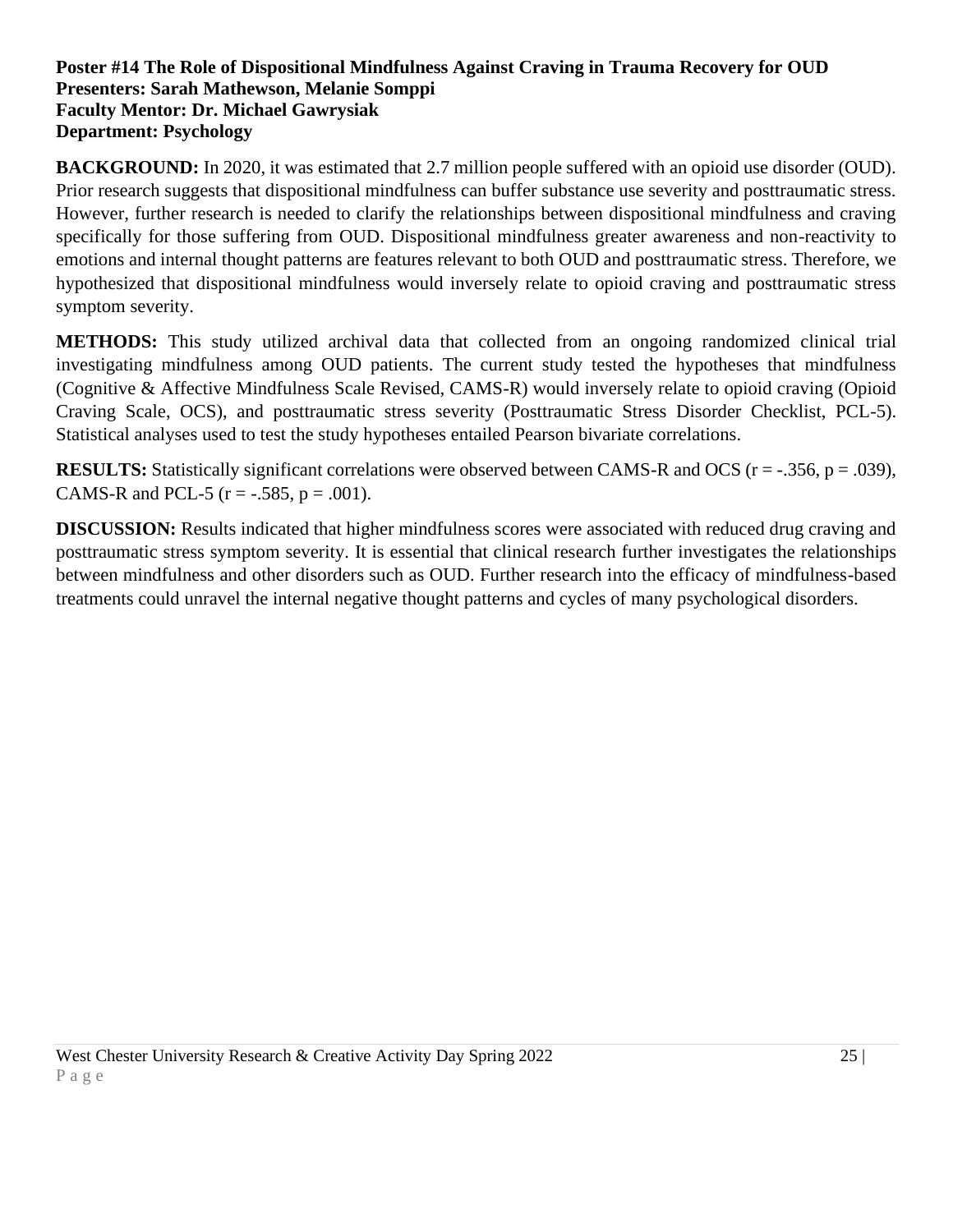**Poster #15 Can staying in the moment really save lives? Mindfulness-Based Relapse Prevention (MBRP) linked to decreased relapse and increase medication adherence among individuals diagnosed with Opioid Use Disorder (OUD) Presenters: Justin Mehalick, Connor Mapa Faculty Mentor: Dr. Michael Gawrysiak Department: Psychology**

**PURPOSE/BACKGROUND**: Opioid overdose deaths have risen dramatically with over 75,000 deaths occurring in 2021 alone. Mindfulness Based Relapse Prevention (MBRP) is a novel behavioral intervention that demonstrates promise as an OUD treatment, but further research is needed to understand this approach among OUD populations.

**METHODS:** The present study used archival data collected from an ongoing randomized clinical trial investigating the efficacy of MBRP for patients with OUD. In the context of the parent study, participants are assessed on a ranged of medical and mental health constructs across five timepoints: Pre-Treatment, Post-Treatment/Pre-Discharge, 1-, 2-, and 3-month follow-ups. To identify differences between MBRP versus a Treatment-As-Usual (TAU) comparison group, the present study examined pre- and post-treatment on measures: Opiate Craving Scale, Cognitive & Affective Mindfulness Scale, and PROMIS. Statistical analyses used to test study hypotheses entailed Repeated-Measures ANOVA.

**RESULTS**: Significant pre-to-post treatment reductions in craving were observed among both the MBRP and TAU groups. Pre-to-post treatment mindfulness scores increased (non-statistical significance) for both groups. Post treatment follow-ups reported a significant reduction in relapse and increase in MAT adherence for the MBRP group relative to TAU.

**OUTCOMES/IMPLICATIONS**: Preliminary study results indicated MBRP was be linked to modest increases in mindfulness (CAMS-R), reductions in craving (OCS), and increases in overall mental health (PROMIS) relative to TAU. Results also suggest the benefit of MBRP in terms of superior MAT adherence and relapse prevention. Findings suggest that MBRP can benefit those suffering with OUD. Although preliminary, ongoing data collection will enable more robust statistical analyses.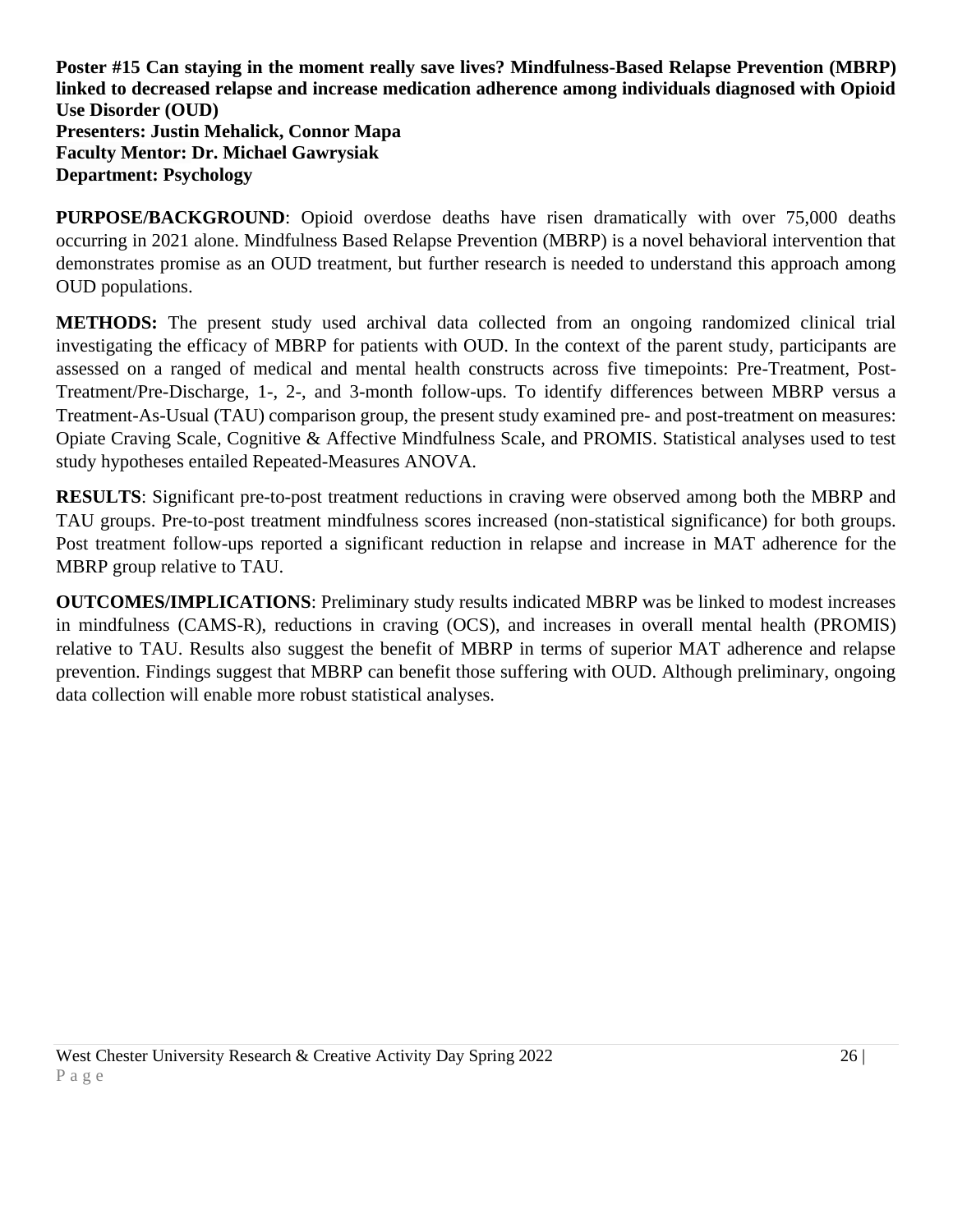#### **Poster #16 Insights on Visitors to the WCU 150 Museum Exhibition Presenters: Maclaren Remy, Jacqueline Armao Faculty Mentor: Dr. Michael Di Giovine Department: Anthropology and Sociology**

Based on ethnographic and survey research, this study analyzes visitor experiences at the Museum of Anthropology and Archaeology's high-profile WCU 150: History and Heritage exhibition. One of the centerpieces of the university's Sesquicentennial celebration in 2021-2022, the exhibition drew an unusually diverse audience for the Museum's traditional visitors, thanks in part to its location in the FHG Library and regional press coverage. The research sheds light on where visitors came from and why; what meanings they made of the exhibition; the level of thematic knowledge they possessed entering the exhibition and what they came away with; and, for those connected to WCU as alumni, students, or community members, what memories were invoked as they toured the space.

#### **Poster #17 Traumatic Relapse: Examining the Relationship Between Posttraumatic Symptom Severity and Mindfulness among Patients Diagnosed with Opioid Use Disorder (OUD). Presenters: Kelly Johnson, Sophia Orozco, Alyssa Saunders Faculty Mentor: Dr. Michael Gawrysiak Department: Psychology**

**Background**: Posttraumatic stress (PTS) is common among those with opioid use disorders (OUD) and when these comorbid conditions are present patients' evidence poorer treatment response and greater psychiatric severity. Mindfulness, defined as present-centered awareness coupled with a non-judgmental attitude, inversely relates to both posttraumatic stress and SUD severity, independently. However, mindfulness has not been well examined among individuals presenting with both OUD and PTS. The present study aims to test the hypotheses that mindfulness will inversely relate to PTS among a cohort of individuals diagnosed with OUD.

**Methods:** The present study used archival data collected from an ongoing randomized trial investigating mindfulness intervention for OUD. In the context of the parent study, participants are assessed on a range of medical and mental health constructs. The present study examined pre-treatment PTS severity (PTSD Checklist for DSM-5; PCL-5) and mindfulness (Cognitive and Affective Mindfulness Scale; CAMS-R). Statistical analyses used to test study hypotheses entailed Pearson bivariate correlations.

**Results**: PTSD symptom severity was observed to be significantly and negatively correlated with mindfulness scores for this group ( $n = 30$ ;  $r = -.585$ ,  $p < .01$ ).

**Discussion**: Results indicated greater severity of PTSD symptoms were associated with lower mindfulness. The high incidence of SUD in treatment facilities should not warrant identical treatments. A multidimensional approach utilizing these specific practices in accordance with the patient's clinical history should be investigated. Upon future research, more intensive and deliberate approaches for mindful-based courses of treatment may need to be taken into consideration.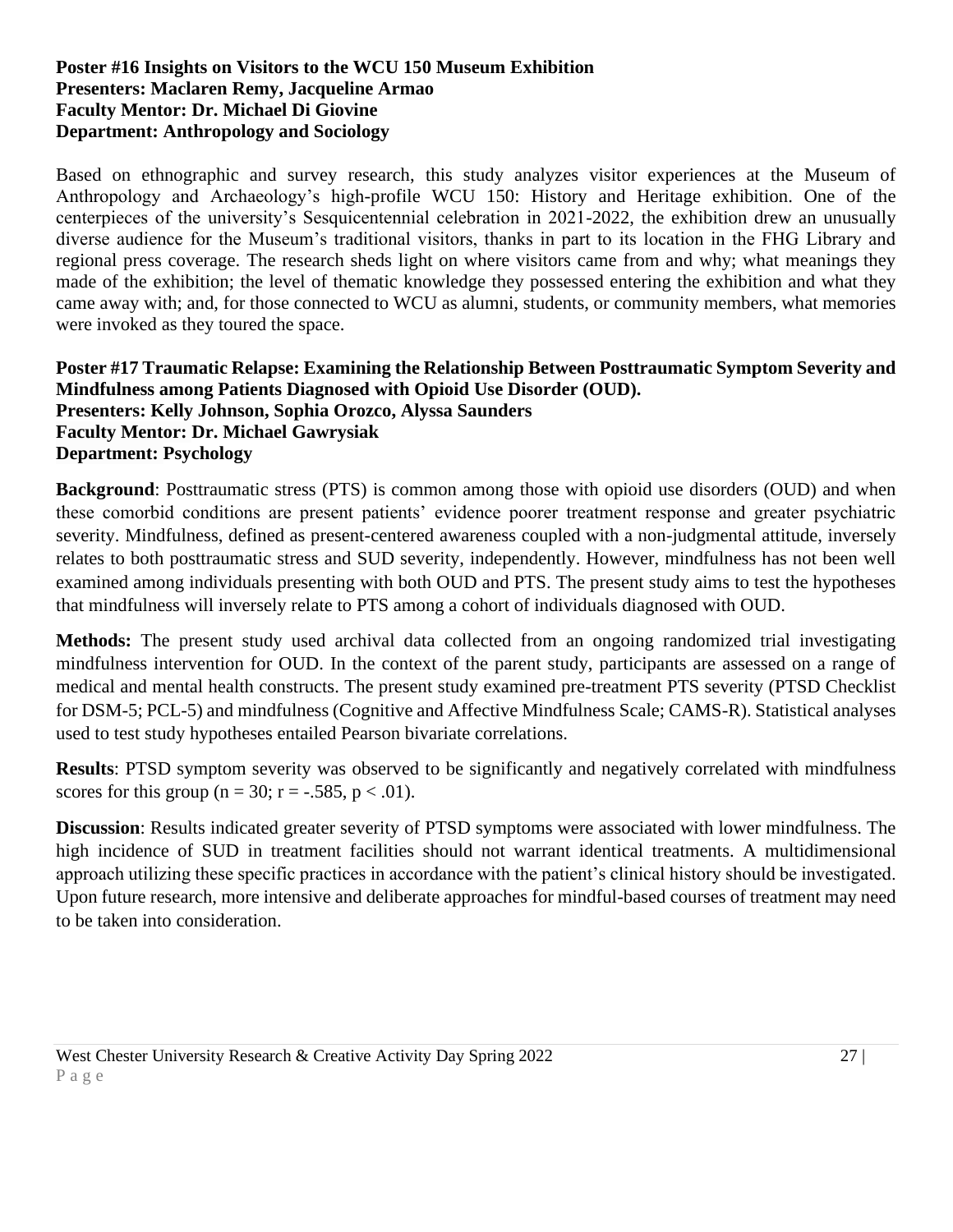#### **Poster #18 Online Student Course Engagement in a Developmental Summer Bridge Program: A Mixed Methods Study Presenter: Kaitlyn Machcinski Department: Learning Assistance & Resource Center**

Does virtual learning impact student engagement in developmental education? This convergent mixed methods study measures student experience and perceptions during one such bridge program forced online during the COVID-19 pandemic. Using the Online Student Engagement Scale (OSE), I measured students' perceived engagement levels in the online course (Dixson, 2015). Drawing from self-reflecting journal entries and observations, I measured students' experience of participation and engagement. Understood through Astin's (1999) Theory of Student Involvement, the findings of this study showed high perceived and demonstrated engagement in the developmental reading and study skills course. In addition, students struggled with their perceived study skills and finding time to engage with their peers. These results suggest that students can engage in a virtual setting but need structure and time to complete the required work.

#### **Poster #19 Race-Based Discrimination and Traumatic Stress in Relation to Substance Use Severity among patients diagnosed with Opioid Use Disorder (OUD) Presenters: Camryn Council, Hannah Brown Faculty Mentor: Dr. Michael Gawrysiak Department: Psychology**

**BACKGROUND:** Trauma exposure is a risk-factor for illicit drug misuse. However, very little research has examined how race-based trauma exposure relates to substance use among underrepresented minorities (URM). The present study assessed how racial discrimination/trauma relates to drug-use severity among individuals diagnosed with opioid use disorder (OUD). We hypothesized that race-based trauma exposure/stress would significantly correlate with OUD severity overall mental health.

**METHODS**: The present study examined self-report measures from URM-OUD patients (N=13) following their admission to a residential addiction treatment program. The Perceived Ethnic Discrimination Questionnaire (PEDQ; Brondolo, 2005) assessed lifetime exposure to race-based maltreatment; the Trauma Symptoms of Discrimination Scale (TSDS; Williams, 2018) assessed race-based trauma symptoms stemming from race-based maltreatment; the Timeline Followback (TLFB; Sobell, 1992) assessed drug-use history; the Opioid Craving Scale (OCS; McHugh, 2021) assessed drug-craving; and the PROMIS assessed global mental health (Hays, 2009). Pearson correlations were run to test the hypotheses that PEDQ and TSDS would correlate with all variables of interest.

**RESULTS**: All URM participants endorsed prior discrimination, with race-discrimination being most common (83.3%), followed by social class-discrimination (75%). Exposure to discrimination (PEDQ) significantly correlated with trauma symptoms of discrimination (TSDS;  $r=0.719$ ,  $p=0.004$ ), and global mental health ( $r=-0.760$ , p=.002). Neither discrimination nor discrimination trauma symptoms significantly correlated with craving or past 30-days drug-use

**IMPLICATIONS**: Results indicated that higher discrimination/trauma associated with poorer mental health but did not reach significance for OUD severity or past 30-days drug-use. Results underscore the importance of assessing diversity and equity in both clinical and research contexts.

West Chester University Research & Creative Activity Day Spring 2022 28 | 28 | P a g e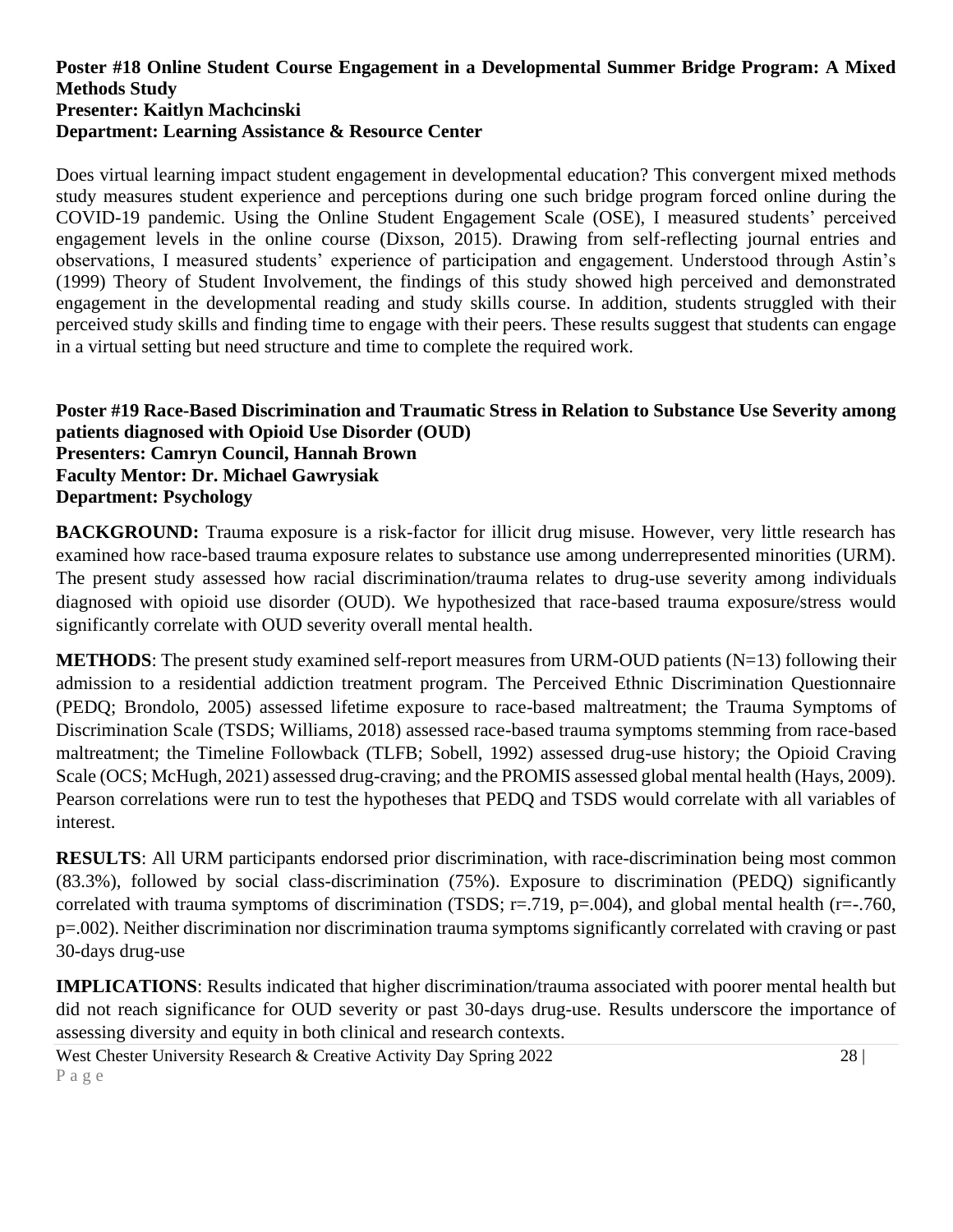#### **Poster #20 Incidence of Breast Cancer Associated with Childbirth Presenter: Sinja Sharma Faculty Mentor: Dr. Ramona Stone Department: Health**

Research shows that parity has a dual effect on breast cancer risk, which appears to be higher immediately after childbirth even though it has a long-term protective effect.

**Purpose:** The study was conducted to test whether parity, age at first/last birth, and birth spacing are associated with transient increase in breast cancer risk after the last childbirth with a long-term protective effect.

**Method:** This is a case-control study of women born between 1950 and 1985 of ages 18 or older at childbirth. Cancer records (1995-2012) and birth records (1990 to 2003) from Kentucky were matched and merged in 2013. A total of 1,618 cases of parous women were matched with 8066 control parous were included in the analyses. Nulliparous women with a cancer diagnosis served as a comparison group.

**Results:** Data shows (t=19.832, df=2823.7, p<.001) that parous women were younger at cancer diagnosis  $(M=40.2, sd=7.1)$  than nulliparous women  $(M=45.1, sd=6.4)$ . Parous women who had children at  $3-34$  years old are 3.2 times more likely to be diagnosed with breast cancer within 5-year after childbirth than nulliparous of same ages; as the age at first childbirth increases, the risk for breast cancer after childbirth increases. Multivariable regression indicates that age at first birth is associated with incidence of breast cancer; late age at first birth (HR= 6.411, p<.001) is associated with a 13% significant increase in the risk of breast cancer.

**Conclusion:** This study supports prior recommendations for postpartum breast cancer screening.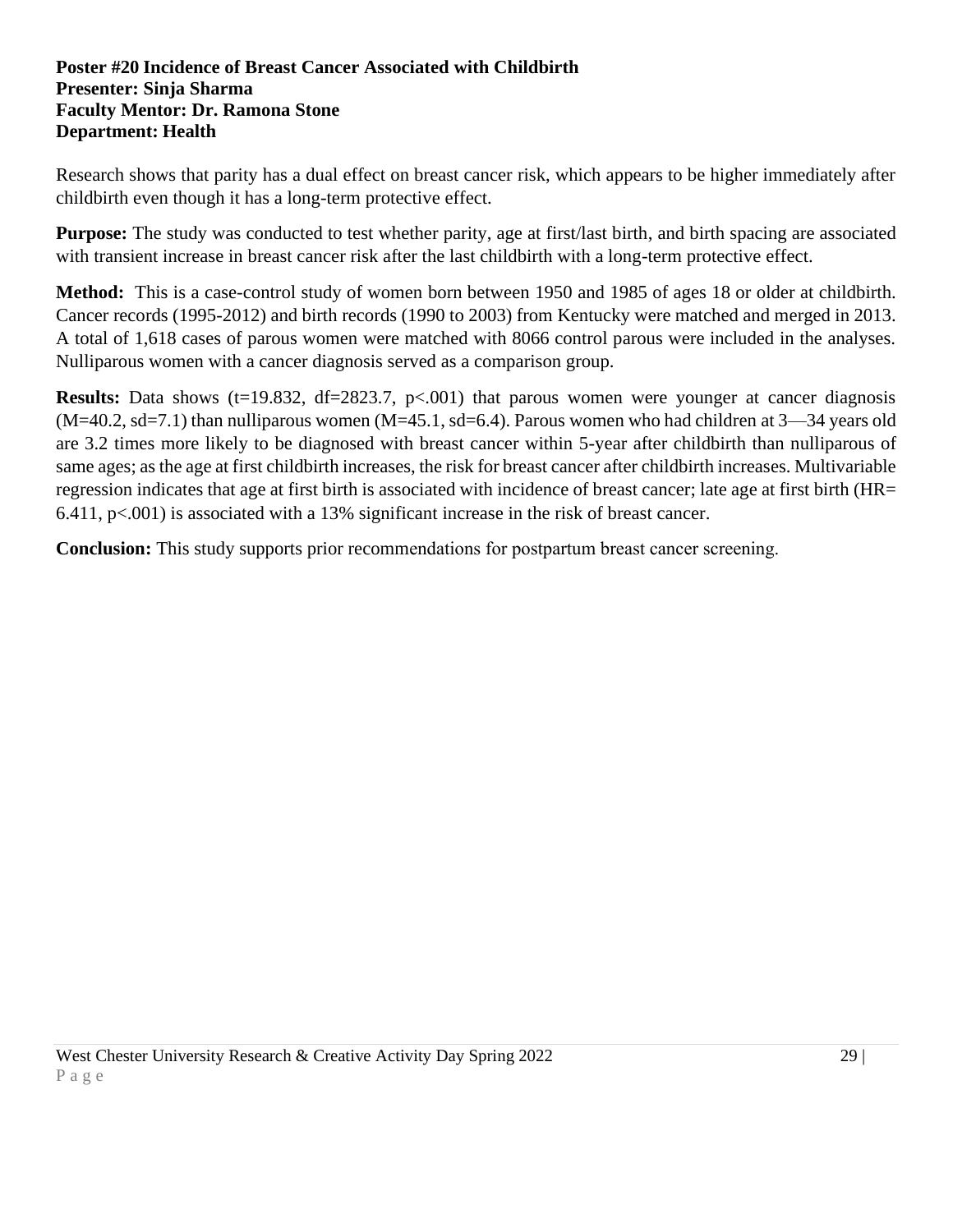#### **Poster #21 Students' Perceptions of Gender Pronouns: The Utility of Professors Adding Gender Pronouns to Their Email Signatures Presenters: Oriana Barone, Christian Toth, Dana Pratt, Jillian Vander Zwan Faculty Mentor: Dr. Stevie Grassetti Department: Psychology**

College students who identify as transgender or genderqueer (non-binary, agender, pangender, gender fluid, or another gender identity) encounter unique challenges including the difficult experience of being misgendered by others. Using preferred pronouns is associated with students feeling included and respected, but students may not know whether sharing their preferred pronouns is safe. Faculty in higher education settings are positioned to support transgender and genderqueer students by sharing their preferred pronouns and inviting others to do the same if they so choose. To our knowledge, no studies have explored students' perceptions of faculty sharing their pronouns in their email signature line, a technique that can be used to normalize the inclusive practice of sharing pronouns. This study sought to understand how students perceive their professors based on whether they include pronouns in their email signature lines and the specific pronouns they list. 500 undergraduate students at West Chester University were asked to imagine they reached out to their professor inquiring about course content. Participants were randomly assigned to read one of four email responses. Three of four conditions listed pronouns in the signature line. Participants were then asked to indicate agreement with statements about the professor's traits, which included "empathetic" and "assertive." We hypothesize that participants will be more likely to rely on stereotypical characteristics associated with gender pronouns. Results of this study will be analyzed using a multivariate analysis of variance and may offer useful information to professors who are considering listing their preferred gender pronouns in their signature line.

#### **Poster #22 The Causal Effects of Psychological Compassion Climate on Compassion Given and Well-Being Presenters: Margaret Prezuhy, Elena Duran, Winter Elvin Faculty Mentor: Dr. Megan Nolan Department: Psychology**

The purpose of the current study is to examine the causal effects of Psychological Compassion Climate (CC) on compassionate behavior, self-compassion, and well-being, and the extent to which prosocial identity moderates the relationship between CC and compassionate behavior. Nolan et al (2022) recently developed and validated a measure to assess CC, defined as an individual's perception of shared norms around compassion within their work group/unit. They found that CC assessed at time 1 predicted improvements in well-being indicators (i.e., anxiety, depressed mood, and psychological functioning) over a month-long span and that CC predicted compassionate behavior at work over the one-month interval, including compassion received from others, compassion given to others, and self-compassion. Building on Nolan et al (2022), the current study will attempt to isolate the causal effect of CC on employee well-being and compassionate behavior and examine the extent to which prosocial identity moderates these relationships. To examine these questions, the current study will employ an experimental vignette methodology in which participants will be randomly assigned to one of three conditions: compassion climate, creativity climate, and control (no climate). We predict that those in the psychological compassion climate will behave more compassionately (operationalized as the percentage of compensation donated to a struggling family) and report higher levels of well-being (lower anxiety and depression and higher flourishing).

West Chester University Research & Creative Activity Day Spring 2022 30 | 30 | P a g e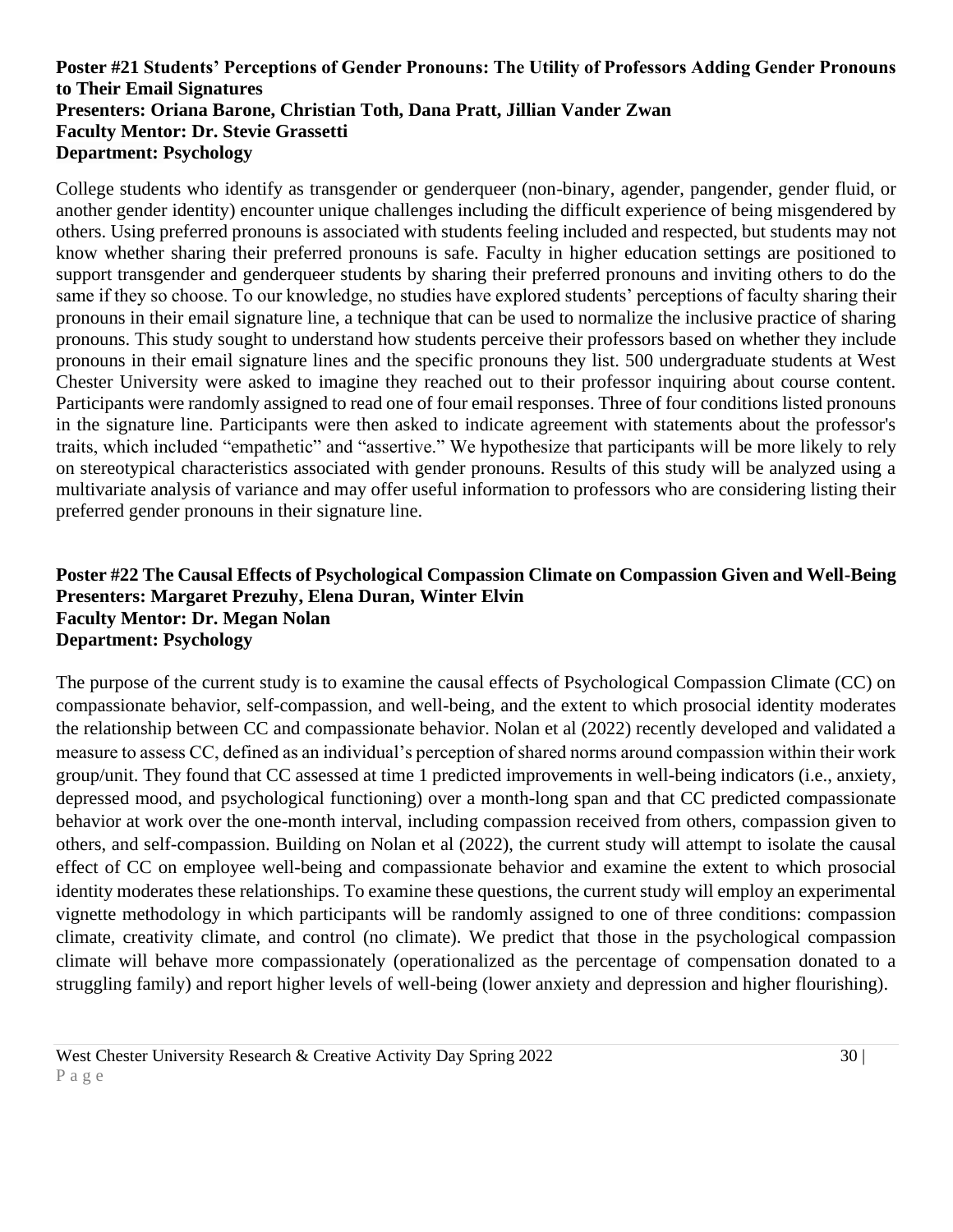#### **Poster #23 Impact of Micro-Breaks on Individuals with ADHD in the Workplace Presenters: Ryan Hauler, Taylor McCrossan Faculty Mentor: Dr. Megan Nolan Department: Psychology**

It's estimated that within the United States 1.9-4.2% of workers have attention-deficit hyperactivity disorder (ADHD; Nagata et al., 2019). ADHD is a behavioral condition that makes focusing on everyday requests and routines challenging (Kazdin, 2000). For example, those with ADHD may have difficulty getting organized, staying focused, making realistic plans, and thinking before acting. Symptoms of ADHD can create many challenges for adults in the workplace, such as inattention, hyperactivity, time-management issues, procrastination, and impulsivity. Although there may be a belief that individuals with ADHD struggle in all situations, the extent to which ADHD impacts people's job outlook likely depends on contextual factors (Lasky et al., 2016), such as the type of work environment. Another contextual factor that might impact work outcomes for those with ADHD is micro-breaks. Micro-breaks are taken voluntarily between work tasks, and are brief, lasting between a few seconds to 15 minutes, and have been found to positively influence mood and performance (Kim et al., 2017). Micro-breaks may be especially effective for individuals with ADHD by providing them with time to replenish energy levels and maintain an effective state of attention. The current study will examine the extent to which ADHD symptoms interact with micro-breaks to impact job performance, psychological distress, and turnover. It is predicted that those with ADHD will benefit from these breaks. Participants recruited via Amazon MTurk will be administered surveys to assess their ADHD symptomology, psychological distress, turnover intentions, and the extent to which they engage in micro-breaks.

#### **Poster #24 Insights on Visitors to the WCU 150 Museum Exhibition Presenters: Alden Ritchey, Hannah Shields Faculty Mentor: Dr. Michael Di Giovine Department: Anthropology and Sociology**

This study analyzes the impressions of attendees to the WCU Museum of Anthropology and Archaeology / WCU Alumni Association-sponsored Thematic Tour and Lecture Series events. Part of the pandemic programming for the WCU 150: History and Heritage exhibition, this is a series of 15 live, virtual tours and lectures with leading faculty and administrators on Zoom for Alumni. Each "tour" features a student co-curator, the Director of the Museum, and key guests as they discuss a particular theme, such as the LGBTQIA+ experience at WCU, Student Life, Sports, etc. For Quality Control purposes, the Alumni Association then sends out surveys to each Zoom attendee on what they liked the best, what could be improved, how they heard about the event, and if they saw the exhibition live. This research is based on content analysis of the de-identified survey results and chat transcripts provided by the Alumni Association.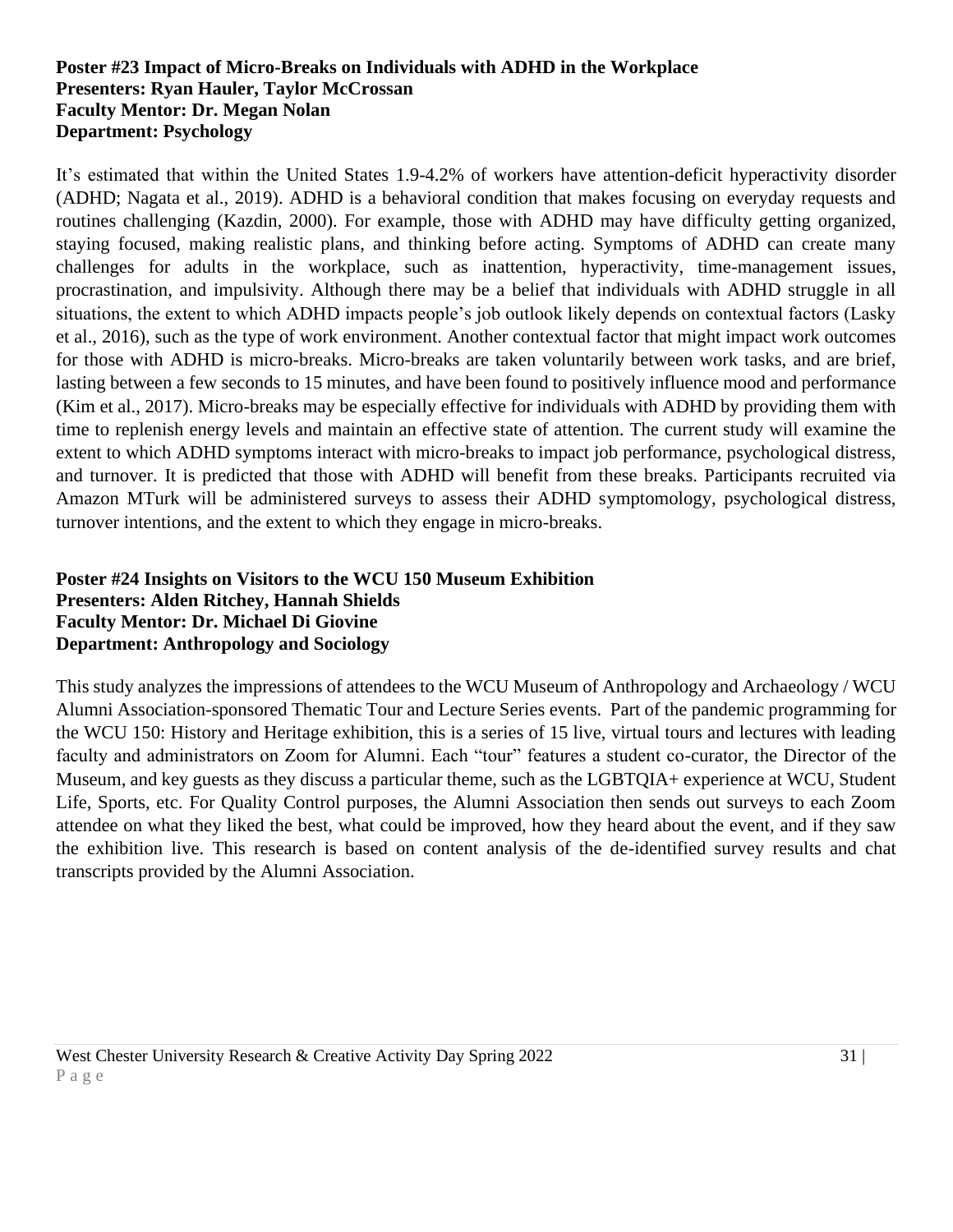#### **Poster #25 Mentally Relocating in the Absence of the Commute Presenter: Jenna Schreiber, Abigail Miller Faculty Mentor: Dr. Megan Nolan Department: Psychology**

Research has found that the commute to and from work not only serves as a time to physically relocate but also as a time and place to mentally transition between roles. Over the past two years, many employees have transitioned to working from home. As a result, employees may be less likely to mentally transition between home and work roles without the commute to facilitate these processes. The proposed study will combine an experimental and experience sampling design to isolate the effects of a commute simulation on employee reattachment and job engagement. The simulation will prompt employees to mentally transition between roles by envisioning themselves commuting and thinking about what's to come in their next role. We predict that those in the commute simulation group will experience higher levels of reattachment and job engagement compared to those in the control group.

#### **Poster #26 Overcoming the Challenges of Remote Newcomer Experiences Presenter: Joseph Moran Faculty Mentor: Dr. Megan Nolan Department: Psychology**

Although there are benefits to remote work for employees, it also comes with challenges. One such challenge is providing employees with opportunities to interact informally with coworkers which is an important way employees develop relationships at work (Hemphill & Begel, 2011). Relationships at work are often developed through informal interactions that are likely to occur throughout the workday when people are working in the same location. Newcomers, in particular, may benefit from these interactions as they are trying to make sense of their new environment, seek out information, and reduce uncertainty (Hemphill & Begel, 2011). Virtual onboarding can present challenges for the newcomer and as a result, newcomers onboarded virtually may be more likely to experience anxiety, poor coordination, reduced trust, and role confusion (Hemphill & Begel, 2011). According to belongingness theory (Baumeister & Leary, 1995), people have a common need to belong and be socially accepted. The belongingness theory can offer support for newcomers overcoming the challenges of remote onboarding by initiating relationships. Not all newcomers may be similarly negatively impacted by virtual onboarding that lacks informal interaction. Those high in self-compassion, defined as offering nonjudgmental understanding to one's pain, inadequacies and failures, so that one's experience is seen as part of the larger human experience (Neff, 2003), might have strategies and ways of thinking that protect them from experiencing negative outcomes when interaction is low. The aim of this pilot study is to understand virtual onboarding affects newcomers and identify factors that might improve newcomers' virtual onboarding experiences.



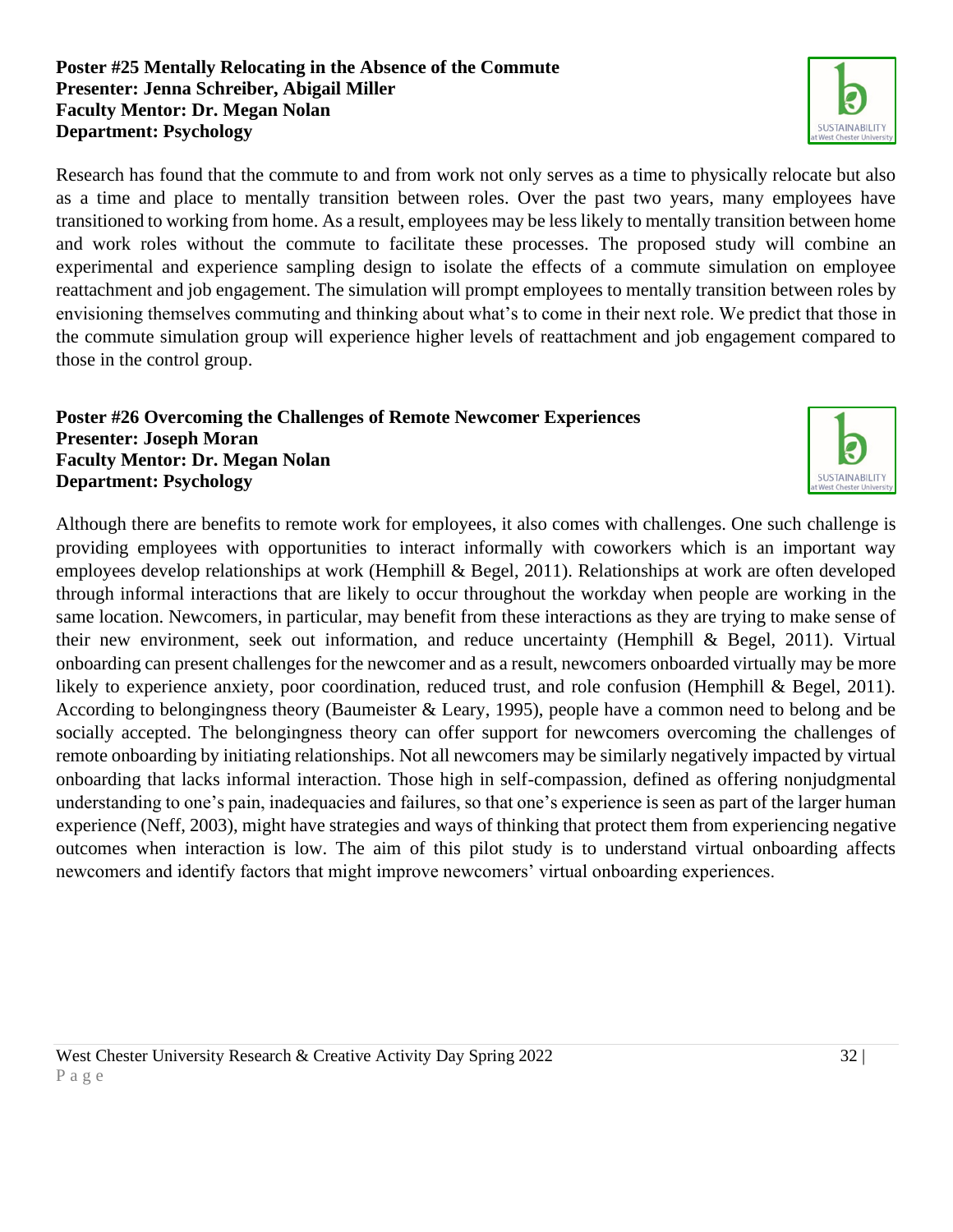#### **Poster #27 Ukrainians versus non-Ukranians food box preferences Presenter: Evan Parker Faculty Mentor: Professor Laura Pyott Department: Mathematics**

The Jewish Relief Agency of Philadelphia (JRA) is a non-profit organization that provides a monthly food box to those in need. In January of 2022, about 2,000 surveys were mailed to a sample of JRA clients. The survey collects demographic data, level of satisfaction, food preferences, and connection to the Jewish community. To date, 800 surveys have been returned and entered into a database. In the survey, clients are asked to name their top 5 items they enjoy receiving in the food boxes. Given the recent Russian invasion of Ukraine, I chose to analyze Ukrainians versus non-Ukranians in this topic area to determine if there is a cultural difference in item preferences. To show this possible cultural difference, I plan on utilizing bar graphs and analytical breakdowns of items per country. I hypothesize that there is a cultural difference in some food items, as most countries have food items that are more commonly used in dishes than others.

#### **Poster #28 Effects of Caffeine on Delayed Onset Muscle Soreness after resistance training Presenter: Courtney Stump Faculty Mentor: Dr. Ed Kubachka Department: Kinesiology**

Delayed onset muscle soreness (DOMS) describes the discomfort or stiffness experienced in the muscles 12-72 hours after an unfamiliar or especially strenuous activity. Most research examining exercise and caffeine focuses on caffeine's ergogenic effect rather than impact on recovery. **PURPOSE:** Our aim was to determine the effects of caffeine on DOMS after resistance training. **METHODS:** Nineteen university students (14 females, 5 males, age  $23 \pm 5$  years) were recruited to complete an upper body and lower body resistance training workout on two separate occasions. Thirty-six hours post workout, participants used a Likert Scale to rate their level of soreness (from 0-6) before consuming either a control (gum) or experimental (caffeinated gum). Fifteen minutes after consumption, participants used the same scale to re-rate their level of muscle soreness. **RESULTS:** Across all subjects, the mean muscle soreness level pre-caffeine dropped from 2.263 (pre) to 1.579 (post). The mean preplacebo muscle soreness level dropped from 2.474 (pre) to 2.053 (post). Mode of soreness level in the caffeine group dropped by one, while not changing in the placebo group. However, the Wilcoxon signed-rank test showed a significant decrease in muscle soreness in both the caffeine group ( $p = .006$ ) and the placebo group ( $p = .011$ ). The Mann-Whitney U test showed no significant difference between treatments. **CONCLUSION:** While there was no significant difference in DOMS reduction between caffeine or placebo, caffeine did significantly lower the perception of DOMS in the subjects and to a greater degree than the control group, warranting further research.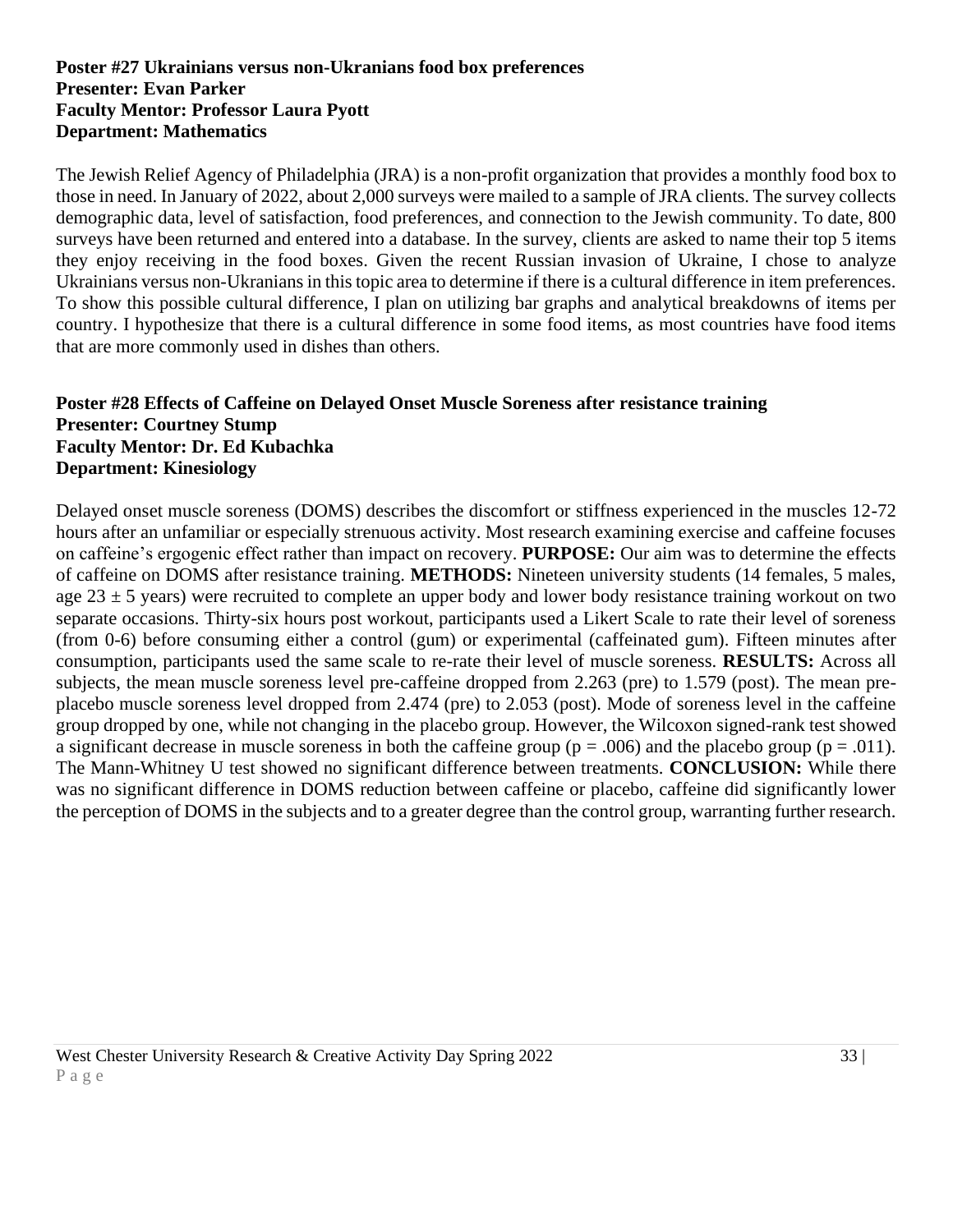#### **Poster #29 The Moderating Role of Organizational Culture on the relationship between perceptions of Organizational Change, Employee Engagement and Job Performance Presenter: Justin Reid Faculty Mentor: Dr. Vipanchi Mishra Department: Psychology**

Organizational change is a common process industries go through to shape major components of the organization to be more competitive in their given market. Any type of organizational change may impact various elements within the organization, such as operational models, structures, or even strategies. This change process can be highly stressful for employees, and the perceptions of incoming change can potentially influence employee engagement and job performance. Numerous studies have indicated a positive relationship between employee engagement, organizational change, organizational culture and job performance. However, research focusing on the influence of organizational culture on organizational change processes is limited. Here we present a study proposal to investigate the effects of employee perceptions of organizational change on employee engagement and job satisfaction, with organizational culture as a moderator. Specifically, the effect of both positive and negative culture on organizational change perceptions will be investigated. The study design will include a longitudinal survey of individuals who have recently gone through an organizational change process. The findings of this study will have implications for identifying the factors that facilitate the development of a positive organizational culture. Specifically, this research may help organizations understand how culture could be changed or modified to motivate employees to achieve higher levels of performance during periods of organizational change.

**Poster #30 A survey of biodiversity in Gishwati forest, Rwanda using camera trap sampling Presenters: Lizzie Brost, Brian Connor, Julia Curran, Emily Dawson, Sydney Hendrixson, Daniel Lafferty, Emily Mauser, Jacob Maxwell, Mackenzie Medeck, Kaitlyn O'Brien, Ryan Phillips, Elide Reynoso Faculty Mentor: Dr. Rebecca Chancellor Department: Psychology**

Camera trapping is a commonly used methodology to assess the behavioral ecology of species that are hard to observe directly. It also allows for the collection of data on taxonomic diversity, abundance, and distribution. In this study, we used camera traps to examine the biodiversity in Gishwati forest, Rwanda, as well as behaviors exhibited by the chimpanzees (Pan troglodytes schweinfurthii) in the forest. We systematically deployed 6 camera traps in the forest between July 19, 2011-February 27, 2012, and November 1, 2013-April 25, 2014. We deployed camera traps in places of interest, where we had previously observed chimpanzees, including chimpanzee trails, a bee nest in a tree, a decaying fallen tree, a Crematogaster ant nest, and a Ficus tree. We captured a total of 509 sixty-second videos of animals over the course of the study and identified 8 different genera. Primate sightings made up approximately 41% of our observations, and included chimpanzees, mountain monkeys (Cercopithecus l'hoesti), and golden monkeys (Cercopithecus mitis kandti). The camera traps recorded a variety of chimpanzee behaviors, including feeding on decaying wood as well as foraging for honey in a bee nest. Our study provides baseline data for monitoring long-term biodiversity and behavior in Gishwati forest and adds to data on the conservation status of a number of IUCN East African taxa.



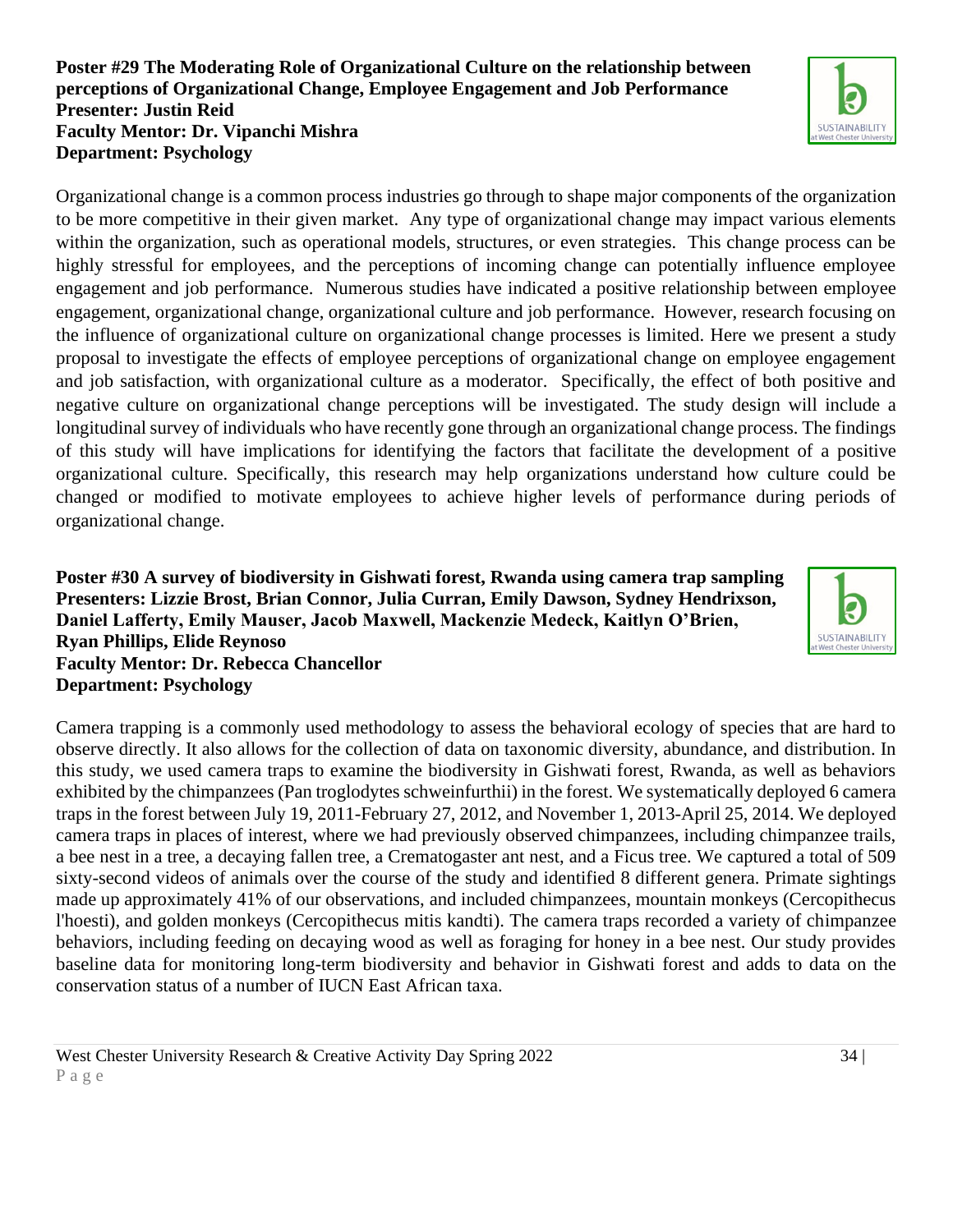#### **Poster #31 Coping with loneliness and Isolation: The Healing Power of Nature Presenters: Georgina Hanna, Nicole Lyman, Katherine Ford, Carolyn Cusmano, Jonelle Grant, Shawn Medlock Faculty Mentor: Dr. Jasmin Tahmaseb McConatha Department: Psychology**

The cumulative losses of the pandemic and the ongoing loneliness crisis represents significant challenges to wellbeing. After two difficult years, most Americans are coping with varying degrees of grief, loss, loneliness, and isolation. As psychologists attempt to cope with one crisis, a mental health crisis is looming. At the same time, there is also a shortage of available mental health services, particularly for older adults and marginalized populations (Mongelli et al., 2020). The natural environment is one therapeutic resource that has been underutilized. Access to nature, time in gardens, and green spaces can improve both physical and mental health and aid in coping with anxiety, stress, loneliness, isolation, as well as grief and loss (Soga et al., 2021). In fact, spending just 2 hours each week outdoors can help improve immune function, positive affect, cognitive abilities such as memory, and boost depleted attentional capabilities (Ray et al., 2020). Based on the review of research an exploration of the social and psychological benefits of access to and use of natural environments is an important area of exploration. This presentation focuses on research addressing the potential benefits associated with time spent outdoors in green space. The presentation also addresses ongoing efforts to make green spaces available to all segments of the population, for example, the 10-minute project is a nationwide project promoting accessibility to green space for all Americans. This presentation explores the relationship between access to outdoor green space, use of outdoor spaces, and well-being.

#### **Poster #32 The Pandemic Dilemma: A Mixed-Methods Study of Student-Centered Science Education in the COVID-19 Pandemic Presenter: Jennifer Slavick Faculty Mentor: Dr. David Backer Department: Educational Foundations and Policy Studies**

The purpose of this explanatory sequential mixed-methods study was to determine how student-centered instruction shifted and what dilemmas teachers experienced in enacting science instruction as they worked through the COVID-19 pandemic. A modified Draw-A-Science-Teacher-Test was used to examine teachers' perceived instruction during the Fall of 2019, Fall of 2020, and Fall of 2021. Scores on this modified checklist were compared to determine differences in instruction year-to-year, across grade-bands, and to find trends in instruction concerning student demographics. Interviews were conducted with a subset of teachers in the study to learn more about the dilemmas they faced as their attempted science instruction. Results indicate that teachers' perceived instruction was mostly student-centered in the fall of 2019 and became significantly teacher-centered in the fall of 2020. Further, teachers' perceived instruction shifted back toward student-centered in the fall of 2021 but had not reached pre-pandemic levels at that time. Further, teachers that were interviewed recalled being impacted by a variety of dilemmas during each timeframe, including conceptual, pedagogical, cultural, and political dilemmas. Most interestingly, teachers experienced a unique existential dilemma during the pandemic, which I call the pandemic dilemma, that could impact science education in the future.

*Keywords*: science education, dilemma, student-centered, COVID-19





West Chester University Research & Creative Activity Day Spring 2022 35 | 35 | P a g e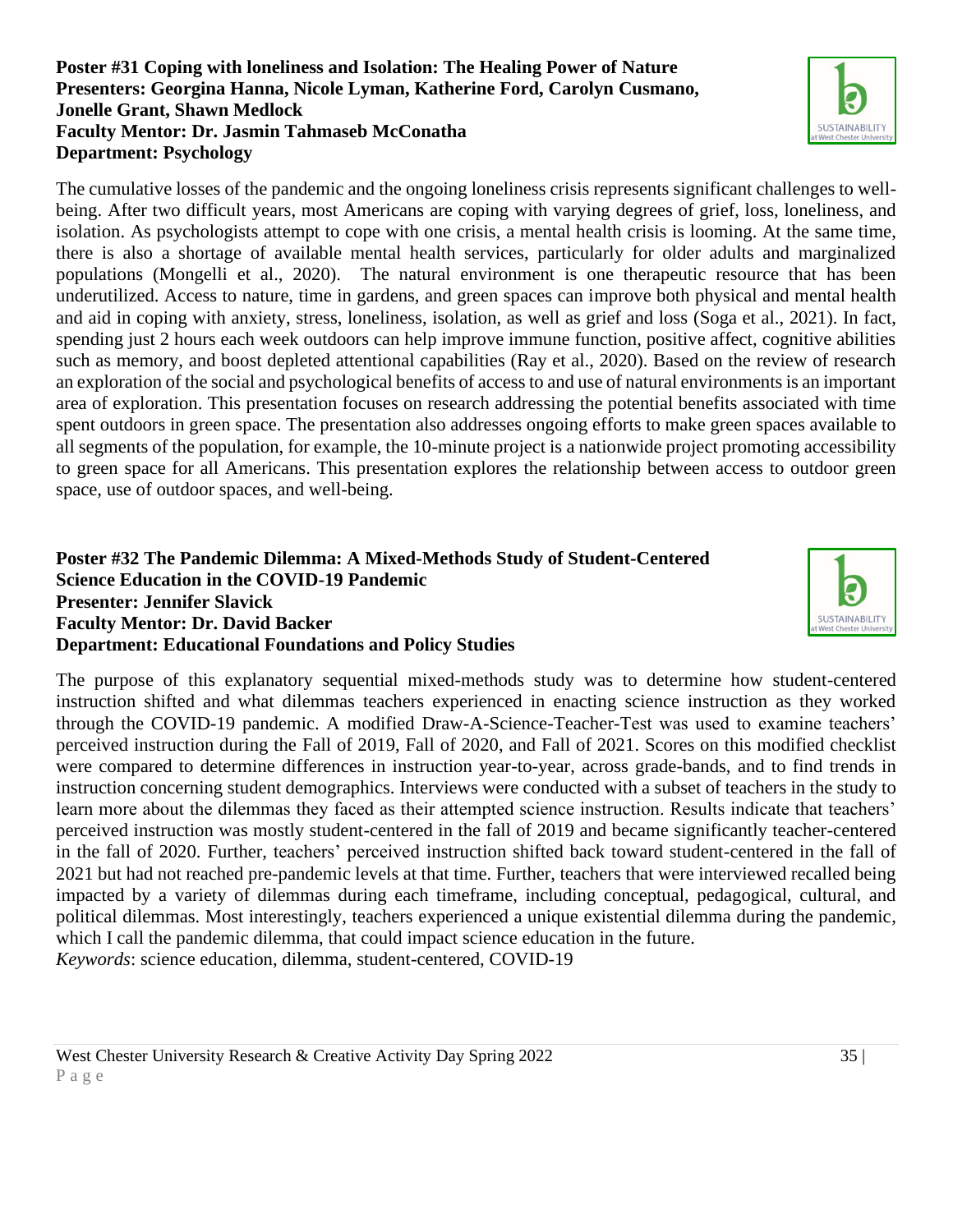#### **Poster #33 Satisfaction of JRA services within the Holocaust Survivor Population – 2020 vs. 2022 Presenters: Sehrish Khan Faculty Mentor: Professor Laura Pyott Department: Mathematics**

The Jewish Relief Agency (JRA) is a nonprofit organization that works to serve food and provide living essentials to the Greater Philadelphia area. Every 2 years, the JRA sends out a survey to its clients, which collects demographic data, food box preferences, overall satisfaction, and connection to the Jewish community. There are several subpopulations within the JRA clientele. My interest is in the respondents who identified as Holocaust survivors. Surprisingly, there is often a disparity on respondents answered two survey questions: 'are you satisfied with the overall experience with the JRA', and 'does the food received meet your food needs'. This study aims to compare the responses in JRA satisfaction and food needs in Holocaust survivors in the 2020 and 2022 survey. It is hypothesized that the difference in responses is due to the respondents' interpretation of the question asking about overall satisfaction with the JRA (i.e., satisfaction may also include connection to community). A twosample z-test comparison for proportions will be performed including 95% confidence intervals, comparing both the responses for both questions, and how the responses changed between the years 2020 and 2022. The results of the comparison will be able to provide the JRA with a better understanding of how to better understand and provide for the JRA's Holocaust survivor community.

#### **Poster #34 Chandra High-Energy Transmission Grating Spectra and 3D Wind Shock Simulations of the**   $\mathbf M$ agnetic Massive Star  $\boldsymbol \theta^1$  Orionis C **Presenters: Dr. Marc Gagné, Leigh Parrott Department: Earth and Space Sciences**

The Chandra X-ray Observatory has completed a 2.1-Ms Very Large Program to observe the Trapezium Cluster with the High-Energy Transmission Grating Spectrometer. The brightest source is the magnetic O7 Vp star θ1 Ori C, the central star of the Orion Nebula. We present a spectroscopic analysis of the 1.5 - 20 Å spectrum, including a detailed analysis of the forbidden, intercombination and resonance lines of He-like ions of Ar XVII, S XV, Si XIII, and Mg XI. In particular we explicitly account for emission from weak lines, including dielectronic recombination lines, in our analysis of the He-like line complexes. An ISIS fit of the entire spectrum is used to estimate the emission-measure distribution of the shock plasma, while the He-like f/i ratios are used to constrain the approximate location of the shocks. Emission-line profiles are analyzed to measure Doppler velocities. We also present 3D magnetohydrodynamic shock simulations of the magnetized wind of θ1 Ori C using the newly developed Riemann Geomesh code, which uses an isotropic triangular geodesic mesh to map the spherical surface of the star, and a non-linear radial zone structure to map the volume of the wind. From the simulations we generate synthetic emission-measure distributions, column densities, Doppler widths, X-ray luminosities and radial shock distributions, for direct comparison with observational diagnostics.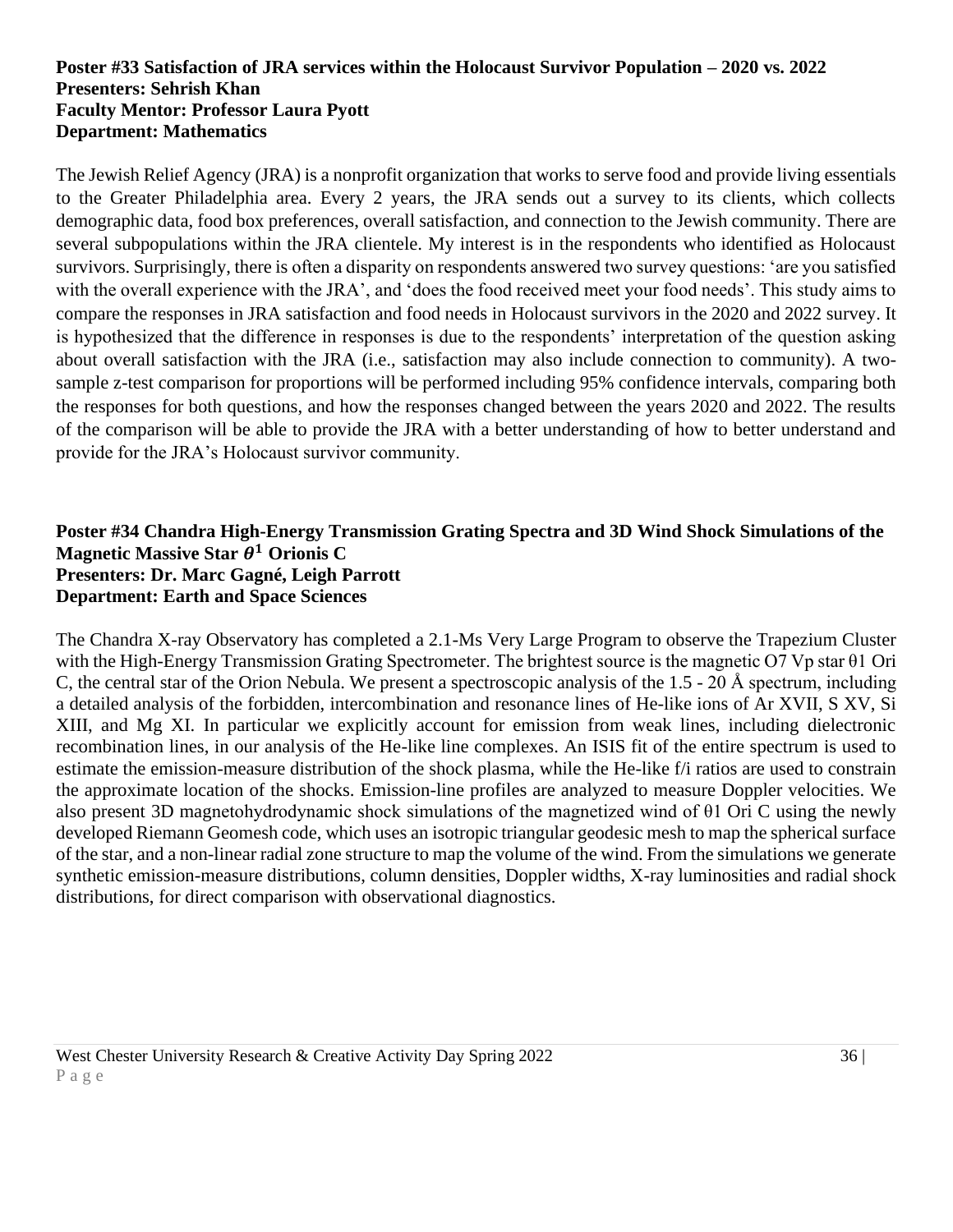#### **Poster #35 Physical Activity and Obesity in U.S Adults aged 18 years and above Presenter: Bhumika Patel Faculty Mentor: Dr. Ramona Stone Department: Health**

Obesity is one of the most prevalent chronic diseases worldwide. It can be easily prevented with physical activity and recreational activities.

**Purpose:** This study is a secondary analysis of the association between physical activity and obesity in the US adults aged 18 years and above.

**Methods:** Data from NHANES (2013-2014), a nationally representative cross-sectional survey, includes a weighted sample of N= 47,803 participants. Univariate, bivariate, and multivariable regression analyses tested the relationships between key variables. The multivariable regression model between physical activity and waist circumference was adjusted for age, sex of respondent, education level, general health condition, and smoking status. As expected, a significant relationship was found.

**Results:** The sample included with 23,019 (48.2%) males and 24,784 (52%) females, with an average age of 47.8  $(SD=16.2)$ . Mean waist circumference is 99.6cm  $(SD=17.0)$  with 23.4% being obese; 64% reported low physical activity with an average 163.5 minutes/week (SD= 139.3). A multivariable regression found a significant relationship between minutes spent in doing moderate-intensity work and waist circumference  $(p=017)$ , while controlling for age ( $p<.001$ ), sex ( $p<.001$ ), education ( $p=.043$ ), health condition ( $p<.001$ ), and smoking status (p<.001). The data shows that as physical activity increases, the waist circumference decreases.

**Conclusion:** Tests conducted indicates levels of physical activity depends on various factors such as age, sex, race, income, education, and body mass. Obesity can be prevented by increasing engagement in any type of physical activity. As obesity rates are increasing every day, it is very important to educate everyone regarding importance of physical activity.

**Keywords:** Physical activity, obesity, waist circumference, moderate/vigorous physical activity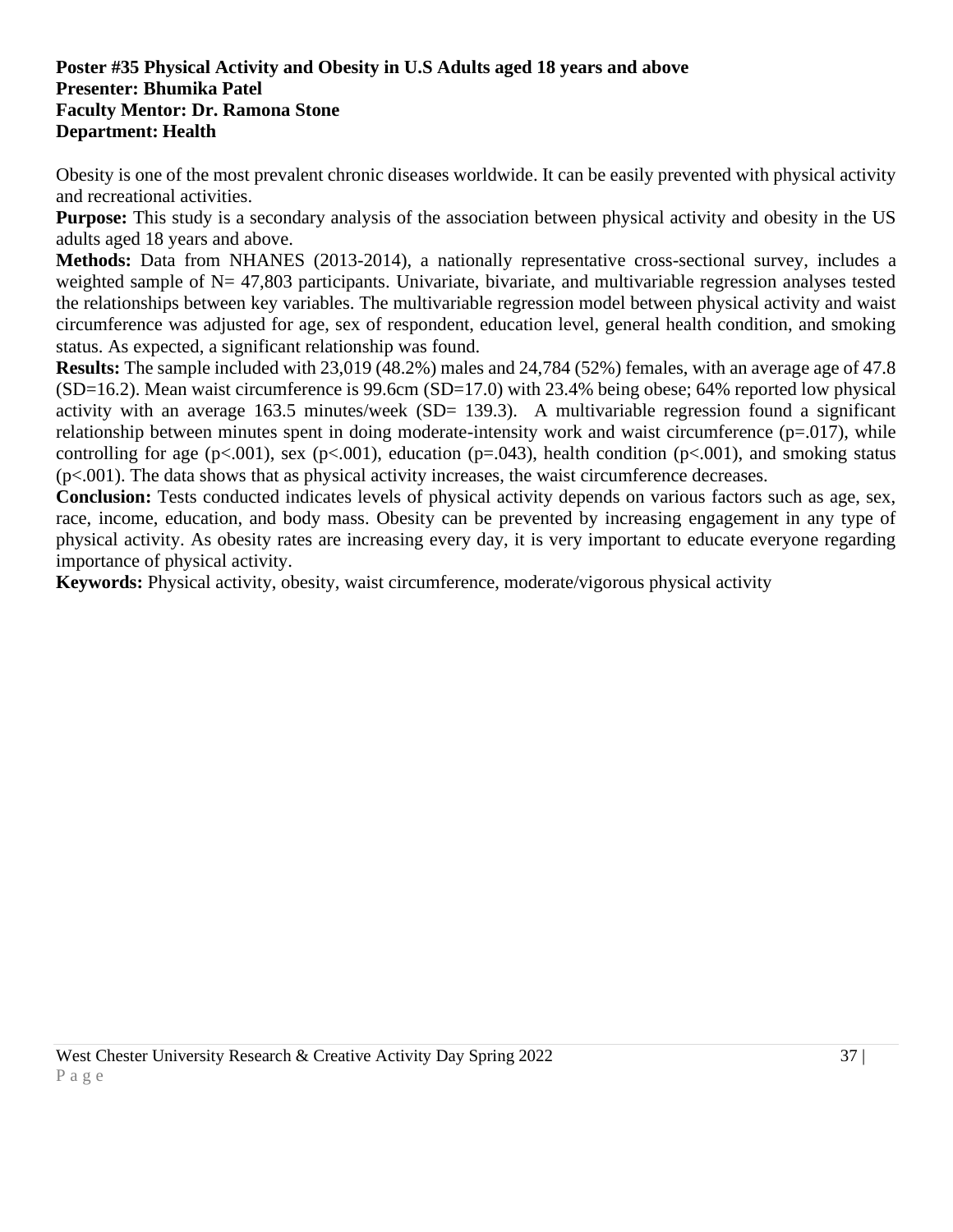# **PERFORMANCE PRESENTATION ABSTRACTS**

#### **Performance #1 Meadow & Sky Presenter: Franklin Stroble Faculty Mentor: Dr. Robert Maggio Department: Music**



"Meadow & Sky" is a musical meditation on reverence for nature even in the 21st Century. The composer has tried to capture the feelings, sensations and images experienced during a morning walk on a summer day. It's scored for Wind Band and take about 8 minutes to perform.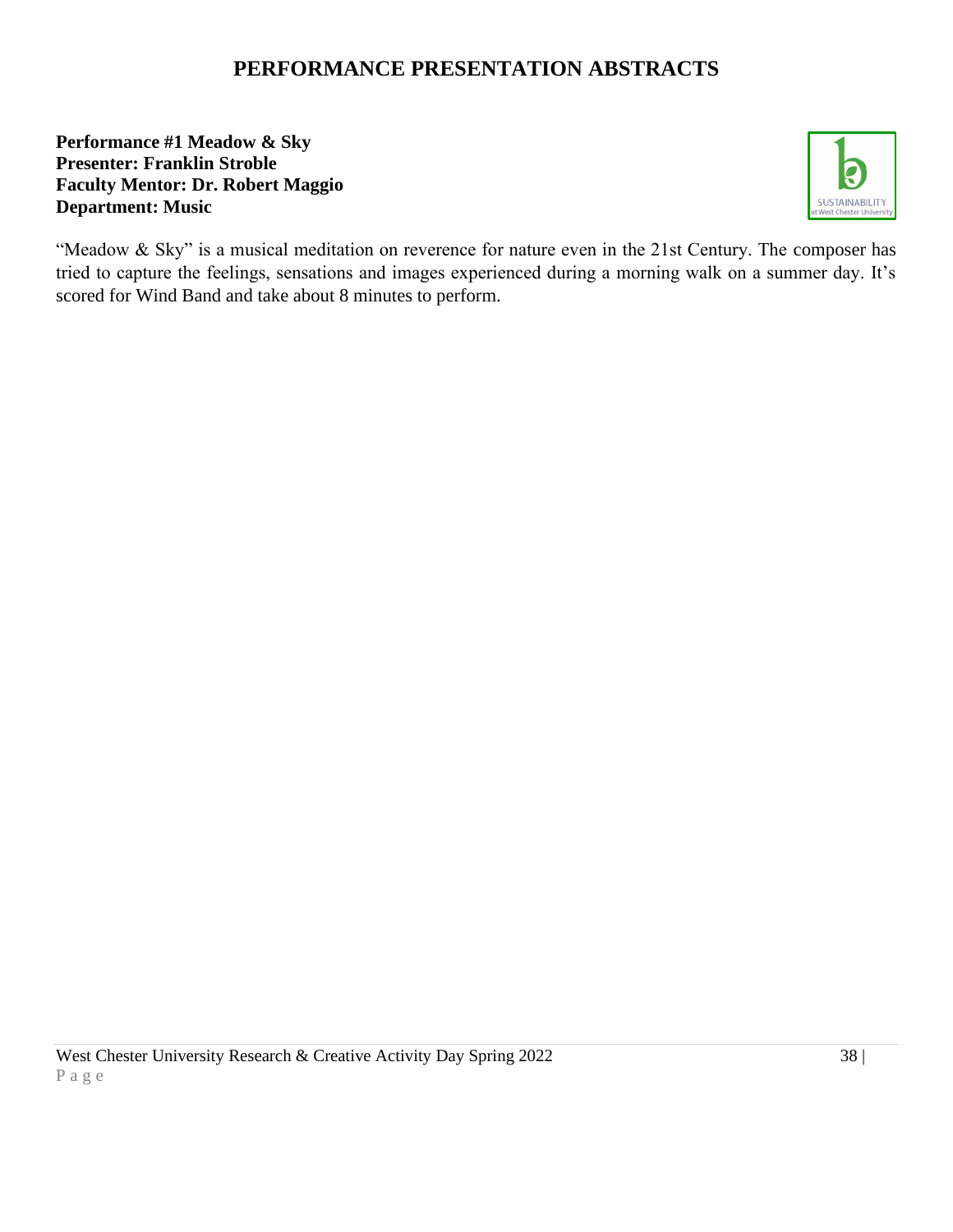## **SCHOLARLY RESEARCH & CREATIVE ACTIVITY (SRCA) AWARD ABSTRACTS** (Listed in Alphabetical Order)

**Title: Detecting Information Loss in Shape Theory Presenter: Johnny Aceti Faculty Mentor: Dr. Jeremy Brazas Department: Mathematics**

The purpose of topology as an abstract theory is to establish the ways in which we can logically apply the human language of mathematics to our understanding of shapes and spaces. This field has also become useful in the analysis of large data sets. Topological data analysis takes large, high dimensional data sets and approximates them with simpler geometric structures, which are built out of edges, triangles, tetrahedra, and so on into high dimensions.

In this talk, I will describe how abstract spaces can be approximated in this way using geometric objects called simplicial complexes using a construction called the "nerve" of an open cover of a space. I will also describe my work on the higher Spanier groups, which are algebraic structures meant to provide a description of precisely what data is lost when comparing a space with its approximation.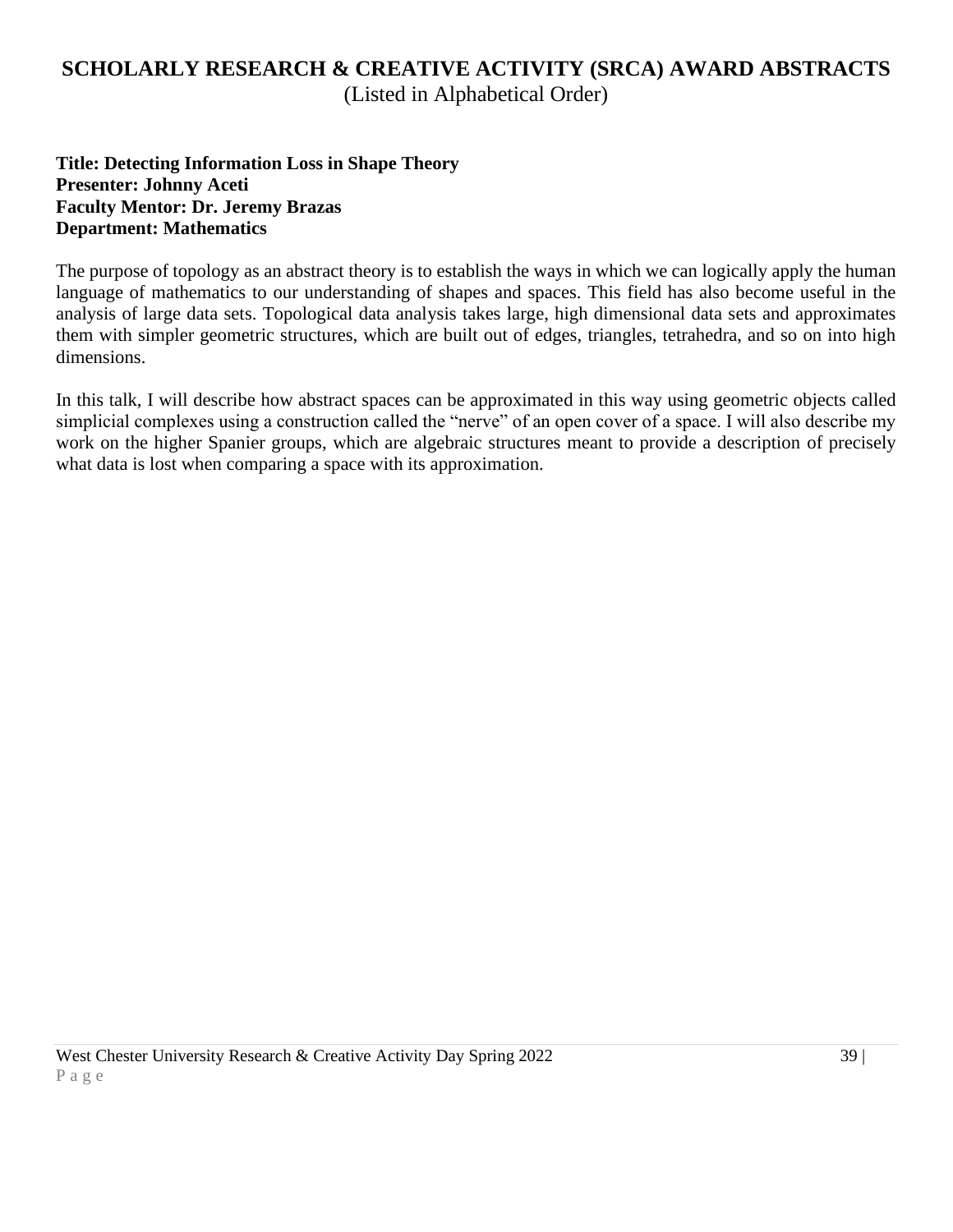#### **Title: Play styles of families across cultures in Early Years and its impact on gender and developing cognitive, and pre-computational skills in children. Presenter: Subarna Basu Faculty Mentor: Dr. Jade Burris Department: Early Childhood Education**

Play styles varies across culture significantly. While parents in some cultures perceive play as part of the natural learning process, others think of it as a past time, a method of mere engagement and interaction. Play is an integral part of how children learn, and it aids the child's ability to think, understand, remember, experiment, and problem solve. Different cultures have different attitude towards "play" and its importance in the lives of the children. In many agrarian societies, children learn subsistence skills and domestic tasks though early participation in these activities with a combination of work and play. Research demonstrates that developmentally appropriate play with parents, carers and peers is a singular opportunity to provide socio-emotional, cognitive and language skills that build a prosocial brain.

This paper, which will summarize the study of children's play (2 to 8 years) in private homes and in formalized learning/educational institutions, tries to shed some light on this regard. This research will also aim to interview parents and educators through survey and questions the impact of culture on play styles, development of cognition through play activities and the role of gender in play. The results will aim to show that parents and teachers have different play styles to enhance concentration, cognition, and logic in children. The observations will primarily be focused on the importance of unplugged activities in the development of cognitive and pre-computational skills in children. Cognitive skills are the core skills that our brain uses to acquire knowledge and information and interpret data. Children acquire different cognitive abilities by interacting with the environment, solving problems through different activities and through "serve and return" parent child interactions. Cognitive skills can be enhanced through a number of pre-computational unplugged activities and help them with decomposition, pattern recognition, abstraction, and algorithms. Unplugged activities provide children with hands-on opportunities where children can relate to the problem and solve it through permutation and combination.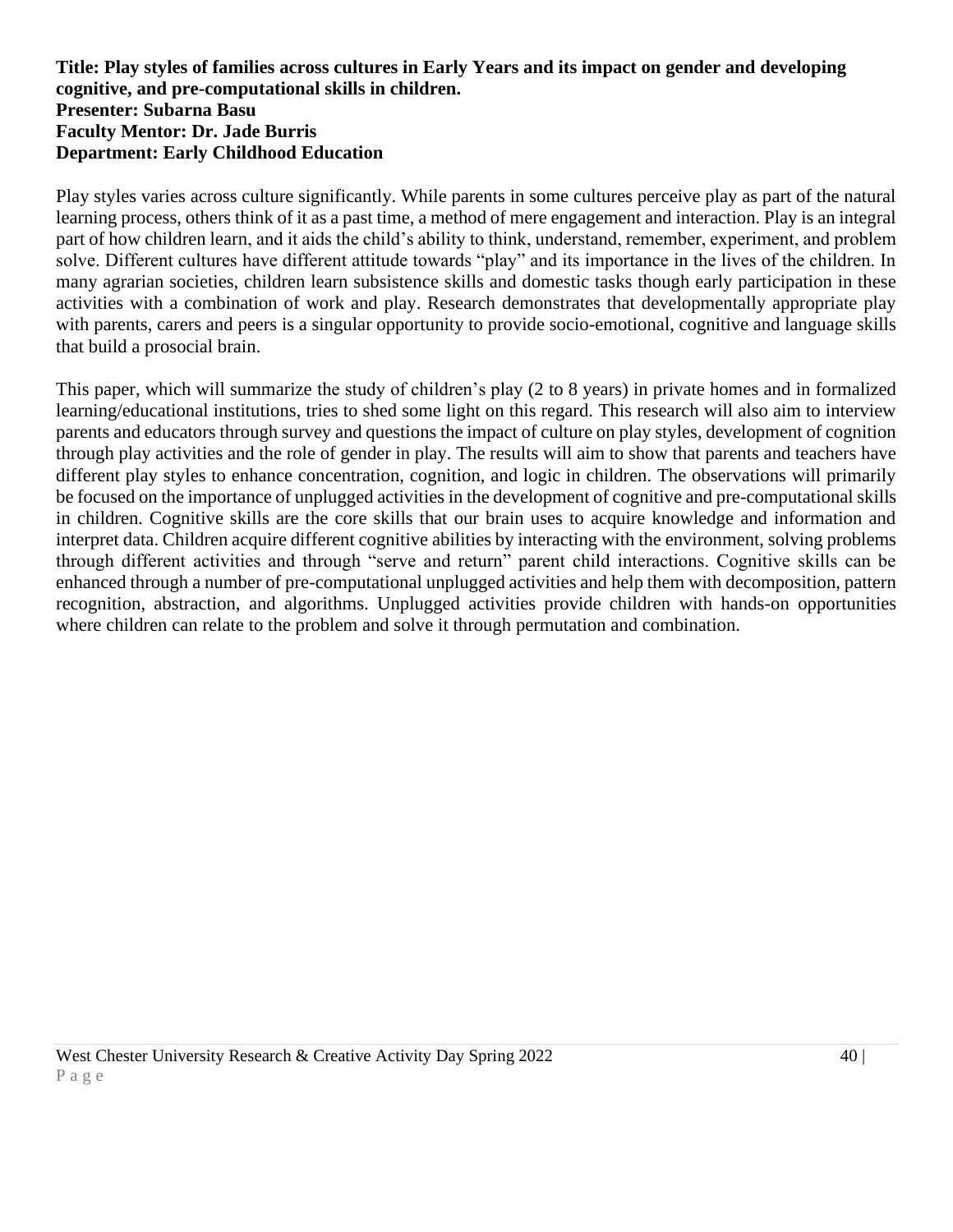#### **Title: Goats Die, Butterflies Fly: Portrayals of Dominican Dictator Rafael Trujillo (1891-1961) in Historical Fiction and Non-Fiction Presenter: Jocelyn Brown Faculty Mentor: Dr. Jason Bartles Department: Spanish**

The dictator novel has become a staple of Latin American literature in the 20th century, known for its ability to portray the intimate lives of dictators and the effects of their regimes on the people. In particular, this project focuses on analyzing the rise and fall of Dominican dictator Rafael Leónidas Trujillo (1891–1961) as portrayed through literature. This project aims to compare the ways in which Trujillo and his regime (El Trujillato) are portrayed not only in historical fiction, but also in non-fiction. Trujillo was known for his cult of personality and rewriting the Dominican Republic's history to revolve around him. This project's corpus includes the novels The Feast of the Goat (2000) by Mario Vargas Llosa and In the Time of Butterflies (1994) by Julia Alvarez. Finally, the comparative non-fiction source is the biography Trujillo: The Death of the Dictator (1978) by Bernard Diederich. Comparing the nuances of how the three authors approach narratives in literature and history paints a more comprehensive picture of Trujillo's character. It also helps deconstruct Trujillo's "official historical narrative."

Keywords: Trujillo, Dominican Republic, authoritarianism, dictator novel, historical fiction

#### **Title: Factors Influencing Treatment Outcomes of Individuals with Total Laryngectomies: Provider Identified Facilitators and Barriers Presenter: Gretchen Frank Faculty Mentor: Dr. Elizabeth Grillo Department: Communication Science Disorders**

Laryngectomies are the standard of care for various forms of advanced laryngeal cancer (Galli et al., 2019). Literature has consistently reported reduced quality of life (QoL) in individuals with laryngectomies (IWLs) with regard to several aspects including voice handicap and various psychosocial factors (Evitts et al., 2011). Effective voice rehabilitation is one critical component to improving QoL for patients who have undergone laryngectomies. Various means of alaryngeal speech (esophageal speech [ES], electrolaryngeal speech [ELS], and tracheoesophageal speech [TES]) exist with the aim of restoring speech in patients who have undergone laryngectomies (van Sluis et al., 2017). Existing literature on the topic of post-laryngectomy outcomes focuses primarily on subjective patient outcomes. Limited information is available on provider perspectives regarding what factors providers identify as contributing to successful treatment outcomes. Obtaining provider perspectives on which factors contribute to successful outcomes in IWLs can provide a more holistic understanding of what factors influence treatment recommendations for IWLs. The purpose of this project is to obtain provider-identified facilitators and limitations of patient outcomes in IWLs. To achieve the aim of this study, speech-language pathologists who treat individuals with laryngectomies completed a short Qualtrics survey and participated in an interview via Zoom video conferencing. Results indicated various factors are important for patients and providers to take into consideration when selecting a mode of alaryngeal speech. Distribution of provider responses on the survey are discussed in comparison with the themes identified from the interview transcripts.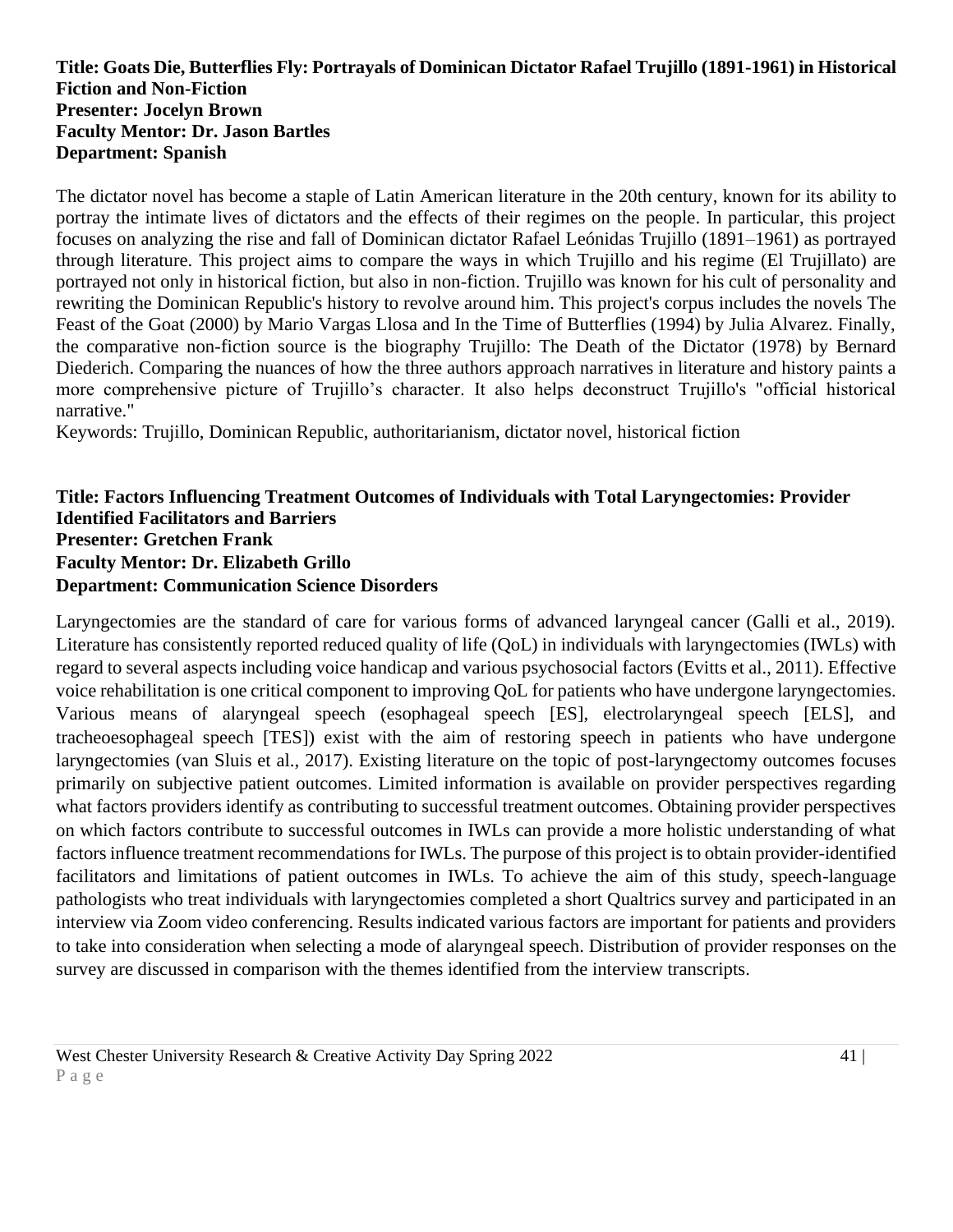#### **Title: From the Shadows to the Spotlight: Centering the Experiences of Faculty with Invisible Disabilities Presenter: Tiffany Gray Faculty Mentor: Dr. Heather Schugar Department: Literacy**

Centering and elevating the experiences of people with disabilities continues to be an under discussed and researched area. Within higher education, more attention needs to be made to faculty with disabilities and their navigation of campus life. This study provides a unique opportunity to add to the literature and scholarship that sheds light on the complexity of disability experiences in higher education.

My research inquiry explores the experiences of faculty with invisible disability identities within higher education. The binary construction of visible or invisible disabilities can create additional layers and complexity when addressing the nuances of disclosure. Additionally, the layers are multifaceted for disabled faculty around process and navigation of disclosure and/or non-disclosure of an invisible disability. Within society, being ablebodied and able-minded is often the default and assumed identity, which can be complicated for people who identify within and outside of those constructs. The institutional and systemic barriers and challenges within society cannot be ignored and the ways in which disclosure becomes impacted.

This qualitative convergent mixed methods inquiry aimed to explore factors that contribute to faculty with invisible disability disclosure and/or non-disclosure in the workplace. A participant survey was introduced in phase one which included open-ended and closed-ended questions and phase two consisted of follow up semi structured interviews with post survey participants that identify as having an invisible disability. This approach allowed me to analyze both sets of data to find areas where the results converge and diverge. Lastly, a document analysis was completed, which included a random selection and review of college and university websites. The purpose of the document analysis was to gain a broader perspective of what information is communicated or not communicated as it relates to invisible disabilities on these institution websites.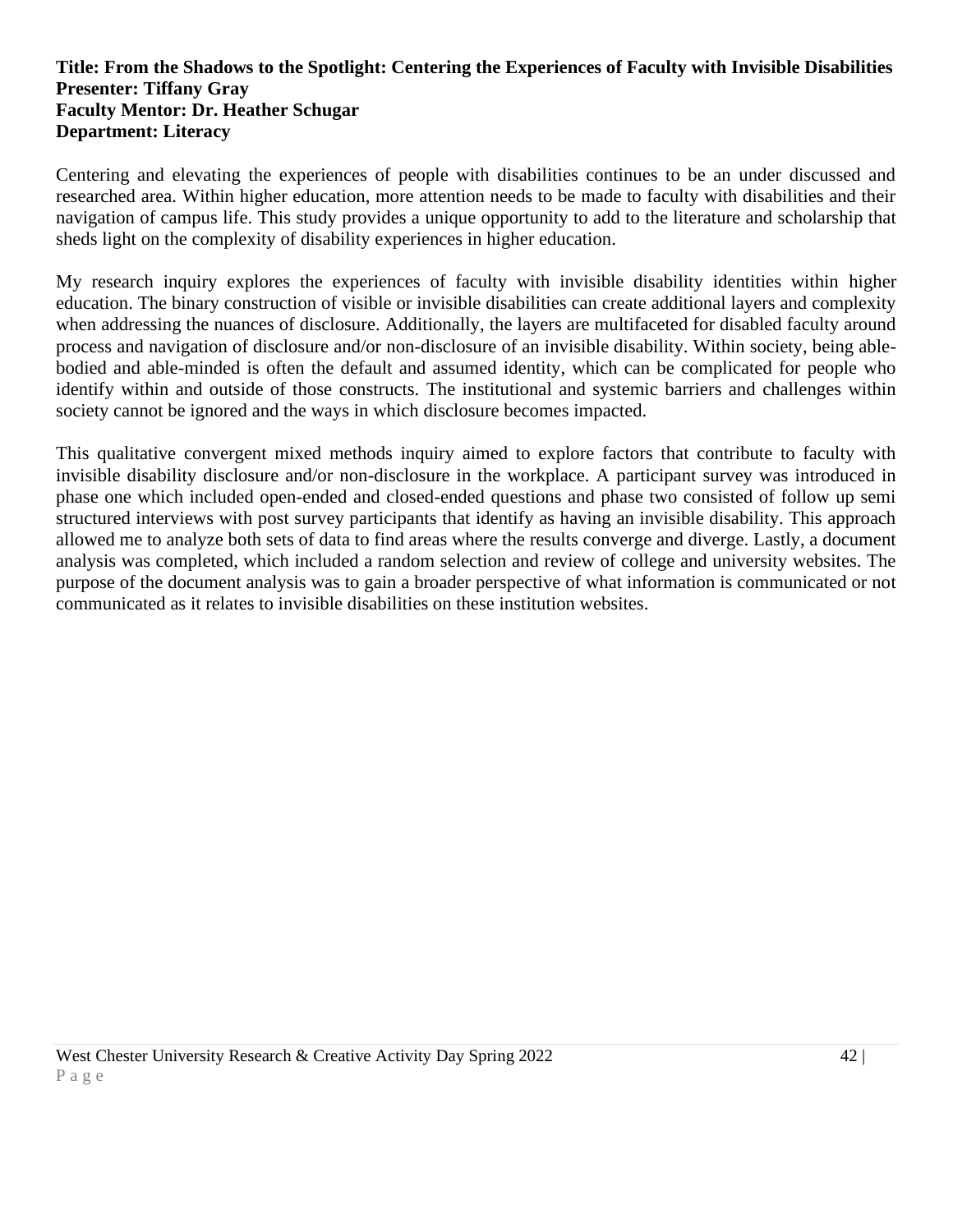#### **Title: The Importance of Early Childhood Development Programs for the Growth of Refugee Children Presenter: Sara Hassan Faculty Mentor: Dr. Zeinab Baba Department: Health**

This study was conducted to illustrate the benefits of early childhood development (ECD) programs for refugee children and how the implementation of these programs can support their socio-emotional growth. This study is critical because although research evidence has been presented to visualize the value in affective interventions and ECD programming, the humanitarian system has failed to include them as a core component in their response strategy. There is a need to examine implementation quality and the why and how specific aspects of interventions work. By delving into more context-specific research, ECD programs will have a higher implementation rate and provide more benefits to children. A systematic literature review was performed to identify conceptual frameworks of early childhood development programs for refugee children. A content analysis was carried out to identify the structure of ECD programs, what the outcomes are for refugee children, and how effective models can be replicated in the United States. The search results were narrowed down to select articles published between 2018-2022 focusing on programs targeting refugee children ages 2-18 in refugee-hosting countries. The results demonstrated the benefits of ECD programs and why they are crucial for the growth and development of refugee children. These programs must become widely available in all refugee-hosting countries to provide support to the positive wellbeing and development of refugee children.

#### **Title: Yoga Stress in College Students During the COVID-19 Pandemic: A Mixed Methods Study Presenter: Lori Klein Faculty Mentor: Dr. Heather Schugar Department: Literacy**



College students have experienced exponential increases in stress and mental health concerns that continued to rise during the global coronavirus pandemic. Given that yoga is well regarded for improving psychological wellbeing and is popular among students, universities may want to expand these supportive programs. This mixed methods study examined how a three-credit introductory yoga course impacted college students' stress management and wellbeing when returning to in-person instruction after a period of remote learning as a result of coronavirus restrictions. This study used an explanatory sequential mixed method design to first assess stress levels quantitatively with the Perceived Stress Scale (PSS), and then qualitatively explain changes in stress with students' experiences in the semester-long yoga course. College students (n = 121) enrolled in 8 sections of Yoga 1 completed the PSS during weeks 3, 7, and 11, and reported statistically significant decreases in stress between weeks 3 and 11 according to repeated measures ANOVA analysis. A stratified random sample ( $n = 27$ ) of student cases were selected for qualitative analysis of reflective assignments. Qualitative data were analyzed in Dedoose using a constant comparative method. The main themes of students' experiences were finding a sense of ease, supercharging, holding opposing forces, and preparing to tackle the day. Results from data convergence indicated that the yoga classes supported psychological wellness among college students, while divergent findings demonstrated that self-report surveys may not accurately measure the interaction of stress and coping skills. Future research is recommended to expand approaches that improve college students' wellbeing.

West Chester University Research & Creative Activity Day Spring 2022 43 | 43 | P a g e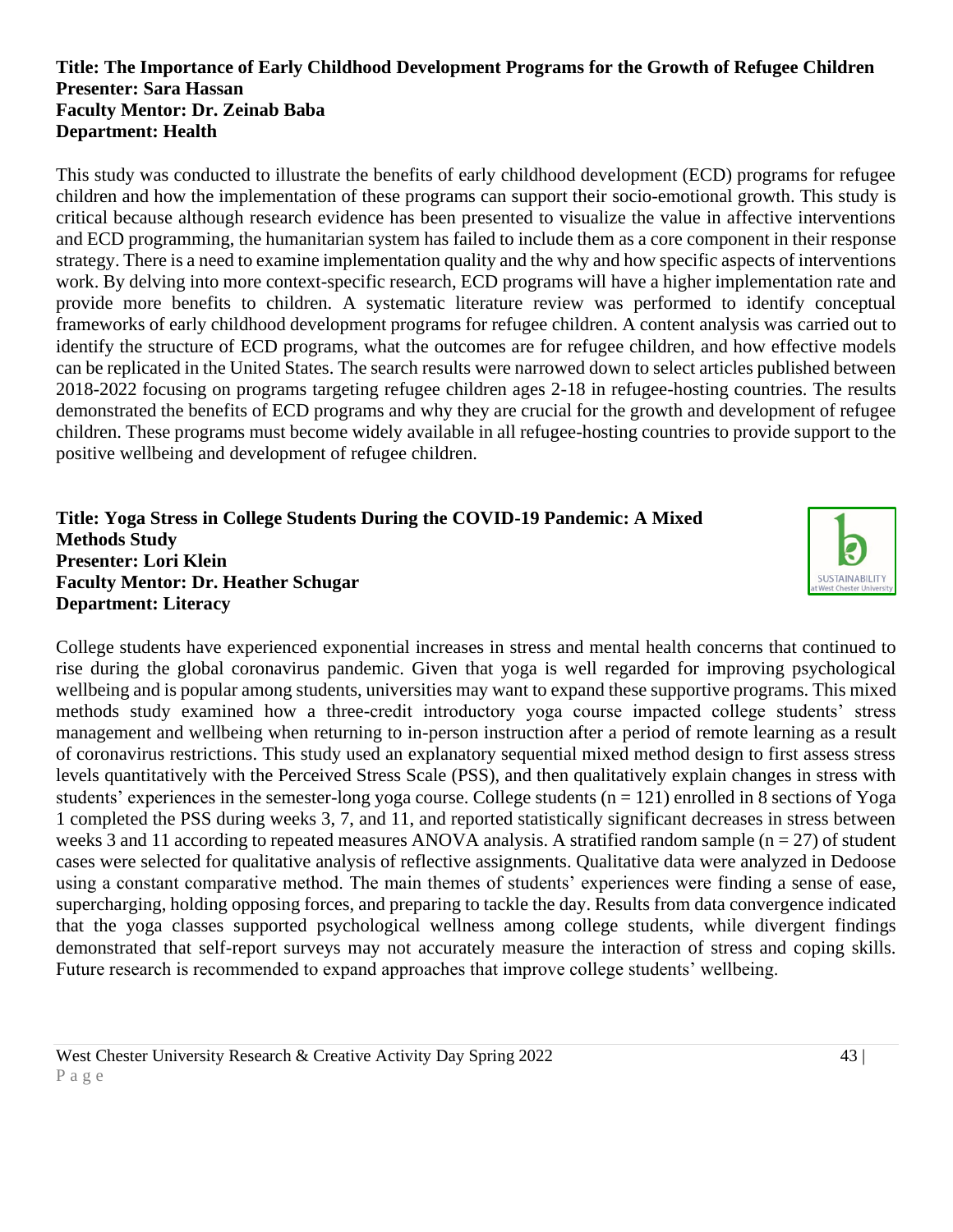#### **Title: A GIS Analysis and Comparison of Potential Wetland Mitigation Opportunities in the Red Clay Creek and White Clay Creek Watersheds, Chester County, Pennsylvania Presenter: Shannon Ryan Faculty Mentor: Dr. Joy Fritschle Department: Geography & Planning**

Wetland type environments provide innumerous functions and values that are beneficial to the environment. Historically these habitats have suffered significant losses and, as the pressure of human development expands, it is crucial to preserve existing wetlands and plan for future restoration opportunities. This research examines the Red Clay Creek and White Clay Creek watersheds in Chester County, Pennsylvania to determine where potential wetland mitigation opportunities occur. Using a Geographic Information Systems (GIS) analysis, three wetland characteristics including watercourse locations, existing National Wetlands Inventory (NWI) wetlands, and hydric soils were mapped and evaluated throughout each of the watersheds. Based on the occurrence of these characteristics, five sites were selected for ground-truthing investigations. To support findings from the GIS analysis and ground-truthing investigation, a review of historical aerial imagery was performed to understand how the site and surrounding landscape have changed over time. Of these five selected sites, three were deemed suitable for potential wetland mitigation opportunities. This research shows that GIS analysis could be a useful tool in determining where potential wetland mitigation opportunities lie and could be used to prioritize planning wetland creation activities.

#### **Title: Community Based Music Therapy for Medically Complex Pediatric Patients and Their Families Presenter: Hannah Stevens Faculty Mentor: Dr. Angela Guerriero Department: Music Education and Music Therapy**

Music therapists working with families with young children who have experienced complex medical diagnoses and hospitalizations have addressed many areas in their treatment. These areas include positive parent-child interaction through developmentally appropriate practices and supporting childhood development (cognitive, sensorimotor, expressive, emotional) as it relates to varying diagnoses.

Few family music therapy studies exist in the literature (Nicholson, et al 2008, Pasiali, 2012), and a fraction of those studies address families involving children who have been hospitalized (Baron, 2017; Loewy, 2011). There is a need for additional research to determine the ongoing benefits of music therapy with the development of family disposition to engage in appropriate social settings once discharged from the hospital setting. This study will contribute to the literature by documenting how family music therapy supports positive parent-child interactions and overall child development.